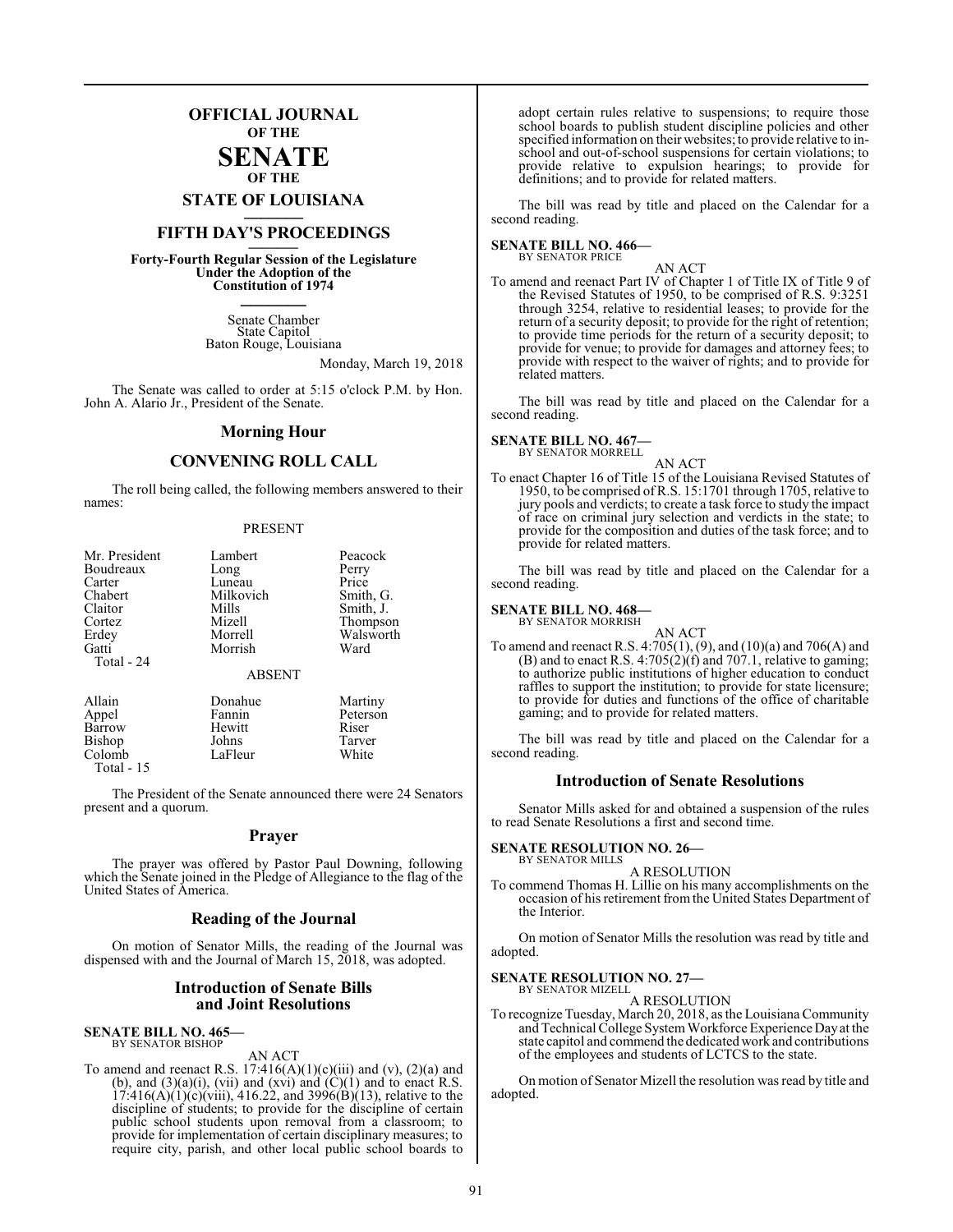# **Introduction of Senate Concurrent Resolutions**

## **SENATE CONCURRENT RESOLUTION NO. 28—** BY SENATOR GATTI

A CONCURRENT RESOLUTION

To commend and congratulate the First Baptist Church of Minden for its rich history and the faithful foundation upon which it was built.

The resolution was read by title and placed on the Calendar for a second reading.

## **SENATE CONCURRENT RESOLUTION NO. 29—** BY SENATOR WALSWORTH

A CONCURRENT RESOLUTION

To commend Summer Holloway on achieving a perfect score on the ACT.

The resolution was read by title and placed on the Calendar for a second reading.

# **Senate Resolutions on Second Reading**

# **SENATE RESOLUTION NO. 21—** BY SENATOR PETERSON

A RESOLUTION

To commend the "Geaux for the Gold With Purpose" campaign at Loyola University for working to ensure that children with pediatric cancer have access to safe and effective treatment options.

On motion of Senator Morrell the resolution was read by title and adopted.

# **SENATE RESOLUTION NO. 22—** BY SENATOR BOUDREAUX

A RESOLUTION

To express the sincere condolences of the Senate of the Legislature of Louisiana upon the death of Paul Marion Toce Sr., a selfmade man, who lived an extraordinary life, achieving great success as founder and chief geologist for Toce Oil Co., now Toce Energy.

On motion of Senator Boudreaux the resolution was read by title and adopted.

# **SENATE RESOLUTION NO. 23—**

BY SENATOR BOUDREAUX A RESOLUTION

To commend Pastor Ricky E. Carter for faithfully serving Good Hope Baptist Church for

twenty-five years.

On motion of Senator Boudreaux the resolution was read by title and adopted.

# **SENATE RESOLUTION NO. 25—**

BY SENATOR MORRELL A RESOLUTION

To recognize Wednesday, March 21, 2018, as Stop the Bleed Day campaign at the Louisiana State Capitol.

On motion of Senator Morrell the resolution was read by title and adopted.

# **Page 2 SENATE 5th DAY'S PROCEEDINGS**

# **Senate Concurrent Resolutions on Second Reading**

# **SENATE CONCURRENT RESOLUTION NO. 27—** BY SENATOR GATTI

A CONCURRENT RESOLUTION To commend and congratulate Bossier Parish and its citizenry and public officials on the celebration of its 175<sup>th</sup> anniversary.

The concurrent resolution was read by title. Senator Gatti moved to adopt the Senate Concurrent Resolution.

# **ROLL CALL**

The roll was called with the following result:

# YEAS

Mr. President Long Price<br>
Boudreaux Luneau Riser Boudreaux Luneau Riser<br>Carter Milkovich Smith, G. Chabert Mills Smith, J.<br>Claitor Mizell Thompso Cortez Morrell Walsworth Erdey Morrish<br>Gatti Peacock Lambert Total - 25

Total - 0

Milkovich<br>Mills Mizell Thompson<br>Morrell Walsworth Peacock<br>Perry

NAYS

# ABSENT

Allain **1988** Donahue Martiny<br>
Appel Fannin Peterson Barrow Hewitt Tarver<br>Bishop Johns White Bishop Colomb LaFleur Total - 14

Fannin Peterson<br>Hewitt Tarver

The Chair declared the Senate adopted the Senate Concurrent Resolution and ordered it sent to the House.

# **Senate Concurrent Resolutions to be Adopted, Subject to Call**

# **Called from the Calendar**

Senator Gatti asked that Senate Concurrent Resolution No. 19 be called from the Calendar.

### **SENATE CONCURRENT RESOLUTION NO. 19—** BY SENATOR GATTI

A CONCURRENT RESOLUTION

To commend Providence Classical Academy on the dedication of the Dr. Fred Lowery Library.

The concurrent resolution was read by title. Senator Gatti moved to adopt the Senate Concurrent Resolution.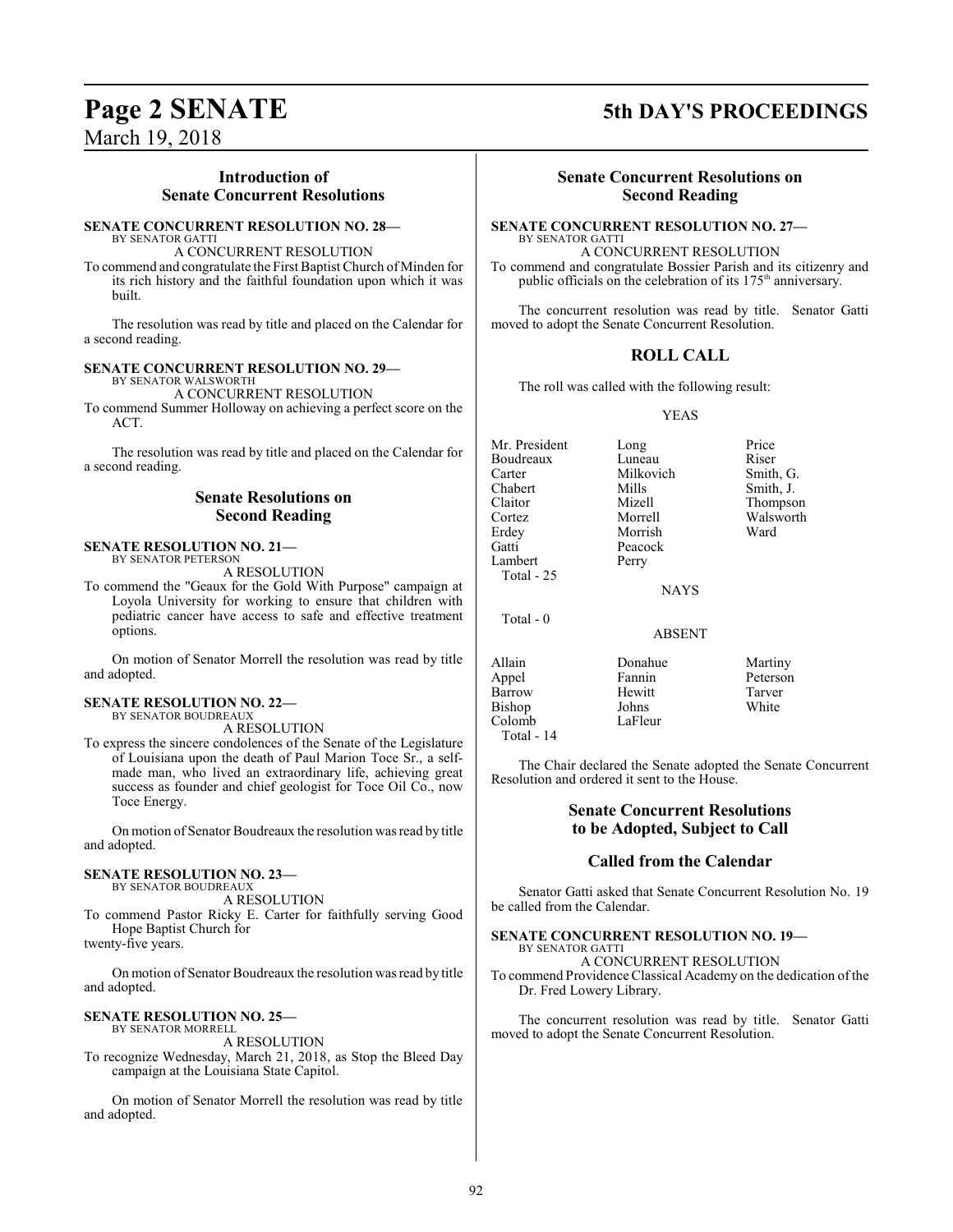# **5th DAY'S PROCEEDINGS Page 3 SENATE**

# **ROLL CALL**

The roll was called with the following result:

# YEAS

| Mr. President | Lambert   | Perry     |
|---------------|-----------|-----------|
| Boudreaux     | Long      | Price     |
| Carter        | Luneau    | Riser     |
| Chabert       | Milkovich | Smith, G. |
| Claitor       | Mills     | Smith, J. |
| Colomb        | Mizell    | Thompson  |
| Cortez        | Morrell   | Walsworth |
| Erdey         | Morrish   | Ward      |
| Gatti         | Peacock   |           |
| Total - 26    |           |           |

NAYS

# Total - 0

ABSENT

| Allain     | Fannin  | Peterson |
|------------|---------|----------|
| Appel      | Hewitt  | Tarver   |
| Barrow     | Johns   | White    |
| Bishop     | LaFleur |          |
| Donahue    | Martiny |          |
| Total - 13 |         |          |

The Chair declared the Senate adopted the Senate Concurrent Resolution and ordered it sent to the House.

# **Called from the Calendar**

Senator Gatti asked that Senate Concurrent Resolution No. 20 be called from the Calendar.

# **SENATE CONCURRENT RESOLUTION NO. 20—** BY SENATOR GATTI

A CONCURRENT RESOLUTION

To commend the archery team and coaches of Benton Middle School in Benton, Louisiana, for its accomplishment of winning the Middle School World Archery championship for the third consecutive year.

The concurrent resolution was read by title. Senator Gatti moved to adopt the Senate Concurrent Resolution.

# **ROLL CALL**

The roll was called with the following result:

# YEAS

| Mr. President | Lambert     | Perry     |
|---------------|-------------|-----------|
| Boudreaux     | Long        | Price     |
| Carter        | Luneau      | Riser     |
| Chabert       | Milkovich   | Smith, G. |
| Claitor       | Mills       | Smith, J. |
| Colomb        | Mizell      | Thompson  |
| Cortez        | Morrell     | Walsworth |
| Erdey         | Morrish     | Ward      |
| Gatti         | Peacock     |           |
| Total - 26    |             |           |
|               | <b>NAYS</b> |           |

Total - 0

Barrow

- 
- ABSENT

| Allain        | Fannin       | Peterson |
|---------------|--------------|----------|
| Appel         | Hewitt       | Tarver   |
| <b>Barrow</b> | <b>Iohns</b> | White    |

# March 19, 2018

Bishop LaFleur<br>Donahue Martiny Donahue Total - 13

The Chair declared the Senate adopted the Senate Concurrent Resolution and ordered it sent to the House.

# **Called from the Calendar**

Senator Gatti asked that Senate Concurrent Resolution No. 21 be called from the Calendar.

## **SENATE CONCURRENT RESOLUTION NO. 21—** BY SENATOR GATTI

A CONCURRENT RESOLUTION

To commend Lawrence and Varrie Player of Benton, Louisiana, on being the longest married couple in Louisiana for 2017.

The concurrent resolution was read by title. Senator Gatti moved to adopt the.

# **ROLL CALL**

The roll was called with the following result:

## YEAS

| Mr. President | Lambert       | Perry     |
|---------------|---------------|-----------|
| Boudreaux     | Long          | Price     |
| Carter        | Luneau        | Riser     |
| Chabert       | Milkovich     | Smith, G. |
| Claitor       | Mills         | Smith, J. |
| Colomb        | Mizell        | Thompson  |
| Cortez        | Morrell       | Walsworth |
| Erdey         | Morrish       | Ward      |
| Gatti         | Peacock       |           |
| Total - 26    |               |           |
|               | <b>NAYS</b>   |           |
| Total - 0     |               |           |
|               | <b>ABSENT</b> |           |
| Allain        | Fannin        | Peterson  |
| Appel         | Hewitt        | Tarver    |
| Barrow        | Johns         | White     |
| Bishop        | LaFleur       |           |
| Donahue       | Martiny       |           |

The Chair declared the Senate adopted the Senate Concurrent Resolution and ordered it sent to the House.

# **Called from the Calendar**

Senator Gatti asked that Senate Concurrent Resolution No. 22 be called from the Calendar.

# **SENATE CONCURRENT RESOLUTION NO. 22—** BY SENATOR GATTI

A CONCURRENT RESOLUTION To commend the Kingston Elementary School archery team on winning the elementary school world archery championship.

The concurrent resolution was read by title. Senator Gatti moved to adopt the Senate Concurrent Resolution.

# **ROLL CALL**

The roll was called with the following result:

# YEAS

Mr. President Lambert Perry<br>Boudreaux Long Price **Boudreaux** 

Total - 13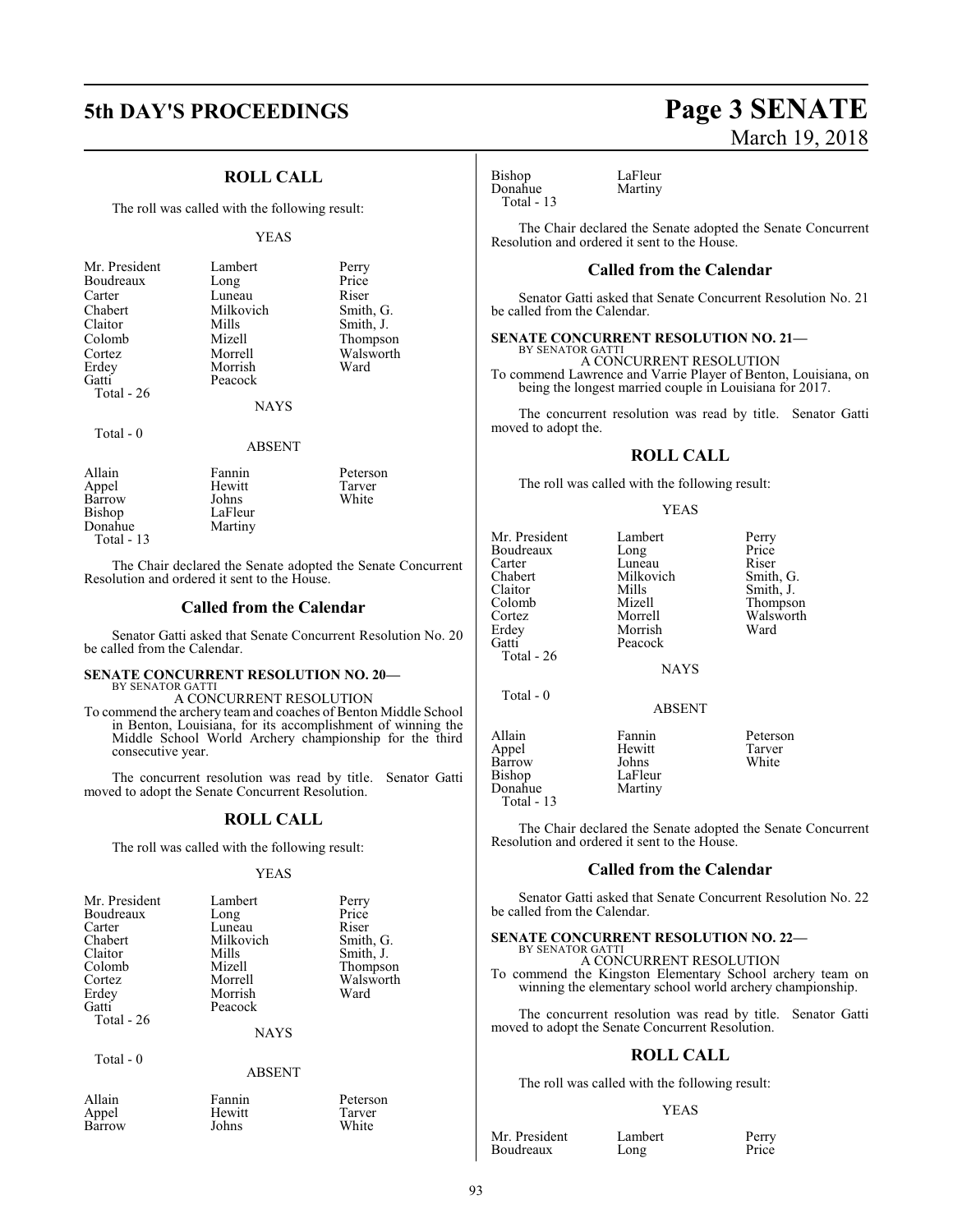| Carter     | Luneau      | Riser     |
|------------|-------------|-----------|
| Chabert    | Milkovich   | Smith, G. |
| Claitor    | Mills       | Smith, J. |
| Colomb     | Mizell      | Thompson  |
| Cortez     | Morrell     | Walsworth |
| Erdey      | Morrish     | Ward      |
| Gatti      | Peacock     |           |
| Total - 26 |             |           |
|            | <b>NAYS</b> |           |
| Total - 0  |             |           |
|            | ABSENT      |           |

| Allain      | Fannin  | Peterson |
|-------------|---------|----------|
| Appel       | Hewitt  | Tarver   |
| Barrow      | Johns   | White    |
| Bishop      | LaFleur |          |
| Donahue     | Martiny |          |
| Total $-13$ |         |          |

The Chair declared the Senate adopted the Senate Concurrent Resolution and ordered it sent to the House.

# **Called from the Calendar**

Senator Gatti asked that Senate Concurrent Resolution No. 23 be called from the Calendar.

#### **SENATE CONCURRENT RESOLUTION NO. 23—** BY SENATOR GATTI

A CONCURRENT RESOLUTION

To commend Vicki's School of Dance on its forty-seventh anniversary.

The concurrent resolution was read by title. Senator Gatti moved to adopt the Senate Concurrent Resolution.

# **ROLL CALL**

The roll was called with the following result:

# YEAS

| Mr. President<br>Boudreaux<br>Carter<br>Chabert<br>Claitor<br>Colomb<br>Cortez<br>Erdey<br>Gatti<br>Total - 26 | Lambert<br>Long<br>Luneau<br>Milkovich<br>Mills<br>Mizell<br>Morrell<br>Morrish<br>Peacock<br><b>NAYS</b> | Perry<br>Price<br>Riser<br>Smith, G.<br>Smith, J.<br>Thompson<br>Walsworth<br>Ward |
|----------------------------------------------------------------------------------------------------------------|-----------------------------------------------------------------------------------------------------------|------------------------------------------------------------------------------------|
| Total $-0$                                                                                                     | <b>ABSENT</b>                                                                                             |                                                                                    |
| Allain<br>Appel<br>Barrow<br>Bishop<br>Donahue<br>Total - 13                                                   | Fannin<br>Hewitt<br>Johns<br>LaFleur<br>Martiny                                                           | Peterson<br>Tarver<br>White                                                        |

The Chair declared the Senate adopted the Senate Concurrent Resolution and ordered it sent to the House.

# **Page 4 SENATE 5th DAY'S PROCEEDINGS**

# **Called from the Calendar**

Senator Gatti asked that Senate Concurrent Resolution No. 24 be called from the Calendar.

# **SENATE CONCURRENT RESOLUTION NO. 24—**

BY SENATORS GATTI AND PEACOCK A CONCURRENT RESOLUTION To commend Bossier Sign Company, Inc. on its fiftieth anniversary.

The concurrent resolution was read by title. Senator Gatti moved to adopt the Senate Concurrent Resolution.

# **ROLL CALL**

The roll was called with the following result:

# YEAS

| Mr. President | Lambert     | Perry     |
|---------------|-------------|-----------|
| Boudreaux     | Long        | Price     |
| Carter        | Luneau      | Riser     |
| Chabert       | Milkovich   | Smith, G. |
| Claitor       | Mills       | Smith, J. |
| Colomb        | Mizell      | Thompson  |
| Cortez        | Morrell     | Walsworth |
| Erdey         | Morrish     | Ward      |
| Gatti         | Peacock     |           |
| Total - 26    |             |           |
|               | <b>NAYS</b> |           |
| $Total - 0$   |             |           |

ABSENT

LaFleur<br>Martiny

Allain Fannin Peterson Appel Hewitt Tarver Barrow<br>Bishop Donahue Total - 13

The Chair declared the Senate adopted the Senate Concurrent Resolution and ordered it sent to the House.

# **Called from the Calendar**

Senator Erdey asked that Senate Concurrent Resolution No. 25 be called from the Calendar.

# **SENATE CONCURRENT RESOLUTION NO. 25—** BY SENATOR ERDEY AND REPRESENTATIVE MACK A CONCURRENT RESOLUTION

To commend the Holden High School Lady Rockets on winning the Louisiana High School Athletic Association Class B girls basketball championship.

The concurrent resolution was read by title. Senator Erdey moved to adopt the Senate Concurrent Resolution.

# **ROLL CALL**

The roll was called with the following result:

# YEAS

Mr. President Lambert Perry<br>Boudreaux Long Price **Boudreaux**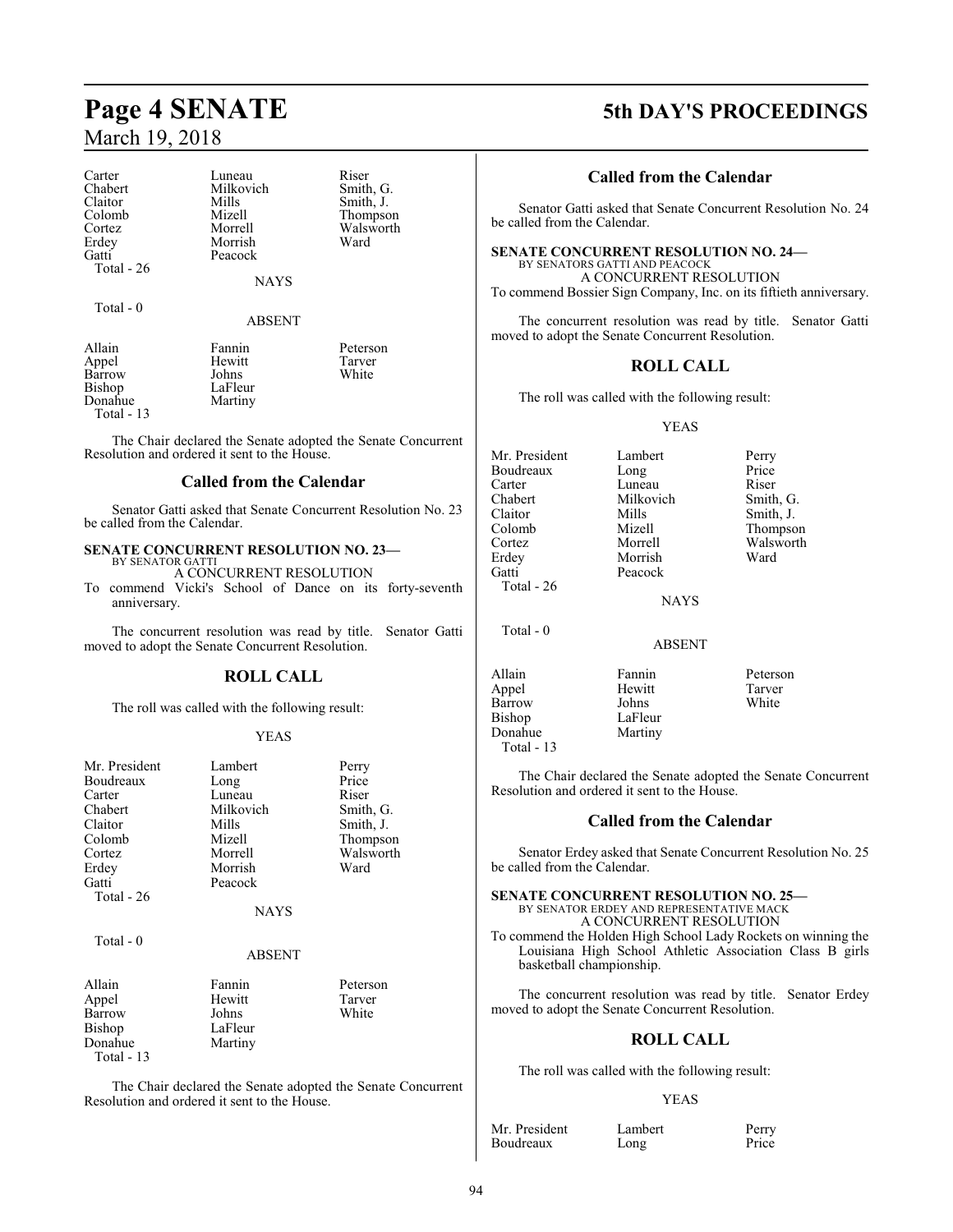Carter Luneau Riser<br>
Chabert Milkovich Smith, G. Chabert Milkovich<br>Claitor Mills Claitor Mills Smith, J.<br>Colomb Mizell Thompso Colomb Mizell Thompson Cortez Morrell Walsworth Erdey Morrish<br>Gatti Peacock Total - 26

Peacock

NAYS

Total - 0

# ABSENT

| Allain      | Fannin  | Peterson |
|-------------|---------|----------|
| Appel       | Hewitt  | Tarver   |
| Barrow      | Johns   | White    |
| Bishop      | LaFleur |          |
| Donahue     | Martiny |          |
| Total $-13$ |         |          |

The Chair declared the Senate adopted the Senate Concurrent Resolution and ordered it sent to the House.

# **Message from the House**

# **ASKING CONCURRENCE IN HOUSE BILLS AND JOINT RESOLUTIONS**

# March 19, 2018

To the Honorable President and Members of the Senate:

I am directed to inform your honorable body that the House of Representatives has finally passed and asks your concurrence in the following House Bills and Joint Resolutions:

| $HB$ No. 90 | HB No. 52  | HB No. 60  |
|-------------|------------|------------|
| HB No. 63   | HB No. 216 | HB No. 217 |
| HB No. 289  | HB No. 290 | HB No. 291 |
| HB No. 303  | HB No. 341 | HB No. 342 |
| HB No. 441  | HB No. 678 | HB No. 496 |

Respectfully submitted, ALFRED W. SPEER Clerk of the House of Representatives

# **HOUSE BILL NO. 52—**

BY REPRESENTATIVE MARCELLE AN ACT

To enact R.S. 47:463.196, relative to motor vehicle special prestige license plates; to provide for the "Capitol High School" special prestige license plate; to provide for creation, issuance, and design of such license plate; to provide relative to the fee and distribution of fees for such plate; to authorize the promulgation of rules and regulations relative to the creation and implementation of a special prestige license plate; and to provide for related matters.

The bill was read by title and placed on the Calendar for a second reading.

# **HOUSE BILL NO. 60—**

BY REPRESENTATIVES COX, BRASS, TERRY BROWN, CARPENTER,<br>STEVE CARTER, FRANKLIN, GISCLAIR, GUINN, HALL, HILL,<br>HOWARD, TERRY LANDRY, MARCELLE, NORTON, PIERRE, POPE, AND WRIGHT AN ACT

To designate a portion of Louisiana Highway 175 fromthe city limits of Mansfield to Interstate 49 as the "SSG Richard Lee Vazquez Memorial Highway"; and to provide for related matters.

The bill was read by title and placed on the Calendar for a second reading.

# **HOUSE BILL NO. 63—**

BY REPRESENTATIVE SCHEXNAYDER AN ACT

To designate a portion of United States Highway 61 as the "Deputy Brandon Nielsen and Deputy Jeremy Triche Memorial Highway"; and to provide for related matters.

The bill was read by title and placed on the Calendar for a second reading.

# **HOUSE BILL NO. 90—**

BY REPRESENTATIVE TALBOT

# AN ACT

To amend and reenact R.S. 39:122(A), relative to capital outlay; to provide relative to the capital outlay process; to provide for line of credit recommendations for nonstate entity projects; to require the approval of certain line of credit recommendations; to provide for an effective date; and to provide for related matters.

The bill was read by title and placed on the Calendar for a second reading.

# **HOUSE BILL NO. 216—**

BY REPRESENTATIVE JACKSON AN ACT

To amend and reenact R.S. 47:463.73(G), relative to motor vehicle special prestige license plates; to provide for the "Neville High School" special prestige license plate; to provide for the creation, issuance, design, fees, distribution, and rule promulgation applicable to such license plates; and to provide for related matters.

The bill was read by title and placed on the Calendar for a second reading.

# **HOUSE BILL NO. 217—**

BY REPRESENTATIVE JACKSON AN ACT

To amend and reenact R.S. 47:463.73(G), relative to motor vehicle special prestige license plates; to provide for the "Carroll High School" special prestige license plate; to provide for the creation, issuance, design, fees, distribution, and rule promulgation applicable to such license plates; and to provide for related matters.

The bill was read by title and placed on the Calendar for a second reading.

# **HOUSE BILL NO. 289—**

BY REPRESENTATIVE JORDAN AN ACT

To amend and reenact R.S. 47:463.73(G), relative to motor vehicle special prestige license plates; to provide for the "Brusly High School" special prestige license plate; to provide for the creation, issuance, design, fees, distribution, and rule

# **5th DAY'S PROCEEDINGS Page 5 SENATE** March 19, 2018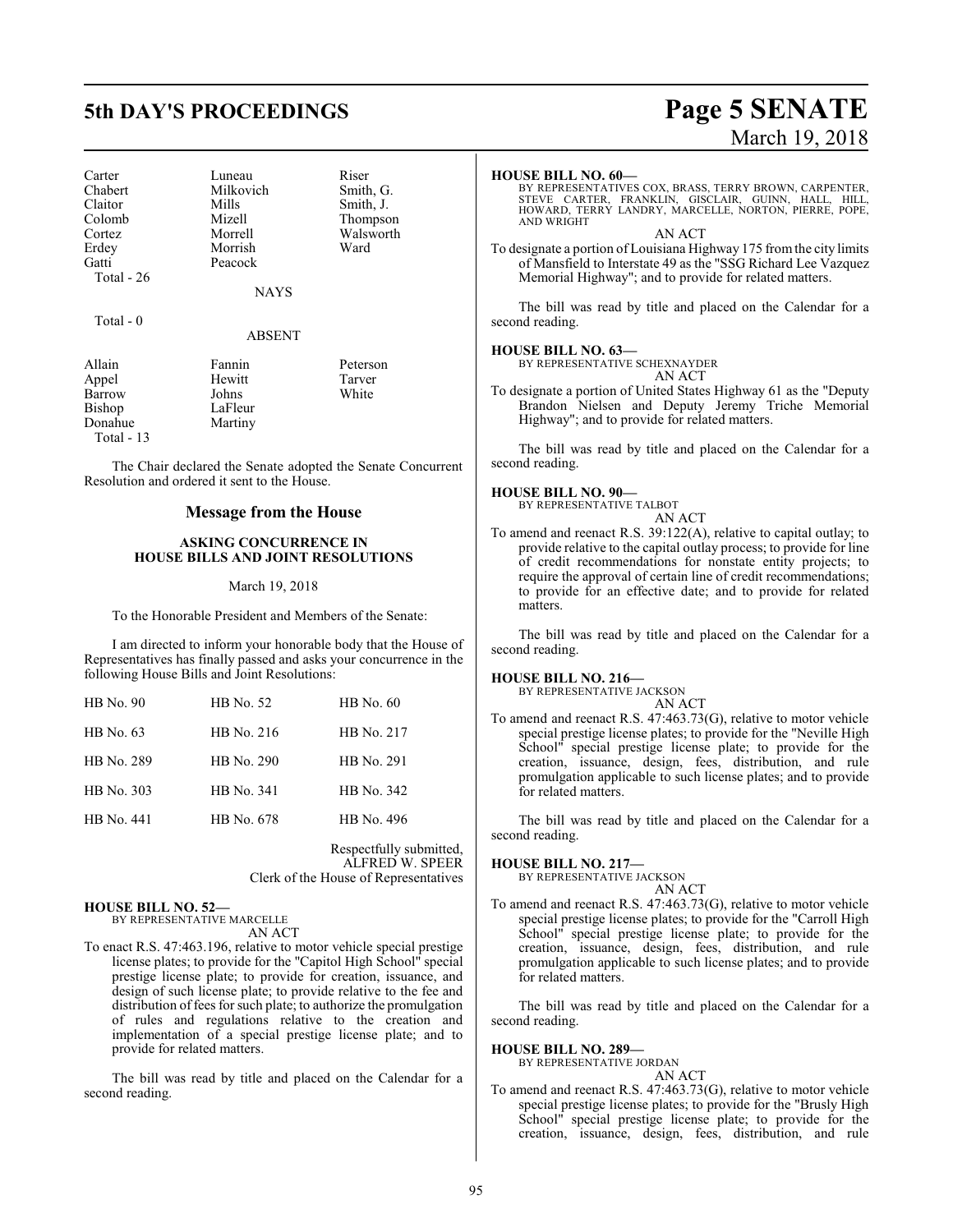# **Page 6 SENATE 5th DAY'S PROCEEDINGS**

promulgation applicable to such license plates; and to provide for related matters.

The bill was read by title and placed on the Calendar for a second reading.

# **HOUSE BILL NO. 290—**

BY REPRESENTATIVE JORDAN AN ACT

To amend and reenact R.S.  $47:463.73(C)(2)$ , (D), and (G), relative to motor vehicle special prestige license plates; to provide for the "Glen Oaks High School" special prestige license plate; to provide for the creation, issuance, design, fees, distribution, and rule promulgation applicable to such license plates; and to provide for related matters.

The bill was read by title and placed on the Calendar for a second reading.

# **HOUSE BILL NO. 291—**

BY REPRESENTATIVE JORDAN AN ACT

To amend and reenact R.S. 47:463.73(G), relative to motor vehicle special prestige license plates; to provide for the "Port Allen High School" special prestige license plate; to provide for the creation, issuance, design, fees, distribution, and rule promulgation applicable to such license plates; and to provide for related matters.

The bill was read by title and placed on the Calendar for a second reading.

# **HOUSE BILL NO. 303—**

BY REPRESENTATIVE GISCLAIR AN ACT

To amend and reenact R.S. 32:408(A)(5)(b)(i), relative to certain military personnel obtaining a commercial driver's license; to increase the time period of employment in a specific military position permitted to waive the skills test required for a commercial driver's license; and to provide for related matters.

The bill was read by title and placed on the Calendar for a second reading.

# **HOUSE BILL NO. 341—**

BY REPRESENTATIVE ABRAMSON AN ACT

To amend and reenact R.S. 47:611(A), relative to corporate franchise tax returns; to provide for the deadline for the payment of corporate franchise tax; to provide for applicability; to provide for an effective date; and to provide for related matters.

The bill was read by title and placed on the Calendar for a second reading.

# **HOUSE BILL NO. 342—**

BY REPRESENTATIVE ABRAMSON AN ACT

To amend and reenact R.S. 47:1517.1(B)(introductory paragraph), relative to tax incentive reports; to provide for the deadline in which certain tax incentive reports are due to the legislature; to provide for an effective date; and to provide for related matters.

The bill was read by title and placed on the Calendar for a second reading.

# **HOUSE BILL NO. 441—**

BY REPRESENTATIVE STOKES AN ACT

To enact R.S. 47:463.47.1, relative to motor vehicle special prestige license plates; to provide for the "Military Order of the Purple Heart First Responder Program" special prestige license plate; to provide for the creation, issuance, design, fees, distribution, and rule promulgation applicable to such license plates; and to provide for related matters.

The bill was read by title and placed on the Calendar for a second reading.

# **HOUSE BILL NO. 496—**

BY REPRESENTATIVES HAZEL, ABRAMSON, AMEDEE, ANDERS,<br>ARMES, BAGLEY, BERTHELOT, BILLIOT, BRASS, TERRY BROWN,<br>CARMODY, CARPENTER, STEVE CARTER, CHANEY, COX, DAVIS,<br>EDMONDS, FOIL, FRANKLIN, GISCLAIR, GLOVER, GUINN, HALL, HILL, HOFFMANN, HOWARD, JACKSON, JEFFERSON, JENKINS,<br>LEBAS, LEGER, MARCELLE, NORTON, PIERRE, POPE, REYNOLDS,<br>RICHARD, SCHEXNAYDER, SMITH, STOKES, THIBAUT, THOMAS, AND WRIGHT

AN ACT To enact R.S. 32:412(A)(8), relative to driver's license fees; to provide for a voluntary donation to the Louisiana Military Family Assistance Fund; and to provide for related matters.

The bill was read by title and placed on the Calendar for a second reading.

# **HOUSE BILL NO. 678—**

BY REPRESENTATIVE TALBOT AN ACT

To provide relative to the naming of a proposed roadway or ramp; to designate a proposed airport flyover road for the Louis Armstrong International Airport as the "Francis E. 'Hank' Lauricella Memorial Road"; and to provide for related matters.

The bill was read by title and placed on the Calendar for a second reading.

# **Message from the House**

# **ASKING CONCURRENCE IN HOUSE CONCURRENT RESOLUTIONS**

March 15, 2018

To the Honorable President and Members of the Senate:

I am directed to inform your honorable body that the House of Representatives has finally passed and asks your concurrence in the following House Concurrent Resolutions:

HCR No. 13

Respectfully submitted, ALFRED W. SPEER Clerk of the House of Representatives

# **House Concurrent Resolutions on First Reading**

**HOUSE CONCURRENT RESOLUTION NO. 13—** BY REPRESENTATIVE BISHOP AND SENATOR ALARIO A CONCURRENT RESOLUTION

To commend Don Briggs upon the occasion of his retirement as president ofthe Louisiana Oil and Gas Association after twentyfive years; for his extraordinary leadership in the advancement of the oil and gas industry in this state and beyond; for his rich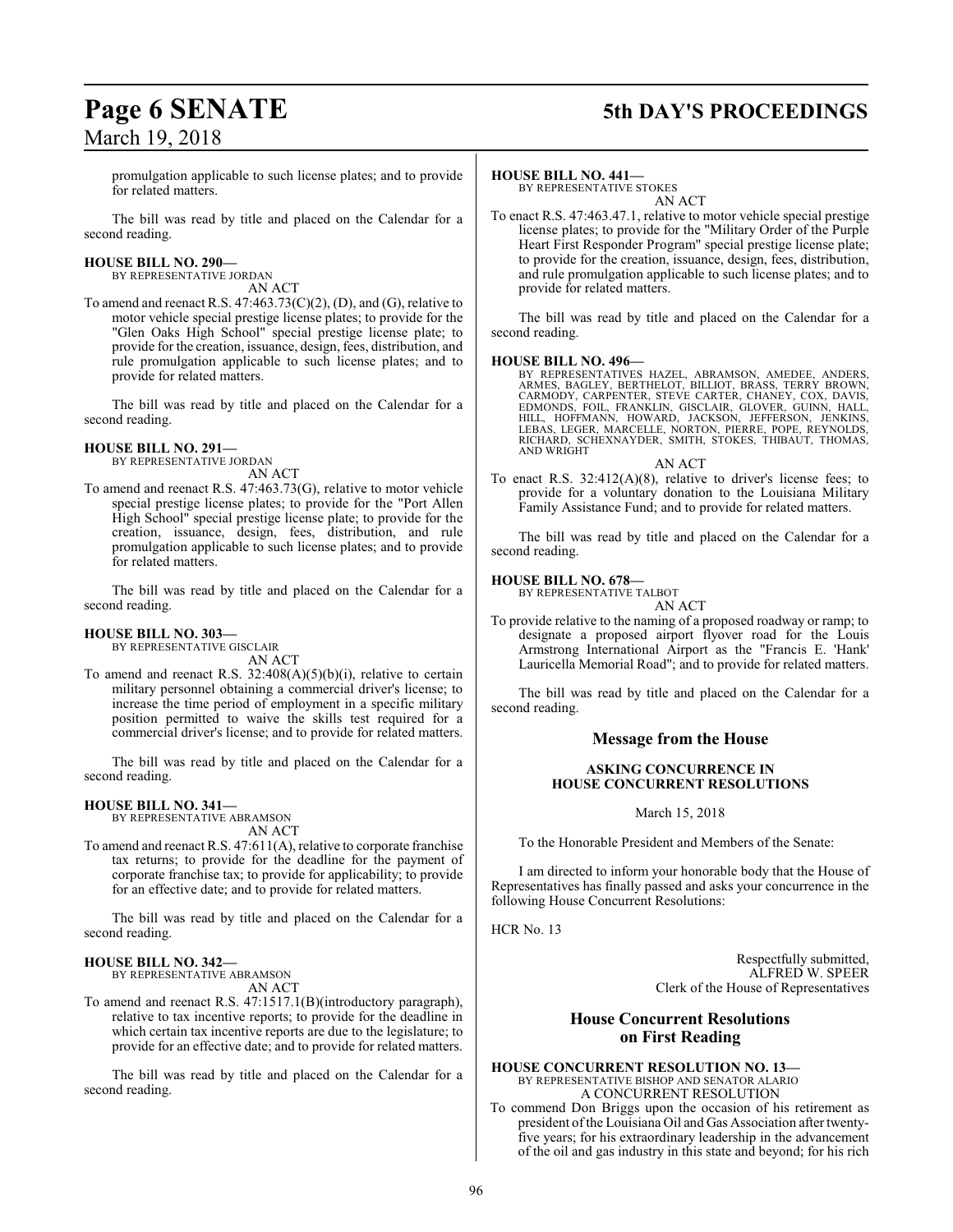# **5th DAY'S PROCEEDINGS Page 7 SENATE**

# March 19, 2018

legacy of representing the oil and gas industry to which he gave so much; for his incredible devotion to his adopted state; and to thank him for his many years of service to the oil and gas industry and the state of Louisiana.

The resolution was read by title and placed on the Calendar for a second reading.

# **Reports of Committees**

The following reports of committees were received and read:

# **REPORT OF COMMITTEE ON**

# **EDUCATION**

Senator Dan W. "Blade" Morrish, Chairman on behalf of the Committee on Education, submitted the following report:

March 15, 2018

To the President and Members of the Senate:

I am directed by your Committee on Education to submit the following report:

# **SENATE BILL NO. 46—**

BY SENATOR APPEL

To amend and reenact R.S. 17:3128(A) and (B)(1) and (2), relative to postsecondary education; to provide relative to the master plan for postsecondary education; to provide for the review and revision of the master plan and mission statements for public postsecondaryeducation systems and institutions; and to provide for related matters.

AN ACT

Reported favorably.

### **SENATE BILL NO. 250—** BY SENATOR MIZELL

AN ACT

To amend and reenact R.S. 17:100.7, relative to public elementary and secondary schools; to require the state Department of Education to produce a handout containing information regarding the public health risks associated with pornography; to require distribution ofthis information to the parents of public school students; to provide for legislative intent; and to provide for related matters.

Reported with amendments.

## **SENATE BILL NO. 303—** BY SENATOR MILKOVICH

AN ACT

To amend and reenact R.S. 17:416.13(D)(2)(a), (c), and (d), and  $(3)(f)(i)$ , to enact R.S. 17:416.13(I) and  $(j)$ , and to repeal R.S.  $17:416.13(D)(3)(d)(iii)$ , relative to student behavior and conduct; to provide relative to bullying; to provide relative to required reporting of incidences of bullying; to provide relative to record keeping; to provide relative to permitted actions by school employees to prevent bullying; to provide relative to protection of school employees from retaliation; to provide relative to parental notification; to provide relative to parental relief; and to provide for related matters.

Reported with amendments.

# **SENATE BILL NO. 311—** BY SENATOR PERRY

AN ACT

To enact R.S. 17:176(G), relative to interscholastic athletics; to require that the dugout area of any baseball or softball field used for high school interscholastic athletics be enclosed; and to provide for related matters.

Reported with amendments.

### **SENATE BILL NO. 349—** BY SENATOR APPEL

- AN ACT
- To enact R.S. 17:3921.3, relative to the statewide educational technology plan; to require the Department of Education to establish a technology strategy task force to reviewthe statewide plan; and to provide for related matters.

Reported with amendments.

# **SENATE BILL NO. 401—** BY SENATOR MIZELL AND REPRESENTATIVE WHITE

AN ACT

To enact R.S. 17:1381, relative to the consolidation of school systems; to create a commission to study the feasibility of consolidating the Bogalusa City and Washington Parish school systems; to provide for the membership, meetings, and duties and responsibilities of the commission; to provide for reporting; to provide for a public hearing; to provide for termination of the commission; and to provide for related matters.

Reported favorably.

**SENATE BILL NO. 422—** BY SENATOR WHITE

AN ACT

To amend and reenact R.S. 37:2156(C)(3)(d)(i), relative to contractor fees; to distribute certain fees collected by the State Licensing Board for Contractors to certain universities and colleges; to require each accredited public university receive twice as much funds as each community college; and to provide for related matters.

Reported favorably.

Respectfully submitted, DAN W. "BLADE" MORRISH Chairman

# **REPORT OF COMMITTEE ON**

# **LABOR AND INDUSTRIAL RELATIONS**

Senator Neil Riser, Chairman on behalf of the Committee on Labor and Industrial Relations, submitted the following report:

March 15, 2018

To the President and Members of the Senate:

I am directed by your Committee on Labor and Industrial Relations to submit the following report:

**SENATE BILL NO. 117—**

BY SENATOR MORRELL AND REPRESENTATIVE HUNTER AN ACT

To amend and reenact R.S. 23:663(3) and R.S. 39:1625 and to enact R.S. 38:2216(N), relative to the Louisiana Equal Pay for Women Act; to provide for employment by employers who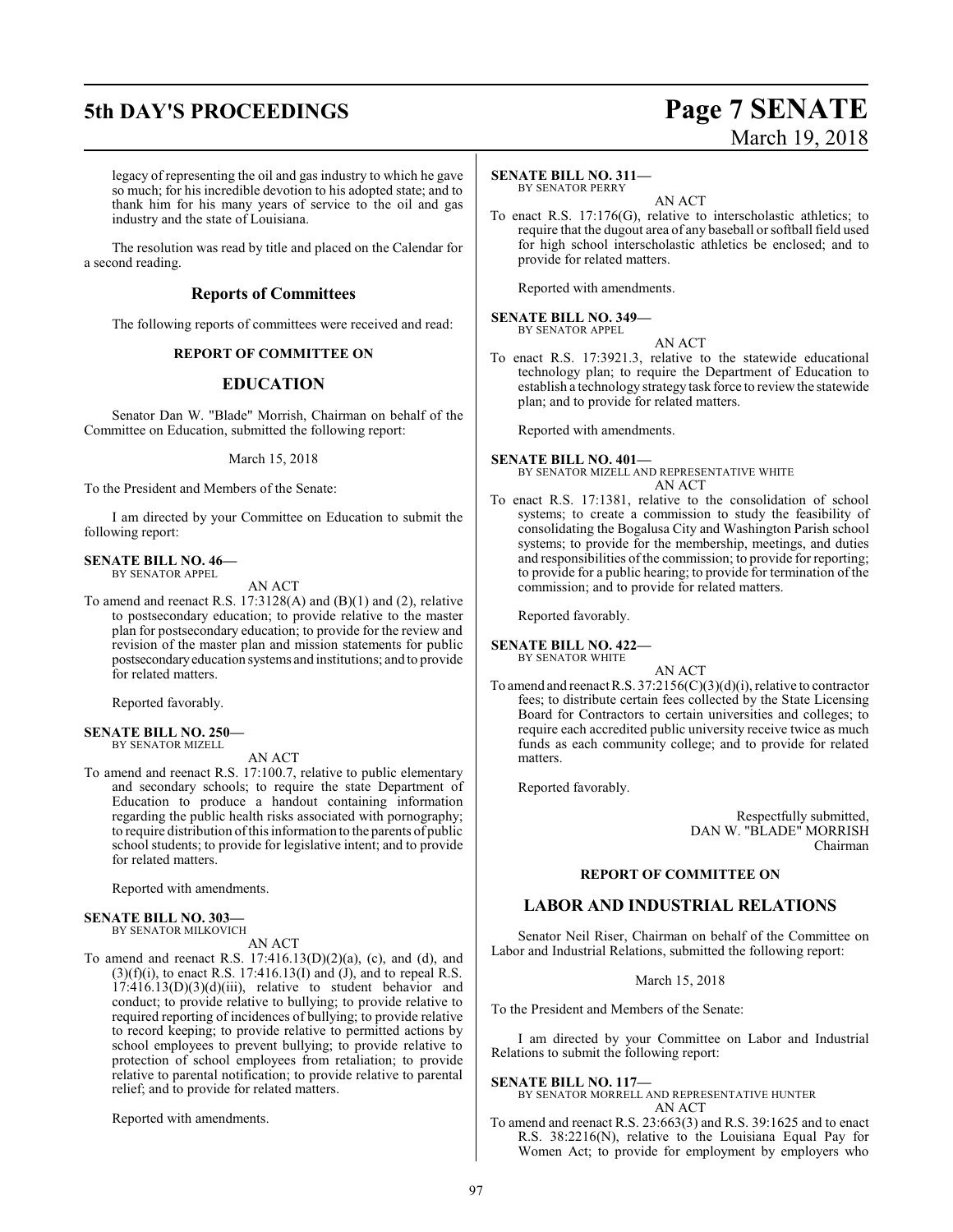# **Page 8 SENATE 5th DAY'S PROCEEDINGS**

contract with the state; to provide for state procurement contracts; to provide for state services contracts; to provide for definitions; to require certain acknowledgments in contacts; and to provide for related matters.

Reported favorably.

# **SENATE BILL NO. 149—**

BY SENATORS MORRELL, BARROW, BISHOP AND CARTER AND REPRESENTATIVE HUNTER

AN ACT

To amend and reenact R.S. 23:332(H)(3) and to enact R.S. 23:332(A)(4), relative to employment wages; to prohibit discrimination against an employee who discloses his wages; to prohibit discrimination against an employee who inquires about the wages of another employee; to prohibit certain nondisclosure agreements; to provide for exceptions; and to provide for related matters.

Reported with amendments.

# **SENATE BILL NO. 158—**

BY SENATOR COLOMB

- AN ACT To enact R.S. 23:388.1 and R.S. 51:934, relative to apprenticeship; to provide for apprenticeship agreements for economic
- development participants; to require certain employers that receive economic development incentives for new construction or existing construction projects to employ certain apprentices; to provide for agreements; to provide for waivers; and to provide for related matters.

Reported with amendments.

# **SENATE BILL NO. 162—**

BARROW AND BISHOP AND BY SENATORS CARTER, REPRESENTATIVE HUNTER

AN ACT

To enact Chapter 6-B of Title 23 of the Louisiana Revised Statutes of 1950, to be comprised of R.S. 23:671 through 678, and R.S. 23:1516, relative to minimum wage; to establish a state minimum wage; to provide for an increase of the minimum wage; to provide for enforcement; to provide for civil remedies; to provide for damages; to provide for venue; to provide for the limitation of actions; to provide for notifications; to provide for the creation of an account within a fund; to provide for exceptions; and to provide for related matters.

Reported favorably.

# **SENATE BILL NO. 219—**

BY SENATORS CARTER AND BISHOP AN ACT

To amend and reenact R.S. 23:332(A), (B), (C)(1) and (2), (D), (E), (H)(1), (3) and (4), R.S. 37:1025(B), 1107(C), 1360.23(H), 1437(D), 2719, 3425(C), 3447(C), and R.S. 40:1133.1(C), and to enact R.S. 23:302(9) and (10), 332(I) and (J), relative to employment discrimination; to provide definitions; to provide regarding intentional discrimination in employment; to provide exceptions based upon the First Amendment ofthe United States Constitution; to provide exceptions for certain entities; to provide regarding applicants to certain programs; to provide regarding requirements for certain programs; to provide regarding licensure for certain professions; and to provide for related matters.

Reported favorably.

# **SENATE BILL NO. 221—**

BY SENATORS CARTER AND BISHOP AN ACT

To amend and reenact R.S. 23:1(A), the introductory paragraph of (B) and (C) and R.S. 36:301, relative to the Louisiana Workforce Commission; to provide for the name change to the Louisiana Department of Labor; to change the title of the executive director of the Louisiana Workforce Commission to the secretary of the Louisiana Department of Labor; and to provide for related matters.

Reported favorably.

**SENATE BILL NO. 234—**

BY SENATOR COLOMB

AN ACT

To enact R.S. 23:388.1 andR.S. 39:103(A)(1)(g) and 121(8), relative to apprenticeship; to require contractors for state construction projects to employ certain apprentices; to provide for agreements; to provide for contracts; to provide for waivers; and to provide for related matters.

Reported with amendments.

# **SENATE BILL NO. 252—**

BY SENATORS CARTER, BARROW AND BISHOP AND REPRESENTATIVE HUNTER A JOINT RESOLUTION

Proposing to add Article XII, Section 17 of the Constitution of Louisiana, relative to the establishment of a state minimum wage; to provide relative to employers with fifty full-time employees or more; to provide for a minimum hourly wage; to provide relative to employees eighteen years of age and older; to provide that the legislature shall provide for certain definitions and exemptions; to provide relative to certain student employees; to provide relative to certain tip credits available to employers; and to specify an election for submission of the proposition to electors and provide a ballot proposition.

Reported with amendments.

# **SENATE BILL NO. 336—**

BY SENATORS RISER, CARTER AND WALSWORTH AN ACT

To amend and reenacted R.S. 23:1553(G), to enact R.S. 49:191(10)(c), and to repeal R.S. 49:191(8)(a), relative to the Louisiana Workforce Commission, to provide forthe re-creation of the Louisiana Workforce Commission and the statutory entities made a part of the Louisiana Workforce Commission by law; to provide for the effective termination date for all statutory authority for the existence of such statutory entities; to provide for the reauthorization of the incumbent worker training program with the Louisiana Workforce Commission; and to provide for related matters.

Reported favorably.

Respectfully submitted, NEIL RISER Chairman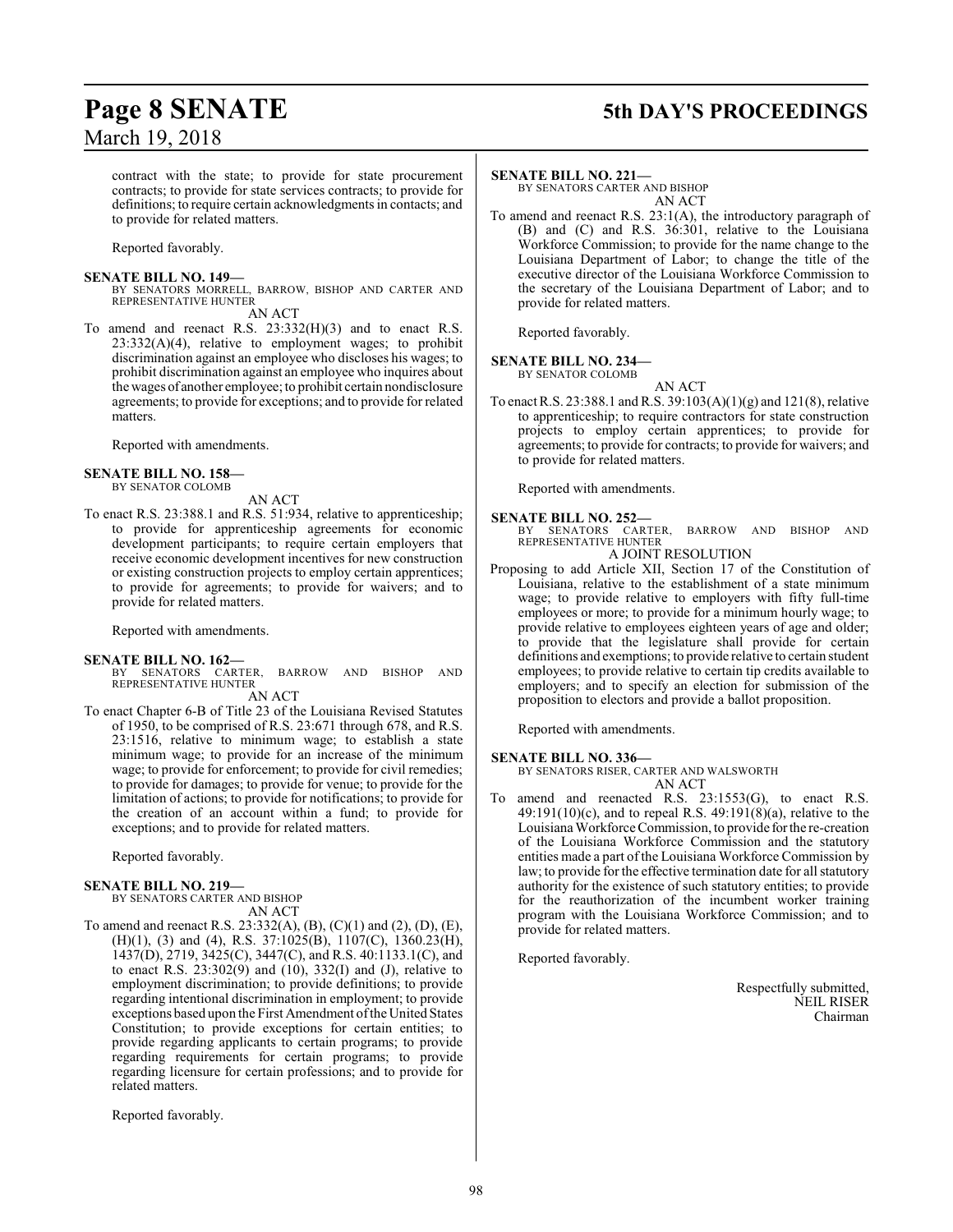# **5th DAY'S PROCEEDINGS Page 9 SENATE**

# March 19, 2018

# **REPORT OF COMMITTEE ON**

# **LOCAL AND MUNICIPAL AFFAIRS**

Senator Yvonne Colomb, Chairman on behalf of the Committee on Local and Municipal Affairs, submitted the following report:

March 15, 2018

To the President and Members of the Senate:

I am directed by your Committee on Local and Municipal Affairs to submit the following report:

#### **SENATE BILL NO. 83—** BY SENATOR PERRY

AN ACT

To amend and reenact R.S. 33:385.1(A), relative to the town of Gueydan; to provide relative to qualifications of an elected chief of police; and to provide for related matters.

Reported favorably.

#### **SENATE BILL NO. 122—** BY SENATOR PERRY

AN ACT

To repeal R.S. 33:423.24, relative to the city of Kaplan; to repeal authority of the elected chief of police to manage police personnel; and to provide for related matters.

Reported favorably.

## **SENATE BILL NO. 172—** BY SENATOR PERRY

# AN ACT

To enact R.S. 47:338.24.5, relative to municipal sales and use taxes; to authorize the governing authority for the city of Scott to levy and collect an additional sales and use tax; to require voter approval; to provide for the use of the tax revenue; and to provide for related matters.

Reported favorably.

Respectfully submitted, YVONNE COLOMB Chairman

# **REPORT OF COMMITTEE ON**

# **NATURAL RESOURCES**

Senator Norbèrt N. "Norby" Chabert, Chairman on behalf ofthe Committee on Natural Resources, submitted the following report:

March 15, 2018

To the President and Members of the Senate:

I am directed by your Committee on Natural Resources to submit the following report:

### **SENATE BILL NO. 157** BY SENATOR LAMBERT

AN ACT

To authorize and provide for the transfer of certain state property; to authorize the transfer of certain state property in Ascension Parish; to provide for the property description; to provide for reservation of mineral rights; to provide terms and conditions; to provide an effective date; and to provide for related matters.

Reported favorably.

# **SENATE BILL NO. 210—**

BY SENATOR GATTI

AN ACT To authorize and provide for the transfer of certain state property; to authorize the transfer of certain state property in Webster Parish; to provide for the property description; to provide for reservation of mineral rights; to provide terms and conditions; to provide an effective date; and to provide for related matters.

Reported with amendments.

#### **SENATE BILL NO. 249—** BY SENATOR ALLAIN

AN ACT To authorize and provide for the transfer of certain state property; to authorize the transfer of certain state property in St. Mary Parish; to provide for the property description; to provide for reservation of mineral rights; to provide terms and conditions; to provide an effective date; and to provide for related matters.

Reported favorably.

**SENATE BILL NO. 327—** BY SENATOR LAMBERT

- AN ACT
- To amend and reenact R.S. 56:325(B)(4) and 325.1(C)(1) and (2)(a) and (c) and to enact R.S.  $56:325.1(A)(4)$ , relative to possession limits for recreational fishing; to remove a sunset provision for possession limits for largemouth bass and spotted bass taken in saltwater areas of the state; to provide for a possession limit for red drum and spotted sea trout taken in saltwater areas of the state; to provide for violations of certain possession limits; to provide for certain fines; to provide terms, conditions, and requirements; and to provide for related matters.

Reported with amendments.

## **SENATE BILL NO. 344—** BY SENATOR GATTI

- AN ACT
- To authorize and provide for the transfer of certain state property; to authorize the transfer of certain state property in Webster Parish; to provide for the property description; to provide for reservation of mineral rights; to provide terms and conditions; to provide an effective date; and to provide for related matters.

Reported with amendments.

# **SENATE BILL NO. 385—**

BY SENATOR CHABERT

AN ACT To amend and reenact R.S. 41:14, 51(1), 1001 through 1006, 1008, 1009, 1042, 1044, 1082, 1084, 1132, 1133, 1213, 1701, 1703, 1706(B), 1713(A) and R.S. 50.171(A), relative to the state land office; to correct statutory references that remain from the transfer of the state land office to the division of administration; and to provide for related matters.

Reported with amendments.

**SENATE BILL NO. 438—**

BY SENATOR CHABERT

AN ACT

To amend and reenact R.S. 41:1004, relative to the sale of timber on state lands; to make technical changes; to provide for the sale of timber by the state land office; to prohibit accepting bids less than the minimum price established by the Department of Agriculture and Forestry; to provide terms, conditions, and requirements; and to provide for related matters.

Reported favorably.

Respectfully submitted, NORBÈRT N. "NORBY" CHABERT Chairman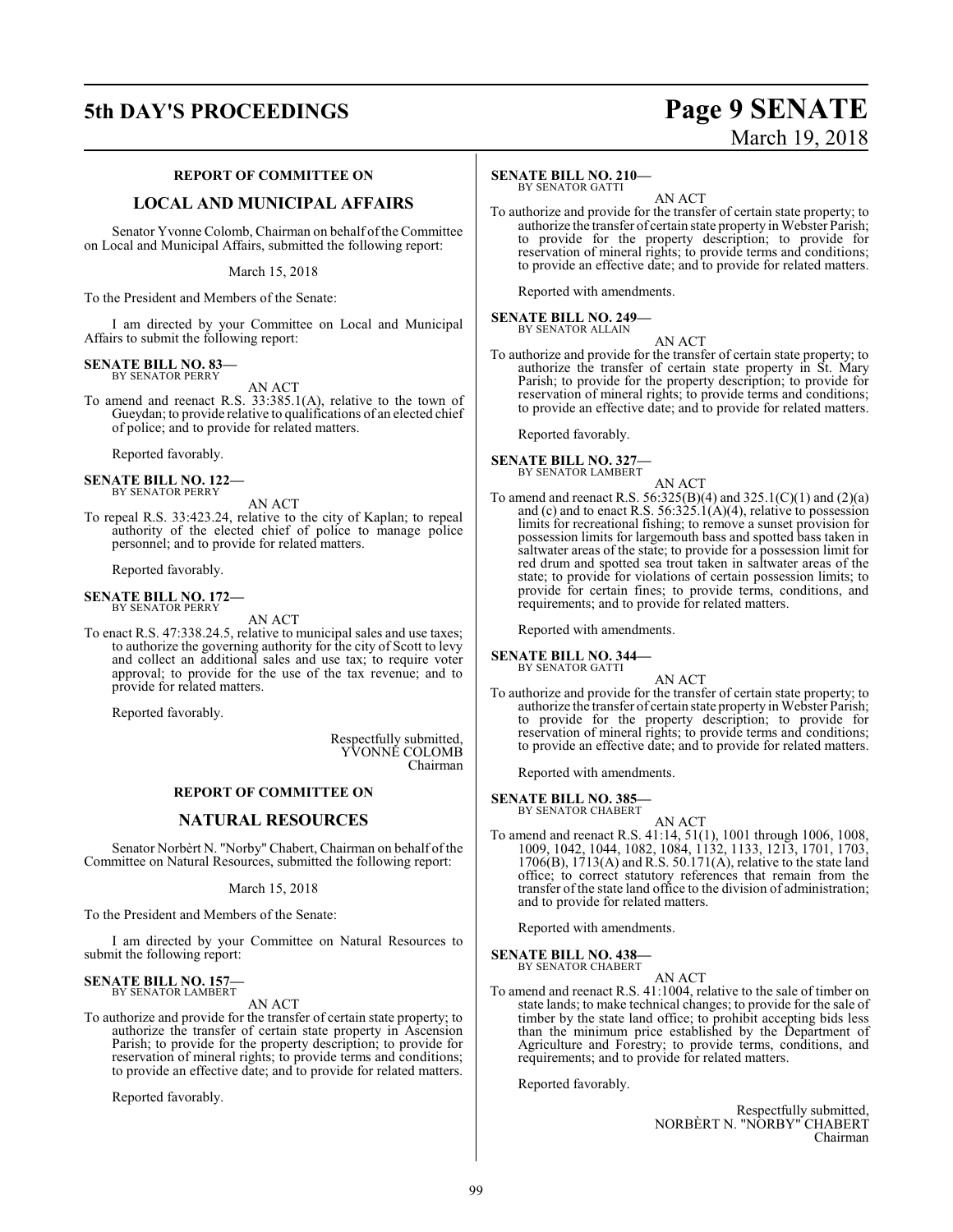# **Page 10 SENATE 5th DAY'S PROCEEDINGS**

# March 19, 2018

# **REPORT OF COMMITTEE ON**

# **TRANSPORTATION, HIGHWAYS AND PUBLIC WORKS**

Senator Patrick Page Cortez, Chairman on behalf of the Committee on Transportation, Highways and Public Works, submitted the following report:

March 15, 2018

To the President and Members of the Senate:

I am directed by your Committee on Transportation, Highways and Public Works to submit the following report:

#### **SENATE BILL NO. 16—** BY SENATOR MIZELL

AN ACT

To amend and reenact R.S.  $47:463(A)(3)(a)$  and to enact R.S. 47:463.4.4, relative to special prestige license plates; to provide for a special prestige license plate to bear the international symbol of accessibility; to provide an effective date; and to provide for related matters.

Reported favorably.

# **SENATE BILL NO. 21—** BY SENATOR GATTI

AN ACT

To provide relative to state highways; to designate a portion of Interstate 20 in Bossier Parish as the "Louisiana State Trooper Huey P. Grace Memorial Highway"; and to provide for related matters.

Reported with amendments.

**SENATE BILL NO. 23—** BY SENATORS BOUDREAUX, LAFLEUR, MILLS AND PERRY AND REPRESENTATIVES DEVILLIER, EMERSON, LEBAS, DUSTIN MILLER AND PIERRE

# AN ACT

To provide relative to state highways; to designate the interchange of Interstate 49 Exit 11 and Louisiana Highway 93 near the towns of Sunset and Grand Coteau, Louisiana, in St. Landry Parish, as the "Armand J. Brinkhaus Interchange"; and to provide for related matters.

Reported with amendments.

# **SENATE BILL NO. 59—**

BY SENATOR CORTEZ A JOINT RESOLUTION

Proposing to amend Article VII, Section  $27(B)(1)$  of the Constitution of Louisiana, relative to the Transportation Trust Fund; to remove authority to appropriate or dedicate monies in the trust fund to state police for traffic control purposes; and to specify an election for submission of the proposition to electors and provide a ballot proposition.

Reported favorably.

**SENATE BILL NO. 88—**<br>BY SENATORS MILLS AND BOUDREAUX AND REPRESENTATIVES<br>BARRAS, HUVAL AND TERRY LANDRY AN ACT

To provide relative to state highways; to designate Louisiana Highway 352 (Henderson Highway) in St. Martin Parish as the "Pat Huval Memorial Highway"; and to provide for related matters.

Reported favorably.

# **SENATE BILL NO. 212—**

BY SENATOR GATTI AN ACT

To amend and reenact R.S. 48:262(A), relative to the Department of Transportation and Development; to authorize the department to purchase, rent, or lease maintenance equipment; and to provide for related matters.

Reported with amendments.

### **SENATE BILL NO. 229—** BY SENATOR MORRELL

AN ACT

To amend and reenact R.S. 34:1(A)(3) and (2), relative to the Board of Commissioners of the Port of New Orleans; to remove exception for individuals employed in the maritime industry from the Code of Governmental Ethics for public servants; to require Senate confirmation of board members appointed by the governor; and to provide for related matters.

Reported with amendments.

# **SENATE BILL NO. 232** BY SENATOR MORRELL

- AN ACT
- To enact R.S. 34:31, relative to the Board of Commissioners of the Port of New Orleans; to provide relative to contracts for projects; to provide relative to the interest of board members in board contracts; and to provide for related matters.

Reported favorably.

#### **SENATE BILL NO. 331—** BY SENATOR COLOMB

AN ACT

To amend and reenact R.S. 47:463.4(B)(1), relative to hang tags for persons with mobility impairments; to provide for a ten-year renewal period; and to provide for related matters.

Reported favorably.

## **SENATE BILL NO. 382—** BY SENATOR HEWITT

AN ACT

To amend and reenact R.S. 32:295.1(D)(6), (7), (8), and (9), relative to safety belts; to remove certain penalties relative to special tags that exempt persons with a mental or physical disability from using safety belts; and to provide for related matters.

Reported with amendments.

Respectfully submitted, PATRICK PAGE CORTEZ Chairman

# **Senate Bills and Joint Resolutions on Third Reading and Final Passage**

**SENATE BILL NO. 18—** BY SENATOR CORTEZ

AN ACT

To amend and reenact R.S. 14:63.3(A) and 63.4(A), and to enact R.S. 14:63(J), relative to criminal trespass; to provide for the use of purple paint in lieu of signs to indicate that unauthorized entrance on property is prohibited; to provide definitions; and to provide for related matters.

The bill was read by title. Senator Cortez moved the final passage of the bill.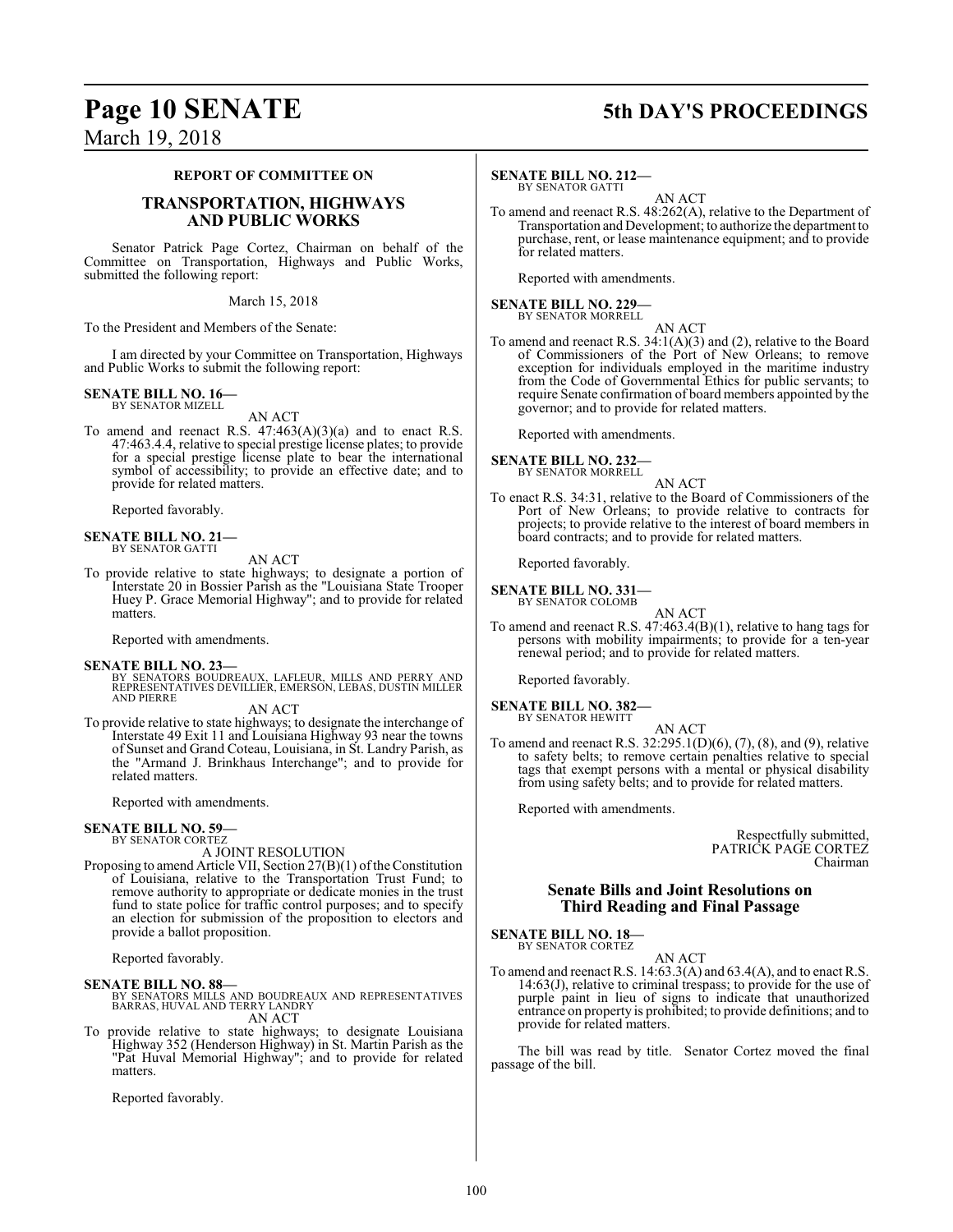# **ROLL CALL**

The roll was called with the following result:

# YEAS

| Mr. President<br>Allain<br>Barrow<br><b>Bishop</b><br>Boudreaux<br>Carter<br>Chabert<br>Claitor<br>Colomb | Gatti<br>Hewitt<br>Johns<br>Lambert<br>Long<br>Luneau<br>Milkovich<br>Mills<br>Mizell | Perry<br>Price<br>Riser<br>Smith, G.<br>Smith, J.<br>Tarver<br>Thompson<br>Walsworth<br>Ward |
|-----------------------------------------------------------------------------------------------------------|---------------------------------------------------------------------------------------|----------------------------------------------------------------------------------------------|
| Cortez                                                                                                    | Morrell                                                                               | White                                                                                        |
| Erdey<br>Fannin                                                                                           | Morrish<br>Peacock                                                                    |                                                                                              |
| Total - 34                                                                                                | <b>NAYS</b>                                                                           |                                                                                              |
|                                                                                                           |                                                                                       |                                                                                              |
| Total - 0                                                                                                 | <b>ABSENT</b>                                                                         |                                                                                              |
| Appel<br>Donahue                                                                                          | LaFleur<br>Martiny                                                                    | Peterson                                                                                     |

The Chair declared the bill was passed and ordered it sent to the House. Senator Cortez moved to reconsider the vote by which the bill was passed and laid the motion on the table.

Total - 5

- **SENATE BILL NO. 42—**<br>BY SENATORS APPEL, ALARIO, ALLAIN, BOUDREAUX, CARTER, CLAITOR, DONAHUE, ERDEY, FANNIN, GATTI, HEWITT,<br>LONG, LUNEAU, MILKOVICH, MILLS, MIZELL, MORRELL, PEACOCK,<br>RISER, GARY SMITH, THOMPSON, WALSWORTH A AN ACT
- To enact R.S. 14:126.1.1, relative to perjury; to create the crime of false communication with the intent to cause an emergency response by a law enforcement agency or "swatting"; to provide definitions; to provide penalties; and to provide for related matters.

# **Floor Amendments**

Senator Claitor proposed the following amendments.

# **SENATE FLOOR AMENDMENTS**

Amendments proposed by Senator Claitor to Engrossed Senate Bill No. 42 by Senator Appel

# AMENDMENT NO. 1

On page 2, line 7, after "**labor,**" delete the remainder of the line and insert "**for not less than eight years,**"

# AMENDMENT NO. 2

On page 2, at the beginning of line 8, delete "**more than five years,**"

# AMENDMENT NO. 3

On page 2, line 11, after "**hard labor for not**" insert "**less than ten years nor**"

On motion of Senator Claitor, the amendments were adopted.

The bill was read by title. Senator Appel moved the final passage of the amended bill.

# **5th DAY'S PROCEEDINGS Page 11 SENATE** March 19, 2018

# **ROLL CALL**

The roll was called with the following result:

# YEAS

| Mr. President         | Erdey         | Morrish   |
|-----------------------|---------------|-----------|
| Allain                | Fannin        | Peacock   |
| Appel                 | Gatti         | Perry     |
| Barrow                | Hewitt        | Price     |
| Bishop                | Johns         | Riser     |
| Boudreaux             | Lambert       | Smith, G. |
| Carter                | Long          | Smith, J. |
| Chabert               | Luneau        | Tarver    |
| Claitor               | Milkovich     | Thompson  |
| Colomb                | Mills         | Walsworth |
| Cortez                | Mizell        | Ward      |
| Donahue               | Morrell       | White     |
| Total - 36            |               |           |
|                       | <b>NAYS</b>   |           |
| Total - 0             |               |           |
|                       | <b>ABSENT</b> |           |
| LaFleur<br>Total $-3$ | Martiny       | Peterson  |

The Chair declared the amended bill was passed, ordered reengrossed and sent to the House. Senator Appel moved to reconsider the vote by which the bill was passed and laid the motion on the table.

## **SENATE BILL NO. 50—**

BY SENATORS MORRELL, BARROW, MILLS AND WHITE AN ACT

To amend and reenact the introductory paragraph of R.S. 14:67.16(A)(2) and 67.16(B), and to enact R.S. 14:67.16(A)(2)(o), (4), and (5) and (I), relative to the crime of identity theft; to add a person's telephone number to the definition of "personal identifying information" for purposes of the crime of identity theft; to provide definitions; and to provide for related matters.

The bill was read by title. Senator Morrell moved the final passage of the bill.

# **ROLL CALL**

The roll was called with the following result:

# YEAS

Mr. President Erdey Morrish<br>Allain Fannin Peacock Appel Barrow Hewitt Price<br>Bishop Johns Riser Bishop Johns Riser<br>Boudreaux Lambert Smith, G. Boudreaux Lamb<br>Carter Long Chabert Luneau<br>Claitor Milkovich Claitor Milkovich Thompson Cortez Mizell Ward Donahue Morrell White Total - 36

Fannin Peacock<br>Gatti Perry Long Smith, J.<br>
Luneau Tarver Mills Walsworth<br>
Mizell Ward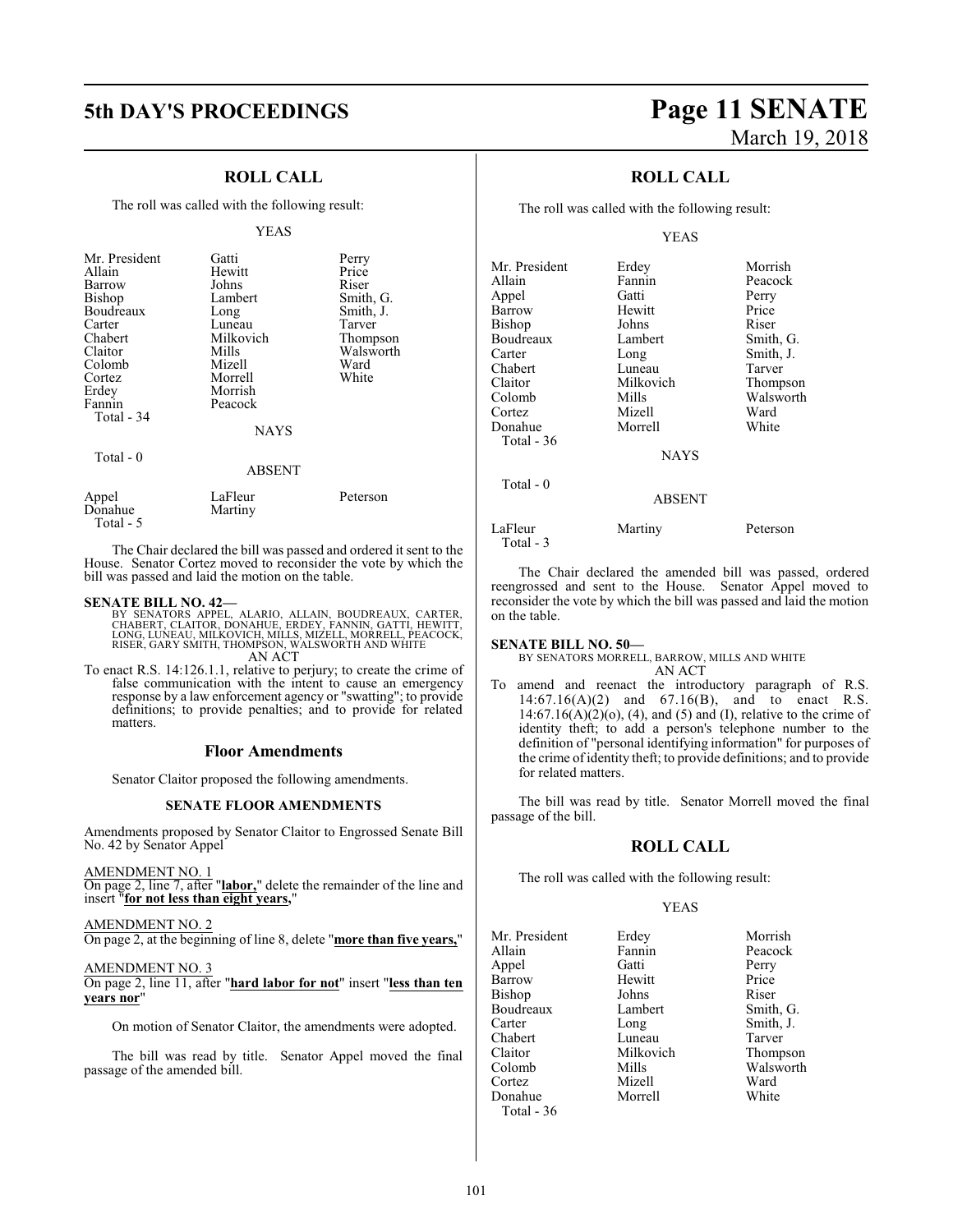# NAYS

| Total - 0 |               |
|-----------|---------------|
|           | <b>ABSENT</b> |
|           |               |

LaFleur Martiny Peterson

The Chair declared the bill was passed and ordered it sent to the House. Senator Morrell moved to reconsider the vote by which the bill was passed and laid the motion on the table.

# **SENATE BILL NO. 132—**

Total - 3

BY SENATOR MORRELL

AN ACT

To amend and reenact R.S. 47:6103, relative to the administration of the school readiness tax credit program; to provide relative to rulemaking procedures pursuant to the school readiness tax credit program; to provide relative to the oversight committees for school readiness tax credit program rules; and to provide for related matters.

The bill was read by title. Senator Morrell moved the final passage of the bill.

# **ROLL CALL**

The roll was called with the following result:

# YEAS

|             | Morrish   |
|-------------|-----------|
| Fannin      | Peacock   |
| Gatti       | Perry     |
| Hewitt      | Price     |
| Johns       | Riser     |
| Lambert     | Smith, G. |
| Long        | Smith, J. |
| Luneau      | Tarver    |
| Milkovich   | Thompson  |
| Mills       | Walsworth |
| Mizell      | Ward      |
| Morrell     | White     |
|             |           |
| <b>NAYS</b> |           |
|             |           |
| ABSENT      |           |
|             | Erdey     |

The Chair declared the bill was passed and ordered it sent to the House. Senator Morrell moved to reconsider the vote by which the

LaFleur Martiny Peterson

bill was passed and laid the motion on the table.

Total - 3

**SENATE BILL NO. 147—** BY SENATOR MORRELL AND REPRESENTATIVE MORENO AN ACT

To enact Chapter 12-A of Title 13 of the Louisiana Revised Statutes of 1950, to be comprised of R.S. 13:3381 through 3384, relative to certain claims initiated by alleged perpetrators of sexual misconduct; to provide for special procedures when claims are against the alleged victim; to provide for waivers; to provide for damages; to provide for presumptions; and to provide for related matters.

The bill was read by title. Senator Morrell moved the final passage of the bill.

# **Page 12 SENATE 5th DAY'S PROCEEDINGS**

# **ROLL CALL**

The roll was called with the following result:

# YEAS

| Mr. President | Erdey         | Morrell   |
|---------------|---------------|-----------|
| Allain        | Gatti         | Price     |
| Barrow        | Hewitt        | Riser     |
| <b>Bishop</b> | Johns         | Smith, G. |
| Boudreaux     | LaFleur       | Smith, J. |
| Carter        | Lambert       | Tarver    |
| Chabert       | Long          | Thompson  |
| Colomb        | Luneau        | Ward      |
| Cortez        | Mills         | White     |
| Donahue       | Mizell        |           |
| Total - 29    |               |           |
|               | <b>NAYS</b>   |           |
| Appel         | Milkovich     | Perry     |
| Claitor       | Morrish       | Walsworth |
| Fannin        | Peacock       |           |
| Total - 8     |               |           |
|               | <b>ARSENT</b> |           |

### ABSENT

Martiny Peterson Total - 2

The Chair declared the bill was passed and ordered it sent to the House. Senator Morrell moved to reconsider the vote by which the bill was passed and laid the motion on the table.

# **SENATE BILL NO. 182—**

BY SENATOR HEWITT

AN ACT To enact R.S.  $39:21.3(E)(5)(e)$ , relative to the Medicaid Subcommittee on the Health and Social Services Estimating Conference; to require the Medicaid Subcommittee to submit the Medicaid forecast to the Joint Legislative Committee on the Budget for its review; to provide for an effective date; and to provide for related matters.

The bill was read by title. Senator Hewitt moved the final passage of the bill.

# **ROLL CALL**

The roll was called with the following result:

| Mr. President       | Fannin        | Morrish   |
|---------------------|---------------|-----------|
| Allain              | Gatti         | Peacock   |
| Appel               | Hewitt        | Perry     |
| Barrow              | Johns         | Price     |
| Boudreaux           | LaFleur       | Riser     |
| Carter              | Lambert       | Smith, G. |
| Chabert             | Long          | Smith, J. |
| Claitor             | Luneau        | Tarver    |
| Colomb              | Milkovich     | Thompson  |
| Cortez              | Mills         | Walsworth |
| Donahue             | Mizell        | Ward      |
| Erdev               | Morrell       | White     |
| Total - 36          |               |           |
|                     | <b>NAYS</b>   |           |
| Total - 0           |               |           |
|                     | <b>ABSENT</b> |           |
| Bishop<br>Total - 3 | Martiny       | Peterson  |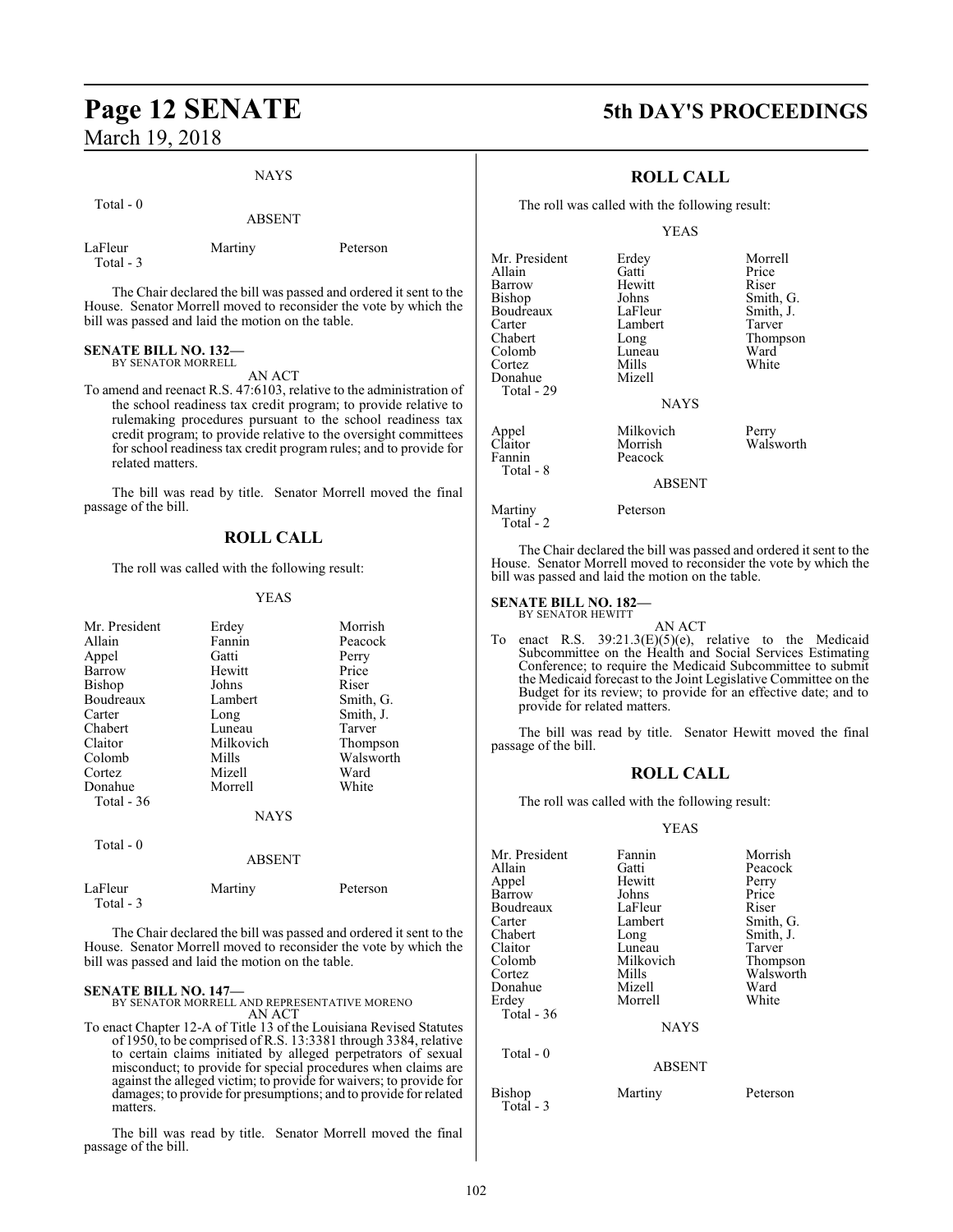# **5th DAY'S PROCEEDINGS Page 13 SENATE** March 19, 2018

The Chair declared the bill was passed and ordered it sent to the House. Senator Hewitt moved to reconsider the vote by which the bill was passed and laid the motion on the table.

## **SENATE BILL NO. 184—** BY SENATOR MARTINY

AN ACT

To amend and reenact R.S. 27:402(17), 405(A)(6) and (C)(2), (3), and (4), 416(C) and (D), 417(A)(2) and (3), and 418(A), to enact R.S. 27:417(A)(6)(h), relative to the Video Draw Poker Devices Control Law; to provide for the method of operation of video draw poker devices; to provide for qualified truck stops; to provide for fuel sales of qualified truck stops; to provide for qualified truck stop amenities; to provide for leasing or subleasing of certain business operations by qualified truck stop facilities; to provide for definitions; and to provide for related matters.

On motion of Senator Long, the bill was read by title and returned to the Calendar, subject to call.

# **SENATE BILL NO. 220—** BY SENATOR CARTER

# AN ACT

To amend and reenact R.S. 39:105(B), and to enact R.S. 39:105(C), relative to capital outlay reports; to require the office of facility planning and control to submit to the Joint Legislative Committee on Capital Outlay an annual report of funded nonstate projects which do not have a fully executed cooperative endeavor agreement, a design contract, or are not proceeding with construction, and the reasons therefor; to provide for a copy of the report to be sent to each legislator whose district includes one or more projects on the list; to provide for an effective date; and to provide for related matters.

# **Floor Amendments**

Senator Carter proposed the following amendments.

# **SENATE FLOOR AMENDMENTS**

Amendments proposed by Senator Carter to Engrossed Senate Bill No. 220 by Senator Carter

# AMENDMENT NO. 1

On page 2, line 1, delete "**fifteenth day of January**" and insert "**first day of February**"

On motion of Senator Carter, the amendments were adopted.

The bill was read by title. Senator Carter moved the final passage of the amended bill.

# **ROLL CALL**

The roll was called with the following result:

# YEAS

| Mr. President | Erdey     | Morrish   |
|---------------|-----------|-----------|
| Allain        | Fannin    | Peacock   |
| Appel         | Gatti     | Perry     |
| Barrow        | Hewitt    | Price     |
| <b>Bishop</b> | Johns     | Riser     |
| Boudreaux     | Lambert   | Smith, G. |
| Carter        | Long      | Smith, J. |
| Chabert       | Luneau    | Tarver    |
| Claitor       | Milkovich | Thompson  |
| Colomb        | Mills     | Walsworth |
| Cortez        | Mizell    | Ward      |
| Donahue       | Morrell   | White     |
| Total - 36    |           |           |

# **NAYS**

# ABSENT

LaFleur Martiny Peterson Total - 3

Total - 0

The Chair declared the amended bill was passed, ordered reengrossed and sent to the House. Senator Carter moved to reconsider the vote by which the bill was passed and laid the motion on the table.

## **SENATE BILL NO. 230—** BY SENATOR MORRELL

AN ACT

To amend and reenact R.S.  $27:417(A)(2)$  and  $(3)$  and  $418(A)$ , and to enact R.S. 27:417(A)(6)(h), relative to the Video Draw Poker Devices Control Law; to provide for qualified truck stop facilities; to provide for qualified truck stop amenities; to provide for leasing or subleasing of certain business operations by qualified truck stop facilities; to provide for definitions; and to provide for related matters.

On motion of Senator Morrell, the bill was read by title and returned to the Calendar, subject to call.

# **SENATE BILL NO. 239—**

BY SENATOR MORRELL AN ACT

To enact R.S. 47:1574.2, relative to tax administration; to authorize the Department of Revenue to refuse to register or issue or to revoke a sales tax clearance to a reorganized business when the intent of the reorganization is to evade trust fund taxes; to provide for definitions; to provide for penalties; and to provide for related matters.

The bill was read by title. Senator Morrell moved the final passage of the bill.

# **ROLL CALL**

The roll was called with the following result:

| v<br>۰. |
|---------|
|---------|

| Mr. President<br>Allain<br>Barrow<br>Bishop<br>Boudreaux<br>Carter<br>Chabert<br>Colomb<br>Donahue<br>Erdey<br>Total - 28 | Gatti<br>Hewitt<br>Johns<br>LaFleur<br>Lambert<br>Long<br>Luneau<br>Mills<br>Morrell<br>Morrish<br><b>NAYS</b> | Peacock<br>Perry<br>Price<br>Smith, G.<br>Smith, J.<br>Tarver<br>Thompson<br>Ward |
|---------------------------------------------------------------------------------------------------------------------------|----------------------------------------------------------------------------------------------------------------|-----------------------------------------------------------------------------------|
| Appel<br>Claitor<br>Cortez<br>Total - 9                                                                                   | Fannin<br>Milkovich<br>Mizell<br><b>ABSENT</b>                                                                 | Riser<br>Walsworth<br>White                                                       |
| Martiny<br>Total - 2                                                                                                      | Peterson                                                                                                       |                                                                                   |

The Chair declared the bill was passed and ordered it sent to the House. Senator Morrell moved to reconsider the vote by which the bill was passed and laid the motion on the table.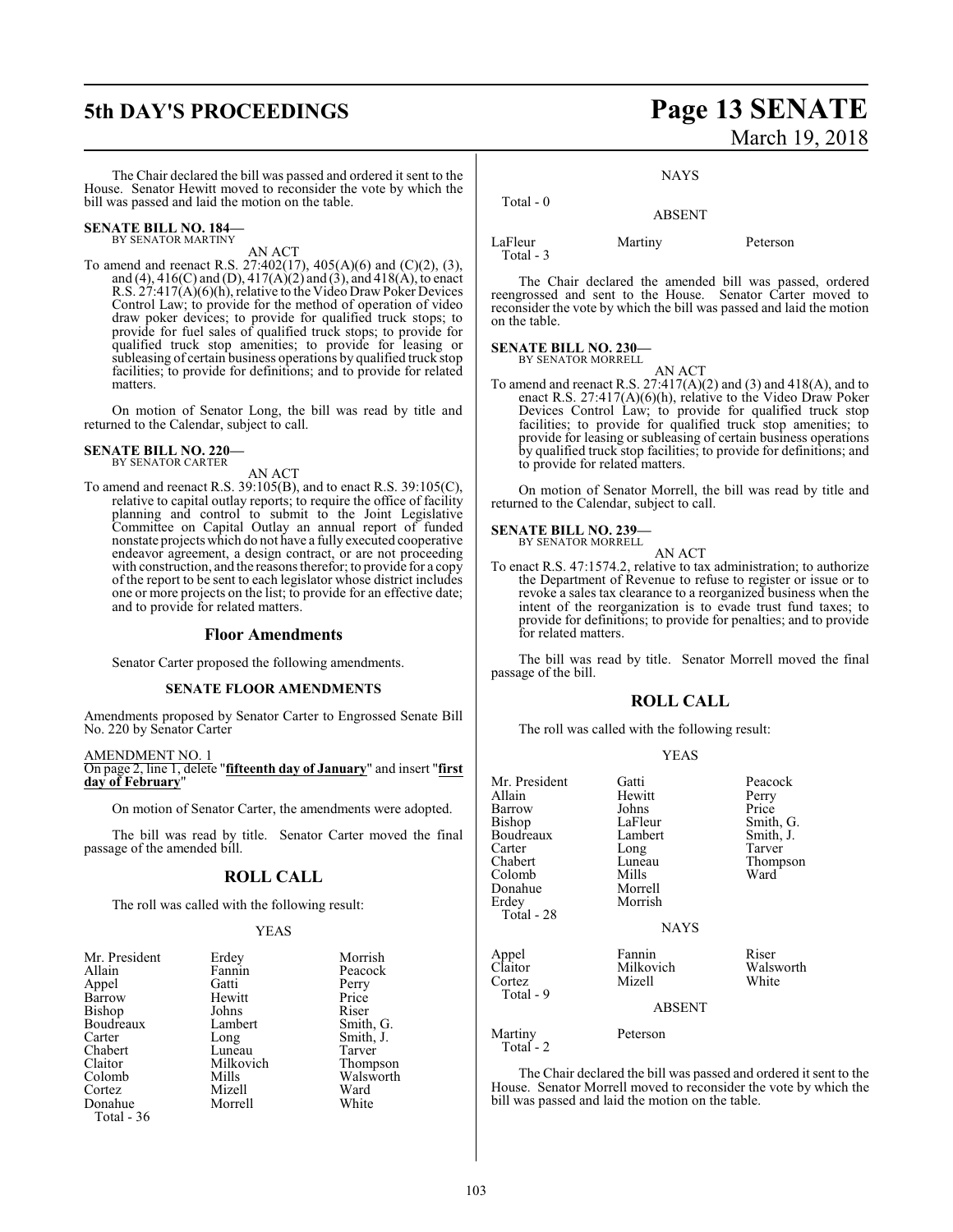# **SENATE BILL NO. 259—**

BY SENATOR CARTER AN ACT

To enact R.S. 47:1561.3, relative to the recovery of certain tax benefits; to provide relative to the authority of the secretary of the Department of Revenue; to provide for terms and conditions; and to provide for related matters.

# **Floor Amendments**

Senator Ward submitted the following amendments on behalf of Senator Martiny.

# **SENATE FLOOR AMENDMENTS**

Amendments proposed by Senator Martiny on behalf of the Legislative Bureau to Engrossed Senate Bill No. 259 by Senator Carter

AMENDMENT NO. 1

On page 2, line 1, following "**on**" and before "**recovered**" insert "**any**"

AMENDMENT NO. 2

On page 2, line 2, change "**benefits amounts**" to "**tax benefits amount**"

AMENDMENT NO. 3

On page 2, line 3, change "**Civil Code Article 2924(B)(1)**" to "**R.S. 9:3500(B)(1)**"

On motion of Senator Ward, the amendments were adopted.

# **Floor Amendments**

Senator Carter proposed the following amendments.

# **SENATE FLOOR AMENDMENTS**

Amendments proposed by Senator Carter to Engrossed Senate Bill No. 259 by Senator Carter

AMENDMENT NO. 1 On page 2, line 3, delete "**Civil Code Article 2924(B)(1)**" and insert "**R.S. 9:3500(B)**"

On motion of Senator Carter, the amendments were adopted.

The bill was read by title. Senator Carter moved the final passage of the amended bill.

# **ROLL CALL**

The roll was called with the following result:

# YEAS

| Mr. President<br>Fannin<br>Gatti<br>Hewitt<br>Johns<br>LaFleur<br>Lambert<br>Long<br>Luneau<br>Milkovich<br>Mills<br>Mizell<br>Morrell<br>Morrish | Peacock<br>Perry<br>Price<br>Riser<br>Smith, G.<br>Smith, J.<br>Tarver<br>Thompson<br>Walsworth<br>Ward<br>White |
|---------------------------------------------------------------------------------------------------------------------------------------------------|------------------------------------------------------------------------------------------------------------------|
| NAYS                                                                                                                                              |                                                                                                                  |
|                                                                                                                                                   |                                                                                                                  |

Total - 0

# **Page 14 SENATE 5th DAY'S PROCEEDINGS**

# ABSENT

Martiny Peterson Total - 2

The Chair declared the amended bill was passed, ordered reengrossed and sent to the House. Senator Carter moved to reconsider the vote by which the bill was passed and laid the motion on the table.

#### **SENATE BILL NO. 275—** BY SENATOR MIZELL

AN ACT To enact Subpart AAA of Part 1 of Chapter 1 of Subtitle II of Title 47 of the Louisiana Revised Statutes of 1950, to be comprised ofR.S. 47:120.341, relative to state individual income tax return checkoffs for certain donations; to provide for a method for individuals to donate all or a portion of any refund due to them to the Louisiana Coalition Against Domestic Violence; to establish the Louisiana Coalition Against Domestic Violence Fund as a special escrow fund in the state treasury; to provide for the administration and use of monies in the funds; to provide for the administration and disbursement of donated monies; to provide for reporting; to provide for an effective date; and to provide for related matters.

The bill was read by title. Senator Mizell moved the final passage of the bill.

# **ROLL CALL**

The roll was called with the following result:

# YEAS

| Mr. President<br>Allain<br>Appel<br><b>Barrow</b><br>Bishop<br>Boudreaux<br>Carter<br>Chabert<br>Claitor<br>Colomb<br>Cortez | Fannin<br>Gatti<br>Hewitt<br>Johns<br>LaFleur<br>Lambert<br>Long<br>Luneau<br>Milkovich<br>Mills<br>Mizell | Peacock<br>Perry<br>Price<br>Riser<br>Smith, G.<br>Smith, J.<br>Tarver<br>Thompson<br>Walsworth<br>Ward<br>White |
|------------------------------------------------------------------------------------------------------------------------------|------------------------------------------------------------------------------------------------------------|------------------------------------------------------------------------------------------------------------------|
|                                                                                                                              |                                                                                                            |                                                                                                                  |
|                                                                                                                              |                                                                                                            |                                                                                                                  |
|                                                                                                                              |                                                                                                            |                                                                                                                  |
| Donahue                                                                                                                      | Morrell                                                                                                    |                                                                                                                  |
| Erdev                                                                                                                        | Morrish                                                                                                    |                                                                                                                  |
| Total - 37                                                                                                                   |                                                                                                            |                                                                                                                  |
|                                                                                                                              | <b>NAYS</b>                                                                                                |                                                                                                                  |
| Total - 0                                                                                                                    |                                                                                                            |                                                                                                                  |
|                                                                                                                              | <b>ABSENT</b>                                                                                              |                                                                                                                  |
|                                                                                                                              |                                                                                                            |                                                                                                                  |

Martiny Peterson Total - 2

The Chair declared the bill was passed and ordered it sent to the House. Senator Mizell moved to reconsider the vote by which the bill was passed and laid the motion on the table.

**SENATE BILL NO. 341—**

BY SENATOR DONAHUE

AN ACT To amend and reenact R.S. 24:513(D)(4), relative to performance audits; to provide for the duties of the legislative auditor; to provide for performance audits of statutory dedications which include a fee for service; and to provide for related matters.

The bill was read by title. Senator Donahue moved the final passage of the bill.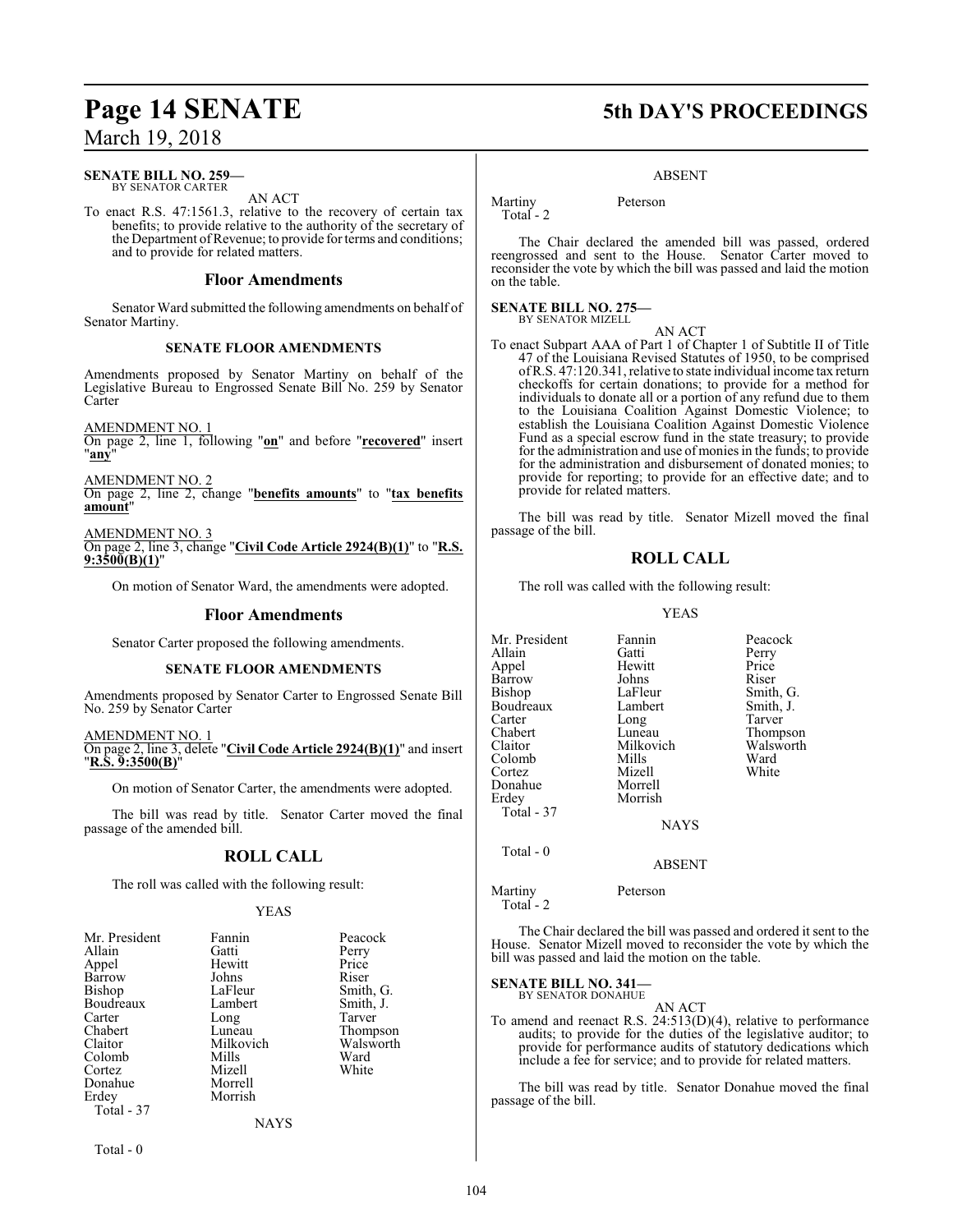# **ROLL CALL**

The roll was called with the following result:

# YEAS

| Mr. President<br>Allain<br>Appel<br>Barrow<br>Bishop<br>Boudreaux<br>Carter<br>Chabert<br>Claitor<br>Colomb<br>Cortez<br>Donahue<br>Erdey<br>Total - 37 | Fannin<br>Gatti<br>Hewitt<br>Johns<br>LaFleur<br>Lambert<br>Long<br>Luneau<br>Milkovich<br>Mills<br>Mizell<br>Morrell<br>Morrish<br><b>NAYS</b> | Peacock<br>Perry<br>Price<br>Riser<br>Smith, G.<br>Smith, J.<br>Tarver<br>Thompson<br>Walsworth<br>Ward<br>White |
|---------------------------------------------------------------------------------------------------------------------------------------------------------|-------------------------------------------------------------------------------------------------------------------------------------------------|------------------------------------------------------------------------------------------------------------------|
| Total - 0                                                                                                                                               |                                                                                                                                                 |                                                                                                                  |

Martiny Peterson

The Chair declared the bill was passed and ordered it sent to the House. Senator Donahue moved to reconsider the vote by which the bill was passed and laid the motion on the table.

ABSENT

### **SENATE BILL NO. 342—** BY SENATOR DONAHUE

Total - 2

AN ACT

To amend and reenact R.S. 39:29(B)(4) and (D)(2), relative to the nondiscretionary standstill budget; to provide for the nondiscretionarystandstill budget to include means offinancing substitutions adjustments necessary to finance a budget unit's existing operating budget in the ensuing fiscal year; and to provide for related matters.

The bill was read by title. Senator Donahue moved the final passage of the bill.

# **ROLL CALL**

The roll was called with the following result:

# YEAS

| Mr. President<br>Allain<br>Barrow<br>Boudreaux<br>Carter<br>Chabert<br>Claitor<br>Colomb<br>Cortez<br>Donahue<br>Erdey<br>Fannin<br>Total - 35 | Gatti<br>Hewitt<br>Johns<br>LaFleur<br>Lambert<br>Long<br>Luneau<br>Milkovich<br>Mills<br>Mizell<br>Morrell<br>Morrish | Peacock<br>Perry<br>Price<br>Riser<br>Smith, G.<br>Smith, J.<br>Tarver<br>Thompson<br>Walsworth<br>Ward<br>White |
|------------------------------------------------------------------------------------------------------------------------------------------------|------------------------------------------------------------------------------------------------------------------------|------------------------------------------------------------------------------------------------------------------|
|                                                                                                                                                | <b>NAYS</b>                                                                                                            |                                                                                                                  |
| Total - 0                                                                                                                                      | <b>ABSENT</b>                                                                                                          |                                                                                                                  |
| Appel<br>Bishop                                                                                                                                | Martiny<br>Peterson                                                                                                    |                                                                                                                  |

Total - 4

# **5th DAY'S PROCEEDINGS Page 15 SENATE** March 19, 2018

The Chair declared the bill was passed and ordered it sent to the House. Senator Donahue moved to reconsider the vote by which the bill was passed and laid the motion on the table.

**SENATE BILL NO. 360—** BY SENATOR DONAHUE

AN ACT

To amend and reenact R.S.  $24:513(J)(1)(c)(v)(aa)$ , relative to the powers and duties of the legislative auditor; to provide relative to the frequency of enhanced audits required of certain local auditees with at least three consecutive years of enhanced audits with no audit findings; and to provide for related matters.

The bill was read by title. Senator Donahue moved the final passage of the bill.

# **ROLL CALL**

The roll was called with the following result:

### YEAS

| Mr. President | Fannin        | Morrish   |
|---------------|---------------|-----------|
| Allain        | Gatti         | Peacock   |
| Appel         | Hewitt        | Perry     |
| Barrow        | Johns         | Price     |
| Boudreaux     | LaFleur       | Riser     |
| Carter        | Lambert       | Smith, G. |
| Chabert       | Long          | Smith, J. |
| Claitor       | Luneau        | Tarver    |
| Colomb        | Milkovich     | Thompson  |
| Cortez        | Mills         | Walsworth |
| Donahue       | Mizell        | Ward      |
| Erdey         | Morrell       | White     |
| Total - 36    |               |           |
|               | <b>NAYS</b>   |           |
| Total - 0     |               |           |
|               | <b>ABSENT</b> |           |
|               |               |           |

Bishop Martiny Peterson Total - 3

The Chair declared the bill was passed and ordered it sent to the House. Senator Donahue moved to reconsider the vote by which the bill was passed and laid the motion on the table.

# **SENATE BILL NO. 390—**

BY SENATOR CLAITOR AN ACT

To enact R.S. 13:5109(B)(3) through (5), relative to the payment of final nonappealable judgments and compromises rendered against the state; to provide for the order judgments and compromises are to be paid, subject to legislative appropriation; to provide that the Joint Legislative Committee on the Budget may make changes to the order on a case-by-case basis; to provide for an effective date; and to provide for related matters.

On motion of Senator Claitor, the bill was read by title and returned to the Calendar, subject to call.

**SENATE BILL NO. 22—**

BY SENATOR THOMPSON AN ACT

To amend and reenact R.S. 38:3087.4(A) and (B), relative to the Poverty Point Reservoir District Board of Commissioners; to provide for an additional gubernatorial appointment to the Board of Commissioners; and to provide for related matters.

# **Floor Amendments**

Senator Ward submitted the following amendments on behalf of Senator Martiny.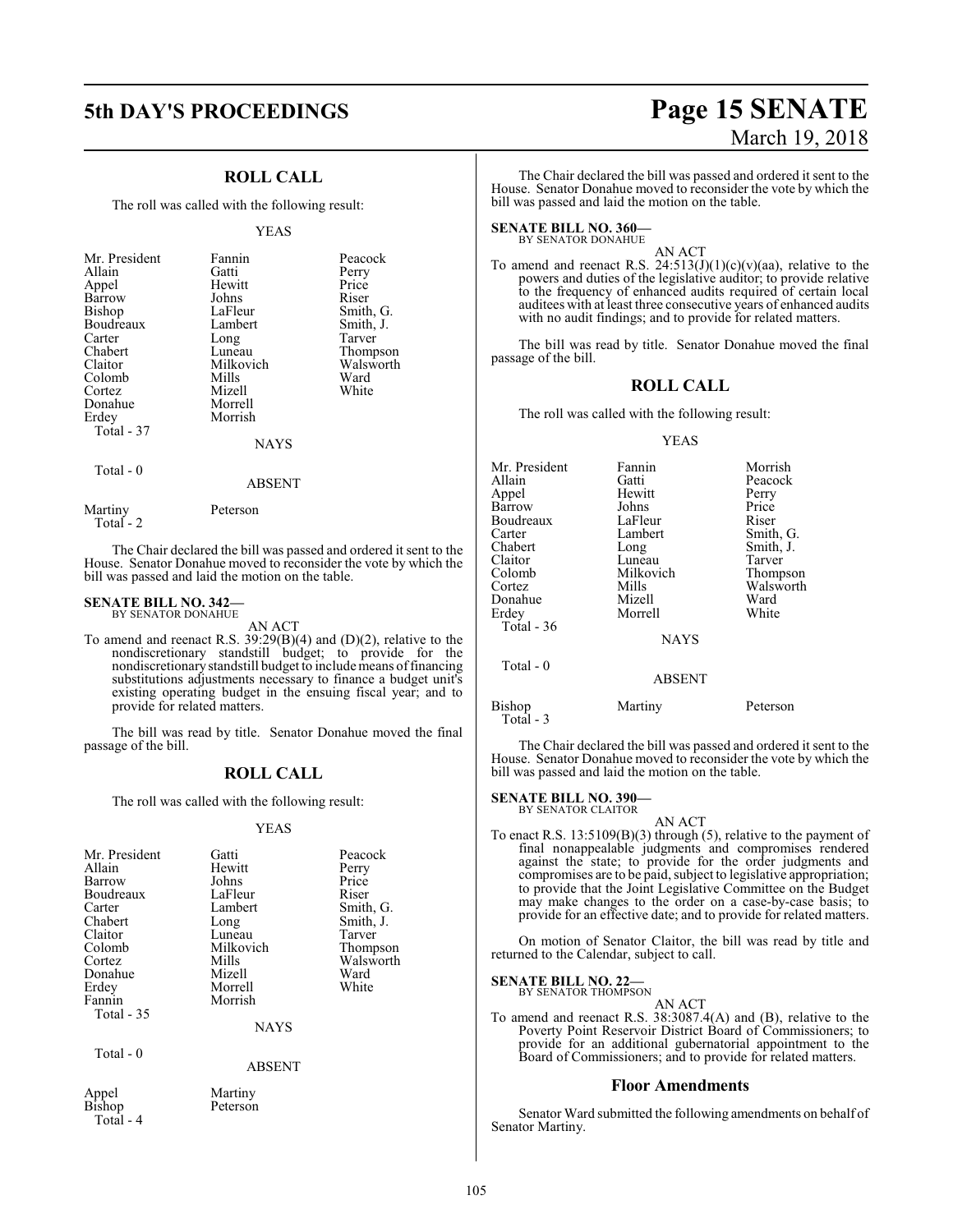# **SENATE FLOOR AMENDMENTS**

Amendments proposed by Senator Martiny on behalf of the Legislative Bureau to Engrossed Senate Bill No. 22 by Senator Thompson

AMENDMENT NO. 1

On page 1, line 6, following "(B)" and before "hereby" change "is" to "are"

AMENDMENT NO. 2 On page 1, line 11, before "who" delete "and"

On motion of Senator Ward, the amendments were adopted.

The bill was read by title. Senator Thompson moved the final passage of the amended bill.

# **ROLL CALL**

The roll was called with the following result:

# YEAS

| Mr. President | Fannin        | Morrish   |
|---------------|---------------|-----------|
| Allain        | Gatti         | Peacock   |
| Appel         | Hewitt        | Perry     |
| Barrow        | Johns         | Price     |
| Boudreaux     | LaFleur       | Riser     |
| Carter        | Lambert       | Smith, G. |
| Chabert       | Long          | Smith, J. |
| Claitor       | Luneau        | Tarver    |
| Colomb        | Milkovich     | Thompson  |
| Cortez        | Mills         | Walsworth |
| Donahue       | Mizell        | Ward      |
| Erdey         | Morrell       | White     |
| Total $-36$   |               |           |
|               | <b>NAYS</b>   |           |
| Total $-0$    |               |           |
|               | <b>ABSENT</b> |           |
|               |               |           |

Bishop Martiny Peterson Total - 3

The Chair declared the amended bill was passed, ordered reengrossed and sent to the House. Senator Thompson moved to reconsider the vote by which the bill was passed and laid the motion on the table.

**SENATE BILL NO. 24—** BY SENATOR MILLS

AN ACT

To amend and reenact the introductory paragraph of R.S. 37:2703 and (15)(b) and to enact R.S. 37:2703(B), relative to social work practice; to provide for an exception from licensure; to provide for technical corrections; and to provide for related matters.

# **Floor Amendments**

Senator Ward submitted the following amendments on behalf of Senator Martiny.

# **SENATE FLOOR AMENDMENTS**

Amendments proposed by Senator Martiny on behalf of the Legislative Bureau to Engrossed Senate Bill No. 24 by Senator Mills

# AMENDMENT NO. 1

On page 2, line 21, following "**of**" and before "**or**" change "**R.S. 37:2352(5)**" to "**R.S. 37:2352(7)**"

On motion of Senator Ward, the amendments were adopted.

# **Page 16 SENATE 5th DAY'S PROCEEDINGS**

The bill was read by title. Senator Mills moved the final passage of the amended bill.

# **ROLL CALL**

The roll was called with the following result:

# YEAS

| Mr. President | Fannin    | Peacock         |
|---------------|-----------|-----------------|
| Allain        | Gatti     | Perry           |
| Appel         | Hewitt    | Price           |
| Barrow        | Johns     | Riser           |
| <b>Bishop</b> | LaFleur   | Smith, G.       |
| Boudreaux     | Lambert   | Smith, J.       |
| Carter        | Long      | Tarver          |
| Chabert       | Luneau    | <b>Thompson</b> |
| Claitor       | Milkovich | Walswort        |
| Colomb        | Mills     | Ward            |
| Cortez        | Mizell    | White           |
| Donahue       | Morrell   |                 |
| Erdey         | Morrish   |                 |
| Total - 37    |           |                 |
|               | NAYS      |                 |
|               |           |                 |

Example 2 and Tarver reau Thompson<br>Covich Walsworth Walsworth<br>Ward ell White<br>rell

ABSENT

Martiny Peterson Total - 2

Total - 0

The Chair declared the amended bill was passed, ordered reengrossed and sent to the House. Senator Mills moved to reconsider the vote by which the bill was passed and laid the motion on the table.

#### **SENATE BILL NO. 26—** BY SENATOR MILLS

AN ACT

To enact R.S. 40:2191, relative to disposal of controlled substances by hospice providers; to provide for ownership; to provide for written procedures; to provide for patient records; to provide for disposal; to provide for patient notification; and to provide for related matters.

# **Floor Amendments**

Senator Ward submitted the following amendments on behalf of Senator Martiny.

# **SENATE FLOOR AMENDMENTS**

Amendments proposed by Senator Martiny on behalf of the Legislative Bureau to Engrossed Senate Bill No. 26 by Senator Mills

# AMENDMENT NO. 1

On page 2, line 19, following "**to**" and before "**.**" change "**Subsection (3)(b) of this Section**"to "**Subparagraph (3)(b) of this Subsection**"

On motion of Senator Ward, the amendments were adopted.

The bill was read by title. Senator Mills moved the final passage of the amended bill.

# **ROLL CALL**

The roll was called with the following result:

| Mr. President | Fannin | Peacock |
|---------------|--------|---------|
| Allain        | Gatti  | Perry   |
| Appel         | Hewitt | Price   |
| Barrow        | Johns  | Riser   |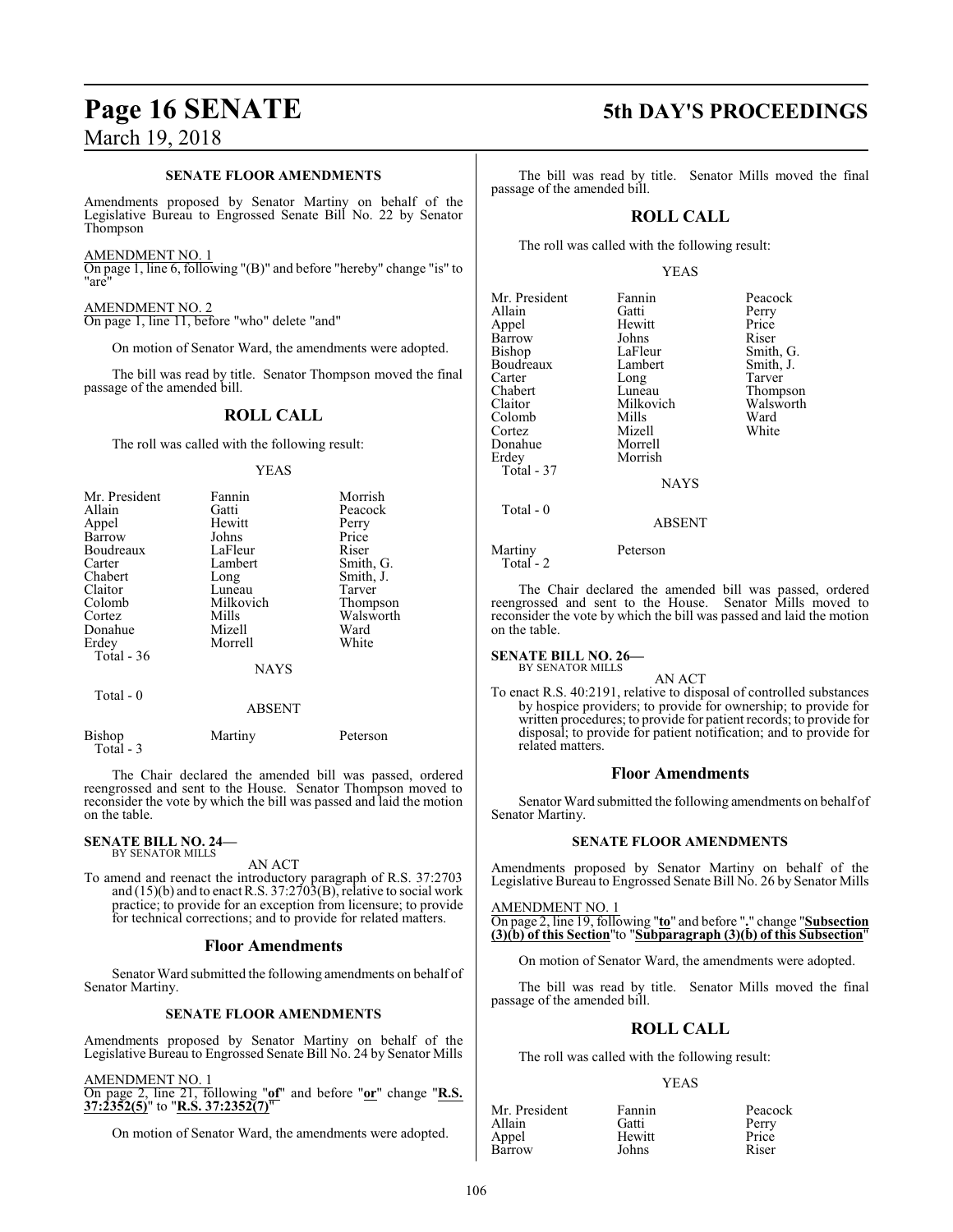Bishop LaFleur Smith, G.<br>Boudreaux Lambert Smith, J. Boudreaux Lambert Smith,<br>Carter Long Tarver Carter Long<br>Chabert Luneau Chabert Luneau Thompson<br>Claitor Milkovich Walsworth Colomb Mills Ward<br>Cortez Mizell White Cortez Mizell<br>Donahue Morrell Donahue<br>Erdey Total - 37

Milkovich Walsworth<br>
Mills Ward Morrish

NAYS

# Total - 0

# ABSENT

Martiny Peterson Total - 2

The Chair declared the amended bill was passed, ordered reengrossed and sent to the House. Senator Mills moved to reconsider the vote by which the bill was passed and laid the motion on the table.

### **SENATE BILL NO. 28—** BY SENATOR MILLS

AN ACT

To enact R.S. 37:1251(D) and R.S. 40:978(F)(3) and 978.3(E), relative to veterinarians; to exempt veterinarians and certain manufacturers from disclosure of prescription drug price information provisions; to exempt veterinarians from accessing the prescription monitoring program prior to prescribing an opioid; to exempt veterinarians from continuing education requirements for prescribers of controlled dangerous substances; and to provide for related matters.

The bill was read by title. Senator Mills moved the final passage of the bill.

# **ROLL CALL**

The roll was called with the following result:

# YEAS

| Mr. President<br>Allain<br>Appel<br>Barrow<br><b>Bishop</b><br>Boudreaux<br>Carter<br>Chabert<br>Claitor<br>Colomb<br>Cortez<br>Donahue<br>Erdey<br>Total - 37<br>Total - 0 | Fannin<br>Gatti<br>Hewitt<br>Johns<br>LaFleur<br>Lambert<br>Long<br>Luneau<br>Milkovich<br>Mills<br>Mizell<br>Morrell<br>Morrish<br><b>NAYS</b><br><b>ABSENT</b> | Peacock<br>Perry<br>Price<br>Riser<br>Smith, G.<br>Smith, J.<br>Tarver<br>Thompson<br>Walsworth<br>Ward<br>White |
|-----------------------------------------------------------------------------------------------------------------------------------------------------------------------------|------------------------------------------------------------------------------------------------------------------------------------------------------------------|------------------------------------------------------------------------------------------------------------------|
|                                                                                                                                                                             |                                                                                                                                                                  |                                                                                                                  |
| Martiny<br>Total $-2$                                                                                                                                                       | Peterson                                                                                                                                                         |                                                                                                                  |

The Chair declared the bill was passed and ordered it sent to the House. Senator Mills moved to reconsider the vote by which the bill was passed and laid the motion on the table.

# **5th DAY'S PROCEEDINGS Page 17 SENATE** March 19, 2018

### **SENATE BILL NO. 30—** BY SENATOR PERRY

AN ACT

To enact R.S. 24:202(A)(26), relative to the Louisiana State Law Institute; to provide for the membership of the council; and to provide for related matters.

The bill was read by title. Senator Perry moved the final passage of the bill.

# **ROLL CALL**

The roll was called with the following result:

# YEAS

| Fannin        | Peacock   |
|---------------|-----------|
| Gatti         | Perry     |
| Hewitt        | Price     |
| Johns         | Riser     |
| LaFleur       | Smith, G. |
| Lambert       | Smith, J. |
| Long          | Tarver    |
| Luneau        | Thompson  |
| Milkovich     | Walsworth |
| Mills         | Ward      |
| Mizell        | White     |
| Morrell       |           |
| Morrish       |           |
|               |           |
| <b>NAYS</b>   |           |
| <b>ABSENT</b> |           |
|               |           |

Martiny Peterson

Total - 2

The Chair declared the bill was passed and ordered it sent to the House. Senator Perry moved to reconsider the vote by which the bill was passed and laid the motion on the table.

# **SENATE BILL NO. 35—**<br>BY SENATOR JOHN SMITH

AN ACT

To amend and reenact R.S. 22:1995, relative to departmental complaint directives; to provide with respect to the levying of fines for the failure to comply with certain directives; to provide for the discretion of the commissioner of insurance regarding the levying of fines for the failure to comply with a directive issued by the commissioner in response to a complaint; and to provide for related matters.

The bill was read by title. Senator John Smith moved the final passage of the bill.

# **ROLL CALL**

The roll was called with the following result:

| Mr. President | Fannin    | Peacock   |
|---------------|-----------|-----------|
| Allain        | Gatti     | Perry     |
| Appel         | Hewitt    | Price     |
| Barrow        | Johns     | Riser     |
| Bishop        | LaFleur   | Smith, G. |
| Boudreaux     | Lambert   | Smith, J. |
| Carter        | Long      | Tarver    |
| Chabert       | Luneau    | Thompson  |
| Claitor       | Milkovich | Walsworth |
| Colomb        | Mills     | Ward      |
| Cortez        | Mizell    | White     |
|               |           |           |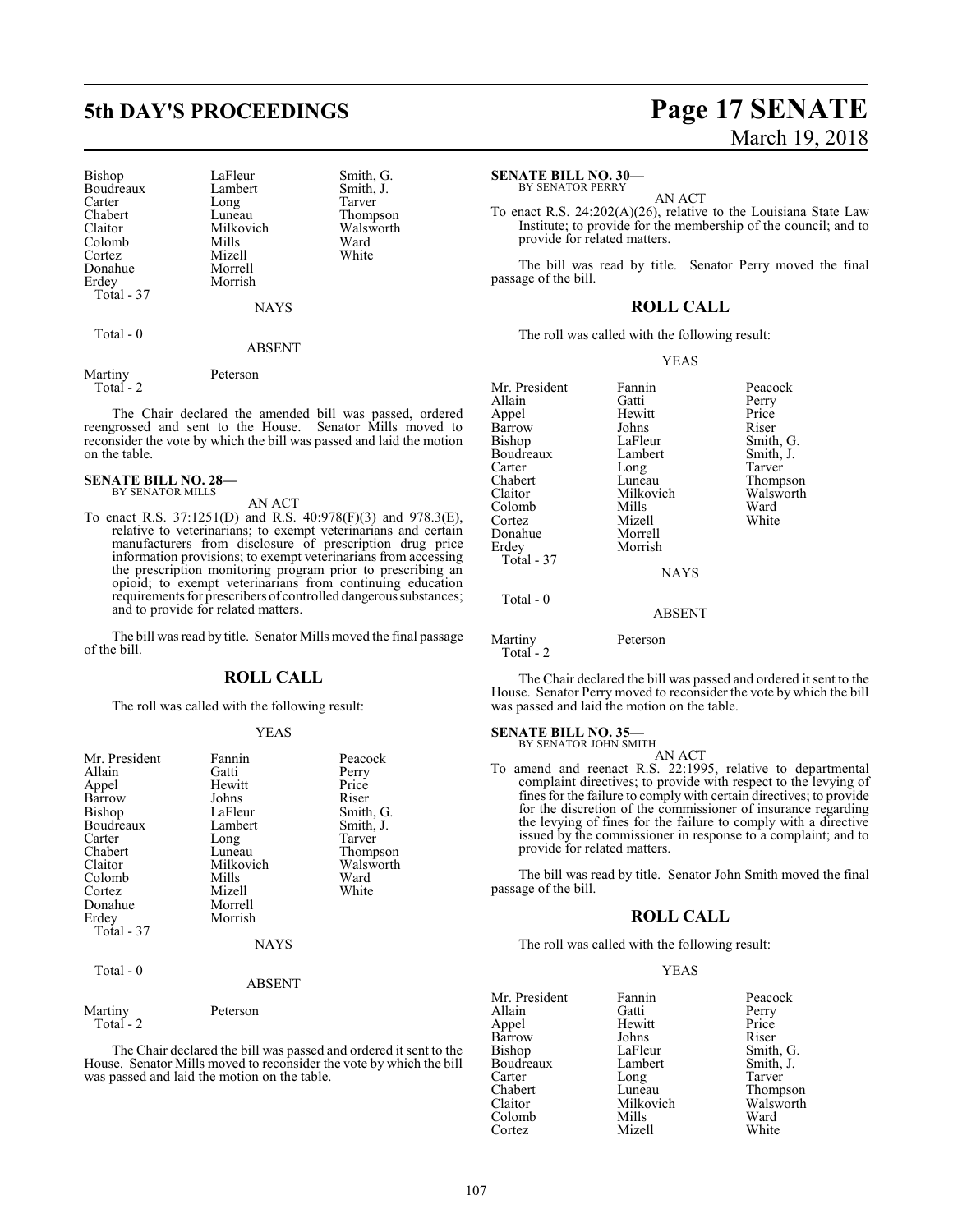| Donahue    | Morrell     |
|------------|-------------|
| Erdey      | Morrish     |
| Total - 37 | <b>NAYS</b> |

# Total - 0

ABSENT

Martiny Peterson Total - 2

The Chair declared the bill was passed and ordered it sent to the House. Senator John Smith moved to reconsider the vote by which the bill was passed and laid the motion on the table.

## **SENATE BILL NO. 36—** BY SENATOR JOHN SMITH

AN ACT

To enact R.S. 22:1573(N), relative to continuing education requirements for insurance producers; to provide for reciprocity of license renewal; and to provide for related matters.

The bill was read by title. Senator John Smith moved the final passage of the bill.

# **ROLL CALL**

The roll was called with the following result:

# YEAS

| Mr. President | Fannin      | Peacock   |
|---------------|-------------|-----------|
|               |             |           |
| Allain        | Gatti       | Perry     |
| Appel         | Hewitt      | Price     |
| Barrow        | Johns       | Riser     |
| Bishop        | LaFleur     | Smith, G. |
| Boudreaux     | Lambert     | Smith, J. |
| Carter        | Long        | Tarver    |
| Chabert       | Luneau      | Thompson  |
| Claitor       | Milkovich   | Walsworth |
| Colomb        | Mills       | Ward      |
| Cortez        | Mizell      | White     |
| Donahue       | Morrell     |           |
| Erdey         | Morrish     |           |
| Total - 37    |             |           |
|               | <b>NAYS</b> |           |
| Total - 0     |             |           |
|               | ABSENT      |           |

Martiny Peterson Total - 2

The Chair declared the bill was passed and ordered it sent to the House. Senator John Smith moved to reconsider the vote by which the bill was passed and laid the motion on the table.

# **SENATE BILL NO. 37—** BY SENATOR JOHN SMITH

AN ACT

To amend and reenact R.S. 22:1667, relative to claims adjuster registration; to provide for registration of unlicensed adjusters in certain circumstances; and to provide for related matters.

The bill was read by title. Senator John Smith moved the final passage of the bill.

# **Page 18 SENATE 5th DAY'S PROCEEDINGS**

# **ROLL CALL**

The roll was called with the following result:

# YEAS

| Mr. President<br>Allain<br>Appel<br>Barrow<br><b>Bishop</b><br>Boudreaux<br>Carter<br>Chabert | Fannin<br>Gatti<br>Hewitt<br>Johns<br>LaFleur<br>Lambert<br>Long<br>Luneau | Peacock<br>Perry<br>Price<br>Riser<br>Smith, G.<br>Smith, J.<br>Tarver<br>Thompson |
|-----------------------------------------------------------------------------------------------|----------------------------------------------------------------------------|------------------------------------------------------------------------------------|
| Claitor                                                                                       | Milkovich                                                                  | Walsworth                                                                          |
| Colomb                                                                                        | Mills                                                                      | Ward                                                                               |
| Cortez                                                                                        | Mizell                                                                     | White                                                                              |
| Donahue                                                                                       | Morrell                                                                    |                                                                                    |
| Erdey                                                                                         | Morrish                                                                    |                                                                                    |
| <b>Total - 37</b>                                                                             |                                                                            |                                                                                    |
|                                                                                               | <b>NAYS</b>                                                                |                                                                                    |
| Total $-0$                                                                                    |                                                                            |                                                                                    |
|                                                                                               | ABSENT                                                                     |                                                                                    |

Martiny Peterson

Total - 2

The Chair declared the bill was passed and ordered it sent to the House. Senator John Smith moved to reconsider the vote by which the bill was passed and laid the motion on the table.

### **SENATE BILL NO. 63—** BY SENATOR MARTINY

AN ACT To enact R.S. 49:191(10)(c) and to repeal R.S. 49:191(8)(h), relative to the Department of Economic Development; to provide for the re-creation of the Department of Economic Development and all statutory entities made a part of the department by law; to provide for the effective termination date for all statutory authority for the existence of such statutory entities; and to provide for related matters.

On motion of Senator Long, the bill was read by title and returned to the Calendar, subject to call.

## **SENATE BILL NO. 64—** BY SENATOR MARTINY

AN ACT To enact R.S. 49:191(10)(c) and to repeal R.S. 49:191(8)(i), relative to the Department of Public Service; to provide for the recreation of the Department of Public Service and all statutory entities made a part of the department by law; to provide for the effective termination date for all statutory authority for the existence of such statutory entities; and to provide for related matters.

On motion of Senator Long, the bill was read by title and returned to the Calendar, subject to call.

# **SENATE BILL NO. 76—**

BY SENATOR BOUDREAUX AN ACT

To amend and reenact R.S. 14:402.1(A), relative to controlled dangerous substances in a hospital; to provide for applicability to all hospitals; to provide for relevant statutory reference; and to provide for related matters.

The bill was read by title. Senator Boudreaux moved the final passage of the bill.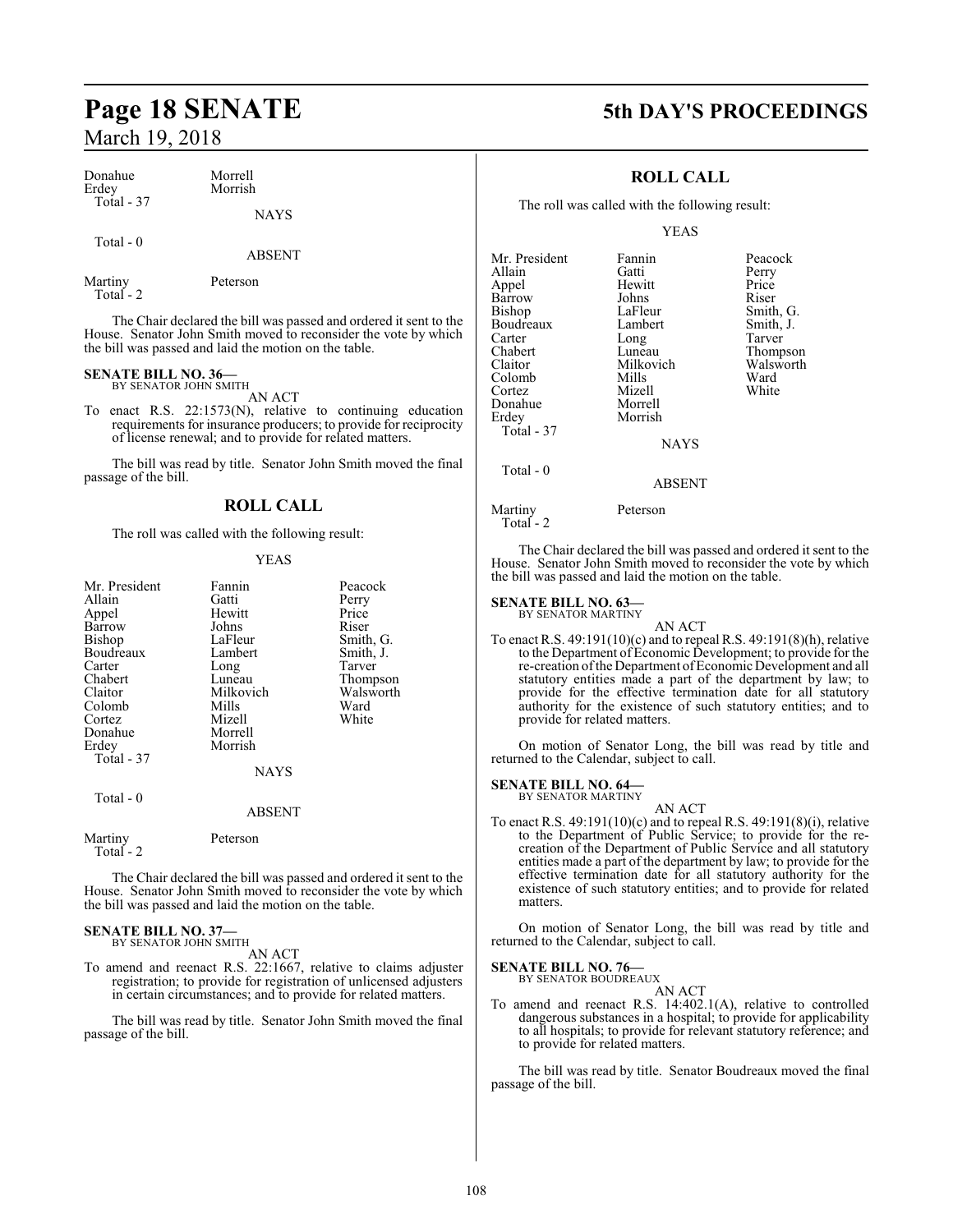# **ROLL CALL**

The roll was called with the following result:

# YEAS

| Mr. President<br>Allain<br>Appel<br>Barrow<br><b>Bishop</b><br>Boudreaux<br>Carter<br>Chabert<br>Claitor<br>Colomb<br>Cortez<br>Donahue<br>Erdey<br>Total - 37 | Fannin<br>Gatti<br>Hewitt<br>Johns<br>LaFleur<br>Lambert<br>Long<br>Luneau<br>Milkovich<br>Mills<br>Mizell<br>Morrell<br>Morrish<br><b>NAYS</b> | Peacock<br>Perry<br>Price<br>Riser<br>Smith, G.<br>Smith, J.<br>Tarver<br>Thompson<br>Walsworth<br>Ward<br>White |
|----------------------------------------------------------------------------------------------------------------------------------------------------------------|-------------------------------------------------------------------------------------------------------------------------------------------------|------------------------------------------------------------------------------------------------------------------|
| Total $-0$                                                                                                                                                     | <b>ABSENT</b>                                                                                                                                   |                                                                                                                  |

The Chair declared the bill was passed and ordered it sent to the House. Senator Boudreaux moved to reconsider the vote by which the bill was passed and laid the motion on the table.

# **SENATE BILL NO. 85—** BY SENATOR JOHN SMITH

Martiny Peterson

Total - 2

AN ACT

To amend and reenact R.S. 22:41(13), relative to the insurance policyholder bill of rights; to provide for an insured to opt in to receive a claim payment by electronic transfer; and to provide for related matters.

The bill was read by title. Senator John Smith moved the final passage of the bill.

# **ROLL CALL**

The roll was called with the following result:

# YEAS

| Mr. President<br>Allain<br>Barrow<br>Bishop<br>Boudreaux<br>Carter<br>Chabert<br>Claitor<br>Colomb<br>Cortez<br>Donahue | Fannin<br>Gatti<br>Hewitt<br>Johns<br>LaFleur<br>Lambert<br>Long<br>Luneau<br>Milkovich<br>Mills<br>Mizell<br>Morrell | Morrish<br>Peacock<br>Perry<br>Price<br>Riser<br>Smith, G.<br>Smith, J.<br>Tarver<br>Thompson<br>Walsworth<br>Ward<br>White |
|-------------------------------------------------------------------------------------------------------------------------|-----------------------------------------------------------------------------------------------------------------------|-----------------------------------------------------------------------------------------------------------------------------|
| Erdey<br>Total $-36$                                                                                                    | <b>NAYS</b>                                                                                                           |                                                                                                                             |
| Total - 0                                                                                                               | <b>ABSENT</b>                                                                                                         |                                                                                                                             |
| Appel<br>Total - 3                                                                                                      | Martiny                                                                                                               | Peterson                                                                                                                    |

The Chair declared the bill was passed and ordered it sent to the House. Senator John Smith moved to reconsider the vote by which the bill was passed and laid the motion on the table.

# **5th DAY'S PROCEEDINGS Page 19 SENATE** March 19, 2018

# **SENATE BILL NO. 86—**

BY SENATOR JOHN SMITH AN ACT

To amend and reenact R.S. 22:1673(B) and (C), relative to continuing education for insurance adjusters; to provide for an exemption for adjusters upon their first renewal; and to provide for related matters.

The bill was read by title. Senator John Smith moved the final passage of the bill. YEAS

Mr. President Fannin Peacock<br>Allain Gatti Perry Allain Gatti Perry<br>
Appel Hewitt Price Appel Hewitt Price Barrow Johns<br>Bishop LaFleur Boudreaux Lambert Smith,<br>Carter Long Tarver Carter Long<br>
Chabert Luneau Chabert Luneau Thompson<br>Claitor Milkovich Walsworth Colomb Mills Ward<br>Cortez Mizell White Cortez Mizell<br>Donahue Morrell Donahue Erdey Morrish Total - 37

LaFleur Smith, G.<br>Lambert Smith, J. Milkovich Walsw<br>Mills Ward

ABSENT

Martiny Peterson

Total - 0

Total - 2

The Chair declared the bill was passed and ordered it sent to the House. Senator John Smith moved to reconsider the vote by which the bill was passed and laid the motion on the table.

**NAYS** 

# **SENATE BILL NO. 87—**<br>BY SENATOR JOHN SMITH

AN ACT

To amend and reenact R.S. 22:42(F), relative to public records of the commissioner of insurance; to provide with respect to the commissioner requiring or permitting the electronic filing of any application for any license or registration; and to provide for related matters.

The bill was read by title. Senator John Smith moved the final passage of the bill.

# **ROLL CALL**

The roll was called with the following result:

YEAS

Mr. President Fannin Peacock<br>Allain Gatti Perry Allain Gatti Perry Barrow Johns<br>Bishop LaFleur Boudreaux Lambert Smith,<br>Carter Long Tarver Carter Long<br>Chabert Luneau Chabert Luneau Thompson<br>Claitor Milkovich Walsworth Colomb Mills Ward<br>Cortez Mizell White Cortez Mizell<br>
Donahue Morrell Donahue Morrell Erdey Morrish Total - 37

Hewitt Price<br>Johns Riser Milkovich Walsworth<br>Mills Ward

LaFleur Smith, G.<br>Lambert Smith, J.

NAYS

Total - 0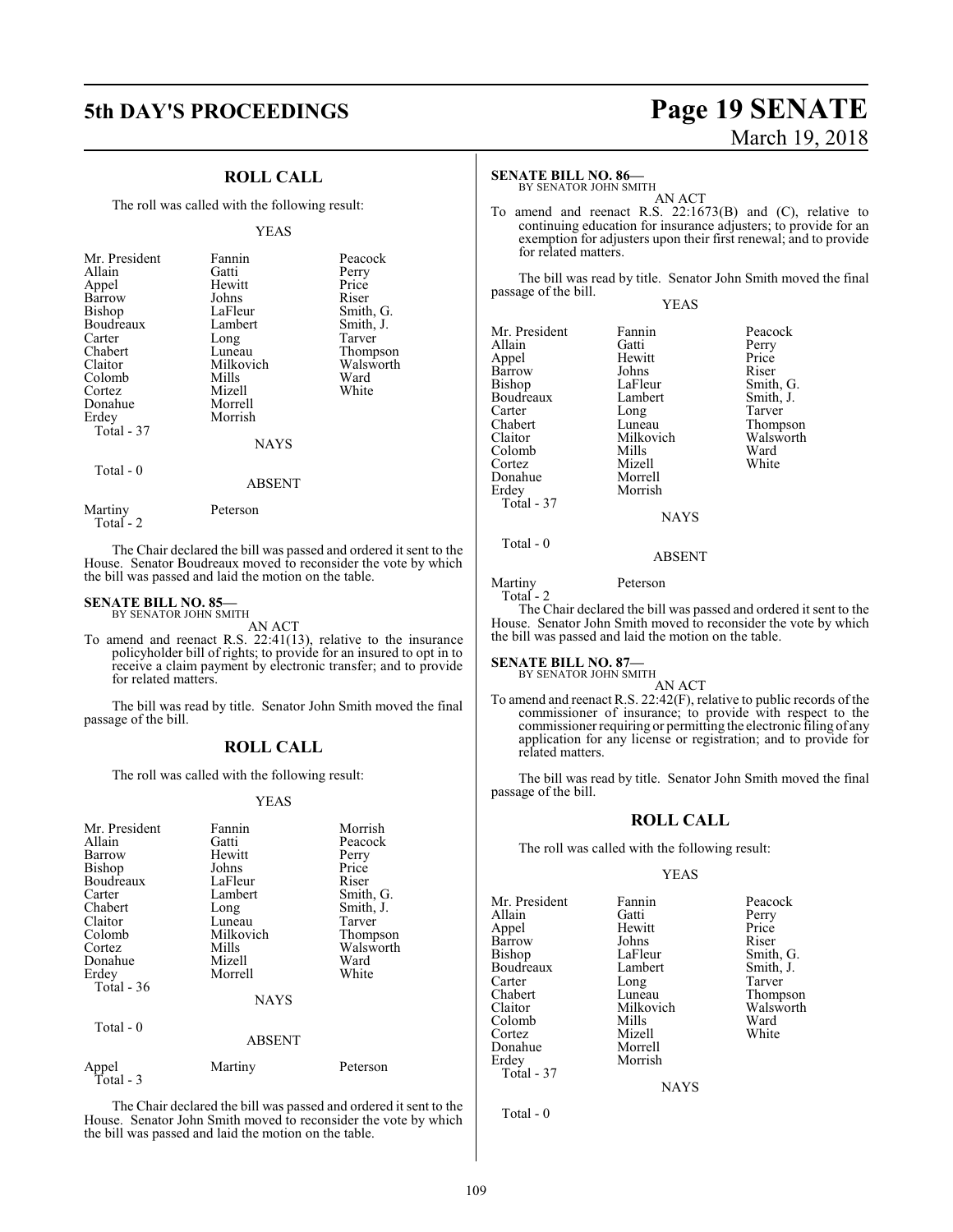# **Page 20 SENATE 5th DAY'S PROCEEDINGS** March 19, 2018

# ABSENT

Martiny Peterson Total - 2

The Chair declared the bill was passed and ordered it sent to the House. Senator John Smith moved to reconsider the vote by which the bill was passed and laid the motion on the table.

### **SENATE BILL NO. 90—** BY SENATOR MILLS

AN ACT

To enact Subpart D of Part 1 of Subchapter A of Chapter 5-D of Title 40 of the Louisiana Revised Statutes of 1950, to be comprised of R.S. 40:1156.1, relative to a voluntary nonopioid directive form; to provide for voluntary prescription opioid opt-out opportunity for patients; to provide for a form; to provide for access to the form; to provide for immunity; and to provide for related matters.

# **Floor Amendments**

Senator Mills proposed the following amendments.

# **SENATE FLOOR AMENDMENTS**

Amendments proposed by Senator Mills to Engrossed Senate Bill No. 90 by Senator Mills

# AMENDMENT NO. 1 On page 2, line 9, change "**R.S. 40:115.4**" to "**R.S. 40:1151.4**"

On motion of Senator Mills, the amendments were adopted.

The bill was read by title. Senator Mills moved the final passage of the amended bill.

# **ROLL CALL**

The roll was called with the following result:

# YEAS

| Mr. President<br>Allain<br>Appel<br>Barrow<br>Bishop<br>Boudreaux<br>Carter<br>Chabert<br>Claitor<br>Colomb<br>Cortez<br>Donahue | Fannin<br>Gatti<br>Hewitt<br>Johns<br>LaFleur<br>Lambert<br>Long<br>Luneau<br>Milkovich<br>Mills<br>Mizell<br>Morrell | Peacock<br>Perry<br>Price<br>Riser<br>Smith, G.<br>Smith, J.<br>Tarver<br>Thompson<br>Walsworth<br>Ward<br>White |
|----------------------------------------------------------------------------------------------------------------------------------|-----------------------------------------------------------------------------------------------------------------------|------------------------------------------------------------------------------------------------------------------|
| Erdey                                                                                                                            | Morrish                                                                                                               |                                                                                                                  |
| Total - 37                                                                                                                       |                                                                                                                       |                                                                                                                  |
|                                                                                                                                  | <b>NAYS</b>                                                                                                           |                                                                                                                  |
| Total - 0                                                                                                                        | <b>ABSENT</b>                                                                                                         |                                                                                                                  |

Martiny Peterson Total - 2

The Chair declared the amended bill was passed, ordered reengrossed and sent to the House. Senator Mills moved to reconsider the vote by which the bill was passed and laid the motion on the table.

# **SENATE BILL NO. 99—**

BY SENATOR MORRELL AN ACT

To amend and reenact R.S. 37:3718, relative to the Louisiana Behavior Analyst Board; to provide for a termination date of the board; to provide for an effective date; and to provide for related matters.

On motion of Senator Morrell, the bill was read by title and returned to the Calendar, subject to call.

#### **SENATE BILL NO. 109—** BY SENATOR JOHNS

AN ACT To enact R.S. 40:1007(E)(8), relative to access to prescription monitoring information; to provide for access by certain Louisiana Department ofHealth epidemiologists; and to provide for related matters.

The bill was read by title. Senator Johns moved the final passage of the bill.

# **ROLL CALL**

The roll was called with the following result:

# YEAS

| Mr. President<br>Allain<br>Appel<br>Barrow<br>Bishop<br>Boudreaux<br>Carter<br>Chabert<br>Claitor<br>Colomb<br>Cortez<br>Donahue<br>Erdey<br>Total - 37 | Fannin<br>Gatti<br>Hewitt<br>Johns<br>LaFleur<br>Lambert<br>Long<br>Luneau<br>Milkovich<br>Mills<br>Mizell<br>Morrell<br>Morrish | Peacock<br>Perry<br>Price<br>Riser<br>Smith, G.<br>Smith, J.<br>Tarver<br>Thompson<br>Walsworth<br>Ward<br>White |
|---------------------------------------------------------------------------------------------------------------------------------------------------------|----------------------------------------------------------------------------------------------------------------------------------|------------------------------------------------------------------------------------------------------------------|
|                                                                                                                                                         | <b>NAYS</b>                                                                                                                      |                                                                                                                  |
| Total - 0                                                                                                                                               | <b>ABSENT</b>                                                                                                                    |                                                                                                                  |
| $\cdots$                                                                                                                                                | $\mathbf{r}$ .                                                                                                                   |                                                                                                                  |

Martiny Peterson Total - 2

The Chair declared the bill was passed and ordered it sent to the House. Senator Johns moved to reconsider the vote by which the bill was passed and laid the motion on the table.

# **SENATE BILL NO. 110—** BY SENATOR JOHNS

AN ACT To amend and reenact R.S. 40:1003(10), relative to definitions used for implementation of the prescription monitoring program; to provide for an update to certain terms; and to provide for related matters.

The bill was read by title. Senator Johns moved the final passage of the bill.

# **ROLL CALL**

The roll was called with the following result:

| Mr. President | Fannin | Peacock |
|---------------|--------|---------|
| Allain        | Gatti  | Perry   |
| Appel         | Hewitt | Price   |
| Barrow        | Johns  | Riser   |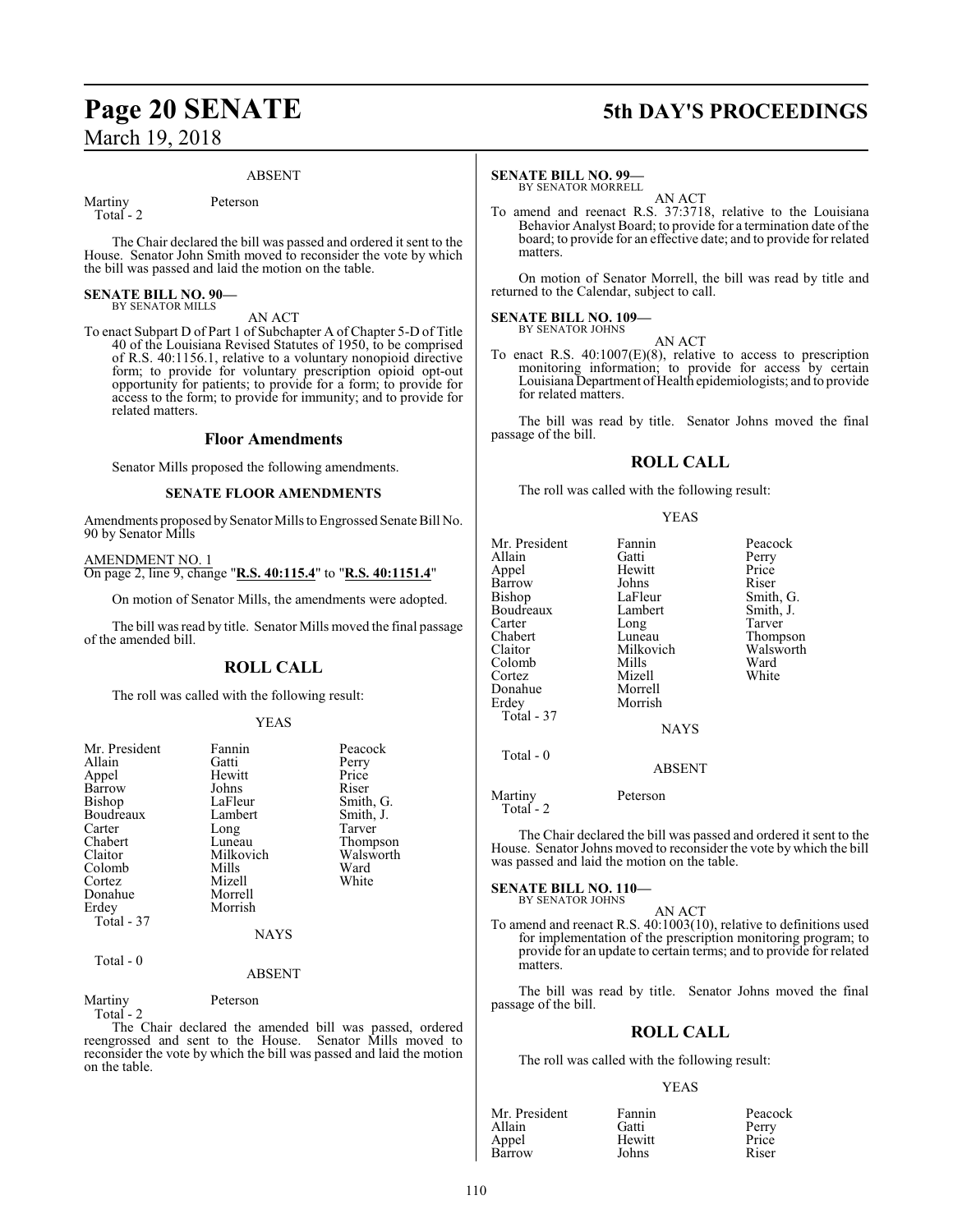# **5th DAY'S PROCEEDINGS Page 21 SENATE**

Bishop LaFleur Smith, G.<br>Boudreaux Lambert Smith, J. Boudreaux Lambert Smith,<br>Carter Long Tarver Carter Long<br>Chabert Luneau Chabert Luneau Thompson<br>Claitor Milkovich Walsworth Colomb Mills Ward<br>Cortez Mizell White Cortez Mizell<br>Donahue Morrell Donahue<br>Erdey Total - 37

Milkovich Walsworth<br>
Mills Ward Morrish

NAYS

ABSENT

Total - 0

Martiny Peterson Total - 2

The Chair declared the bill was passed and ordered it sent to the House. Senator Johns moved to reconsider the vote by which the bill was passed and laid the motion on the table.

### **SENATE BILL NO. 126—** BY SENATOR MARTINY

AN ACT

To enact R.S. 32:1264.2, relative to recall repairs; to provide for definitions; to provide for reimbursement claims; to provide for compensation to a dealer under certain circumstances; to provide for terms, conditions, and procedures; and to provide for related matters.

On motion of Senator Long, the bill was read by title and returned to the Calendar, subject to call.

#### **SENATE BILL NO. 131—** BY SENATOR MILLS

AN ACT

To amend and reenact R.S. 37:1202(A), (B)(4), and (C) and 1203(A) and to enact R.S. 37:1202(D), relative to licensing requirements for pharmacists; to provide for qualifications to obtain a license; to provide for the expiration of examination scores; to provide for a timeline to issue a license; to provide for qualifications for reciprocity; and to provide for related matters.

The bill was read by title. Senator Mills moved the final passage of the bill.

# **ROLL CALL**

The roll was called with the following result:

# YEAS

| Mr. President<br>Allain<br>Appel<br>Barrow<br><b>Bishop</b><br>Boudreaux<br>Carter<br>Chabert<br>Claitor<br>Colomb<br>Cortez<br>Donahue<br>Erdey<br>Total - 37<br>Total $-0$ | Fannin<br>Gatti<br>Hewitt<br>Johns<br>LaFleur<br>Lambert<br>Long<br>Luneau<br>Milkovich<br>Mills<br>Mizell<br>Morrell<br>Morrish<br><b>NAYS</b> | Peacock<br>Perry<br>Price<br>Riser<br>Smith, G.<br>Smith, J.<br>Tarver<br>Thompson<br>Walsworth<br>Ward<br>White |
|------------------------------------------------------------------------------------------------------------------------------------------------------------------------------|-------------------------------------------------------------------------------------------------------------------------------------------------|------------------------------------------------------------------------------------------------------------------|
|                                                                                                                                                                              | ABSENT                                                                                                                                          |                                                                                                                  |
| Martiny<br>Total - 2                                                                                                                                                         | Peterson                                                                                                                                        |                                                                                                                  |

# March 19, 2018

The Chair declared the bill was passed and ordered it sent to the House. Senator Mills moved to reconsider the vote by which the bill was passed and laid the motion on the table.

**SENATE BILL NO. 134—** BY SENATOR MILLS

AN ACT

To amend and reenact R.S. 40:978(A), relative to prescriptions for controlled dangerous substances; to provide for patient options regarding quantity dispensed; to provide technical corrections; and to provide for related matters.

The bill was read by title. Senator Mills moved the final passage of the bill.

# **ROLL CALL**

The roll was called with the following result:

# YEAS

| Mr. President | Fannin        | Peacock   |
|---------------|---------------|-----------|
| Allain        | Gatti         | Perry     |
| Appel         | Hewitt        | Price     |
| Barrow        | Johns         | Riser     |
| Bishop        | LaFleur       | Smith, G. |
| Boudreaux     | Lambert       | Smith, J. |
| Carter        | Long          | Tarver    |
| Chabert       | Luneau        | Thompson  |
| Claitor       | Milkovich     | Walsworth |
| Colomb        | Mills         | Ward      |
| Cortez        | Mizell        | White     |
| Donahue       | Morrell       |           |
| Erdey         | Morrish       |           |
| Total - 37    |               |           |
|               | <b>NAYS</b>   |           |
| Total - 0     |               |           |
|               | <b>ABSENT</b> |           |

Martiny Peterson

Total - 2

The Chair declared the bill was passed and ordered it sent to the House. Senator Mills moved to reconsider the vote by which the bill was passed and laid the motion on the table.

# **SENATE BILL NO. 137—**

BY SENATOR PEACOCK AN ACT

To enact R.S. 1:58.9, relative to Diffuse Intrinsic Pontine Glioma awareness; to designate "Diffuse Intrinsic Pontine Glioma Awareness Day" in Louisiana; to promote public awareness about the cancer and recognize those individuals who have been diagnosed with Diffuse Intrinsic Pontine Glioma; and to provide for related matters.

The bill was read by title. Senator Peacock moved the final passage of the bill.

# **ROLL CALL**

The roll was called with the following result:

| Mr. President | Fannin  | Peacock   |
|---------------|---------|-----------|
| Allain        | Gatti   | Perry     |
| Appel         | Hewitt  | Price     |
| Barrow        | Johns   | Riser     |
| Bishop        | LaFleur | Smith, G. |
| Boudreaux     | Lambert | Smith, J. |
| Carter        | Long    | Tarver    |
| Chabert       | Luneau  | Thompson  |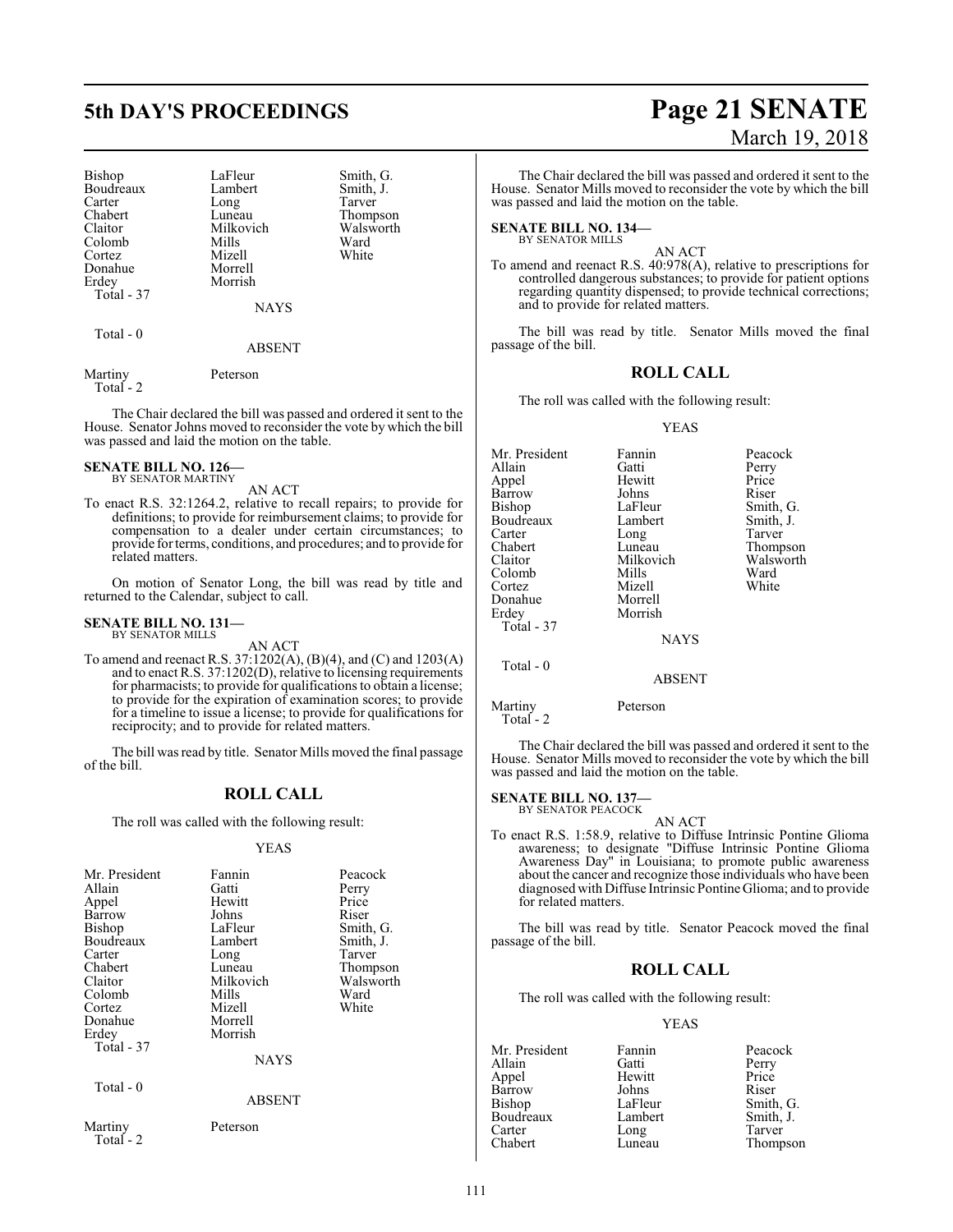Claitor Milkovich Walsworth Colomb Mills Ward<br>Cortez Mizell White Cortez Mizell<br>Donahue Morrel Donahue Morrell Total - 37

Morrish

ABSENT

NAYS

Martiny Peterson Total - 2

Total - 0

The Chair declared the bill was passed and ordered it sent to the House. Senator Peacock moved to reconsider the vote by which the bill was passed and laid the motion on the table.

### **SENATE BILL NO. 138—** BY SENATOR LUNEAU

AN ACT

To amend and reenact R.S. 32:861(E)(1) and 872(D), relative to automobile insurance; to provide relative to required security and proof of financial responsibility; to provide for out-of-state automobile insurance coverage; to provide for personal injury protection cards; and to provide for related matters.

The bill was read by title. Senator Luneau moved the final passage of the bill.

# **ROLL CALL**

The roll was called with the following result:

# YEAS

| Mr. President | Fannin          | Peacock   |
|---------------|-----------------|-----------|
| Allain        | Gatti           | Perry     |
| Appel         | Hewitt          | Price     |
| Barrow        | Johns           | Riser     |
| Bishop        | LaFleur         | Smith, G. |
|               |                 |           |
| Boudreaux     | Lambert         | Smith, J. |
| Carter        | Long            | Tarver    |
| Chabert       | Luneau          | Thompson  |
| Claitor       | Milkovich       | Walsworth |
| Colomb        | Mills           | Ward      |
| Cortez        | Mizell          | White     |
| Donahue       | Morrell         |           |
| Erdey         | Morrish         |           |
| Total - 37    |                 |           |
|               | <b>NAYS</b>     |           |
| Total - 0     |                 |           |
|               | <b>A R SENT</b> |           |

# ABSENT

Martiny Peterson Total - 2

The Chair declared the bill was passed and ordered it sent to the House. Senator Luneau moved to reconsider the vote by which the bill was passed and laid the motion on the table.

## **SENATE BILL NO. 142—** BY SENATOR PETERSON

AN ACT

To enact R.S. 49:191(10)(c) and to repeal R.S. 49:191(8)(b), relative to the Department of State Civil Service, including provisions to provide for the re-creation of the Department of State Civil Service and the statutory entities made a part of the department by law; to provide for the effective termination date for all statutory authority for the existence of such statutory entities; and to provide for related matters.

On motion of Senator Long, the bill was read by title and returned to the Calendar, subject to call.

# **Page 22 SENATE 5th DAY'S PROCEEDINGS**

**SENATE BILL NO. 174—**

BY SENATOR PERRY AN ACT

To repeal Chapter 9 of Title 25 of the Louisiana Revised Statutes of 1950, comprised ofR.S. 25:551 through 553, R.S. 25:802(A)(7) and  $(B)(11)$ , and R.S. 36:209 $(H)(11)$ , relative to the Old Arsenal Museum; to provide for its management, operation, maintenance, and control; and to provide for related matters.

The bill was read by title. Senator Perry moved the final passage of the bill.

# **ROLL CALL**

The roll was called with the following result:

YEAS

| Mr. President     | Fannin        | Peacock   |
|-------------------|---------------|-----------|
| Allain            | Gatti         | Perry     |
| Appel             | Hewitt        | Price     |
| Barrow            | Johns         | Riser     |
| Bishop            | LaFleur       | Smith, G. |
| Boudreaux         | Lambert       | Smith, J. |
| Carter            | Long          | Tarver    |
| Chabert           | Luneau        | Thompson  |
| Claitor           | Milkovich     | Walsworth |
| Colomb            | Mills         | Ward      |
| Cortez            | Mizell        | White     |
| Donahue           | Morrell       |           |
| Erdey             | Morrish       |           |
| <b>Total - 37</b> |               |           |
|                   | <b>NAYS</b>   |           |
| Total - 0         |               |           |
|                   | <b>ABSENT</b> |           |
| Martinv           | Peterson      |           |

Total - 2

The Chair declared the bill was passed and ordered it sent to the House. Senator Perry moved to reconsider the vote by which the bill was passed and laid the motion on the table.

# **SENATE BILL NO. 175—**

BY SENATORS PERRY, BISHOP, CARTER, DONAHUE, FANNIN,<br>MORRELL, PETERSON, RISER AND WALSWORTH AND<br>REPRESENTATIVES ARMES,HAZEL AND MORENO AN ACT

To enact R.S. 49:150.1(H), relative to the state capitol complex; to provide for the establishment and maintenance of a monument honoring Louisiana Gold Star Families; to provide for the duties of the superintendent of state buildings relative thereto; and to provide for related matters.

The bill was read by title. Senator Perry moved the final passage of the bill.

# **ROLL CALL**

The roll was called with the following result:

| Mr. President | Fannin    | Peacock   |
|---------------|-----------|-----------|
| Allain        | Gatti     | Perry     |
| Appel         | Hewitt    | Price     |
| <b>Barrow</b> | Johns     | Riser     |
| Bishop        | LaFleur   | Smith, G. |
| Boudreaux     | Lambert   | Smith, J. |
| Carter        | Long      | Tarver    |
| Chabert       | Luneau    | Thompson  |
| Claitor       | Milkovich | Walsworth |
| Colomb        | Mills     | Ward      |
| Cortez        | Mizell    | White     |
|               |           |           |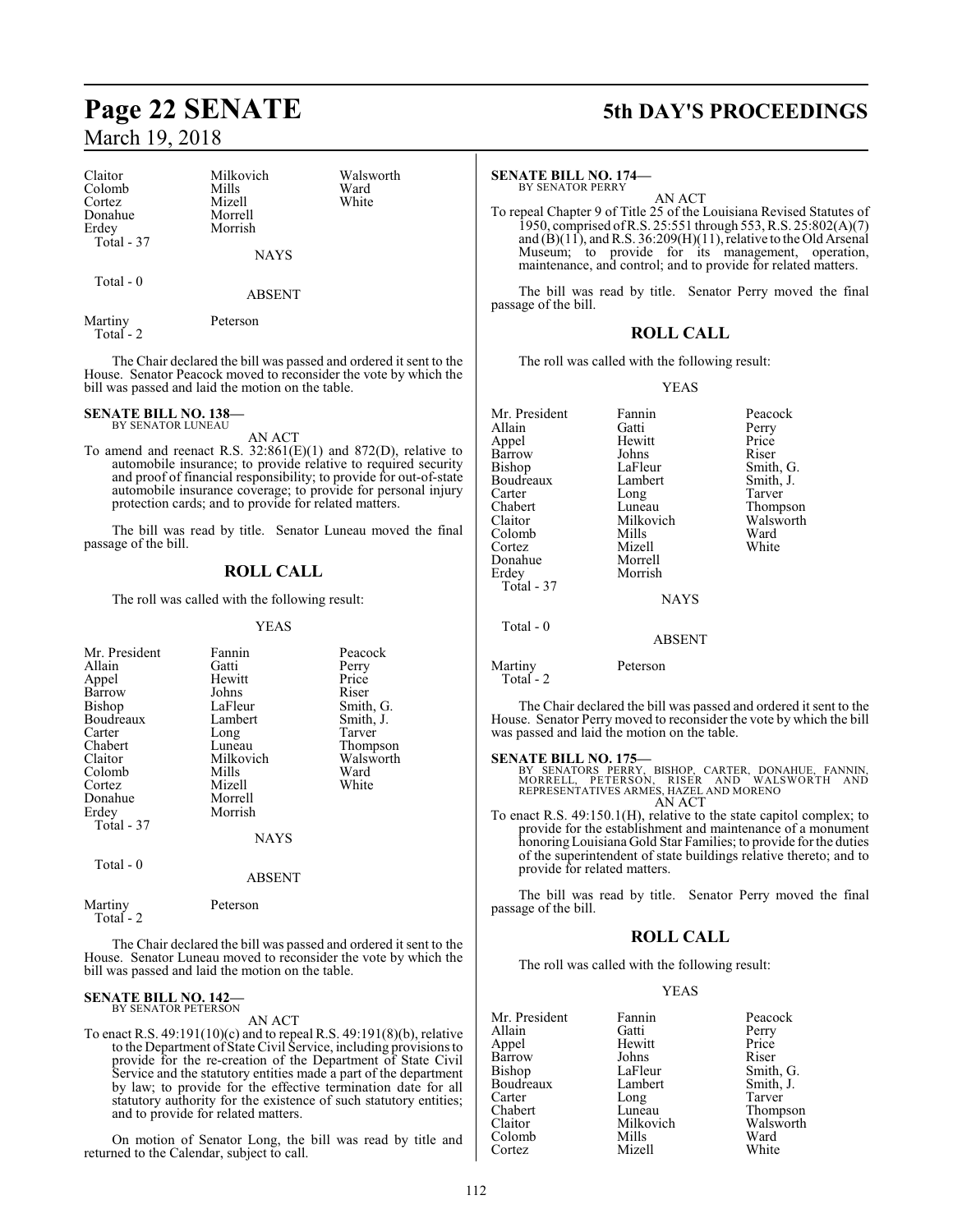| Donahue    | Morrell     |
|------------|-------------|
| Erdey      | Morrish     |
| Total - 37 | <b>NAVS</b> |

Total - 0

ABSENT

| Martiny    | Peterson |
|------------|----------|
| Total $-2$ |          |

The Chair declared the bill was passed and ordered it sent to the House. Senator Perry moved to reconsider the vote by which the bill was passed and laid the motion on the table.

### **SENATE BILL NO. 207—** BY SENATOR BOUDREAUX

AN ACT

To amend and reenact R.S. 40:2018.4, relative to the Louisiana Obesity Prevention and Management Commission; to provide for membership; to provide for the functions of the commission; to provide for a termination date of the commission; and to provide for related matters.

The bill was read by title. Senator Boudreaux moved the final passage of the bill.

# **ROLL CALL**

The roll was called with the following result:

# YEAS

| Mr. President | Fannin        | Peacock   |
|---------------|---------------|-----------|
|               |               |           |
| Allain        | Gatti         | Perry     |
| Appel         | Hewitt        | Price     |
| Barrow        | Johns         | Riser     |
| Bishop        | LaFleur       | Smith, G. |
| Boudreaux     | Lambert       | Smith, J. |
| Carter        | Long          | Tarver    |
| Chabert       | Luneau        | Thompson  |
| Claitor       | Milkovich     | Walsworth |
| Colomb        | Mills         | Ward      |
| Cortez        | Mizell        | White     |
| Donahue       | Morrell       |           |
|               |               |           |
| Erdey         | Morrish       |           |
| Total - 37    |               |           |
|               | NAYS          |           |
| Total - 0     |               |           |
|               | <b>ABSENT</b> |           |
|               |               |           |
| Martiny       | Peterson      |           |
| Total - 2     |               |           |

The Chair declared the bill was passed and ordered it sent to the House. Senator Boudreaux moved to reconsider the vote by which the bill was passed and laid the motion on the table.

**SENATE BILL NO. 241—** BY SENATORS MORRELL, BARROW, LUNEAU AND PRICE AN ACT

To amend and reenact R.S. 22:1657 and to enact R.S. 37:1219, relative to pharmacist communication with patients; to provide for cost options regarding prescription drugs; to provide for immunity; to provide for prohibited contract clauses; and to provide for related matters.

The bill was read by title. Senator Morrell moved the final passage of the bill.

# **5th DAY'S PROCEEDINGS Page 23 SENATE** March 19, 2018

# **ROLL CALL**

The roll was called with the following result:

# YEAS

| Mr. President | Fannin      | Peacock   |
|---------------|-------------|-----------|
| Allain        | Gatti       | Perry     |
| Appel         | Hewitt      | Price     |
| Barrow        | Johns       | Riser     |
| Bishop        | LaFleur     | Smith, G. |
| Boudreaux     | Lambert     | Smith, J. |
| Carter        | Long        | Tarver    |
| Chabert       | Luneau      | Thompson  |
| Claitor       | Milkovich   | Walsworth |
| Colomb        | Mills       | Ward      |
| Cortez        | Mizell      | White     |
| Donahue       | Morrell     |           |
| Erdey         | Morrish     |           |
| Total - 37    |             |           |
|               | <b>NAYS</b> |           |
| Total $-0$    |             |           |
|               | ABSENT      |           |

Martiny Peterson

Total - 2

The Chair declared the bill was passed and ordered it sent to the House. Senator Morrell moved to reconsider the vote by which the bill was passed and laid the motion on the table.

# **SENATE BILL NO. 272—**

BY SENATOR JOHN SMITH AN ACT

To enact R.S. 22:1056, relative to health insurance policy coverage of incarcerated persons prior to adjudication; to require insurance coverage for health care provided premiums are paid; and to provide for related matters.

On motion of Senator John Smith, the bill was read by title and returned to the Calendar, subject to call.

**SENATE BILL NO. 319—** BY SENATOR GATTI

AN ACT

To amend and reenact R.S. 47:302.26(C)(4) andR.S. 51:2214(H) and to repeal R.S. 33:4579 through 4579.5, Chapter 27-A ofTitle 33 of the Louisiana Revised Statutes of 1950, comprised of R.S. 33:9039.1 through 9039.4, Part IV of Chapter 6 of Title 34 of the Louisiana Revised Statutes of 1950, comprised of R.S. 34:1101 through 1106, R.S. 36:109(U), Part IV of Chapter 7 of Title 38 of the Louisiana Revised Statutes of 1950, comprised of R.S. 38:1921, Part XXXII of Chapter 13 of Title 38 of the Louisiana Revised Statutes of 1950, comprised of R.S. 38:3087.301 through 3087.314, R.S. 39:551.10, R.S. 40:1061.16(F), Part VII of Chapter 5-F of Title 40 of the Louisiana Revised Statutes of 1950, comprised of R.S. 40:1273.1 through 1273.8, Part III of Chapter 10 of Title 46 of the Louisiana Revised Statutes of 1950, comprised of R.S. 46:1081 through 1083, R.S. 47:463.67, and Chapter 40 of Title 51 ofthe Louisiana Revised Statutes of 1950, comprised ofR.S. 51:2401, relative to boards, commissions, authorities, districts, and like entities; to provide relative to the functional organization of state government by abolishing certain boards, commissions, authorities, districts, and like entities; to remove references to certain abolished entities; to transfer property of certain abolished entities; to remove references to, provisions for, and the powers, functions, and duties of the St. Tammany Event Center District, Louisiana's I-12 Retirement District, Board of Morgan City, Berwick Port Pilot Commissioners and Examiners, Bayou Desiard Lake Restoration Commission, Red River, Atchafalaya River, and Bayou Boeuf Gravity Drainage District, Jackson Parish Industrial District, Point ofRescue Task Force a/k/a Task Force on Abortion Information, River Region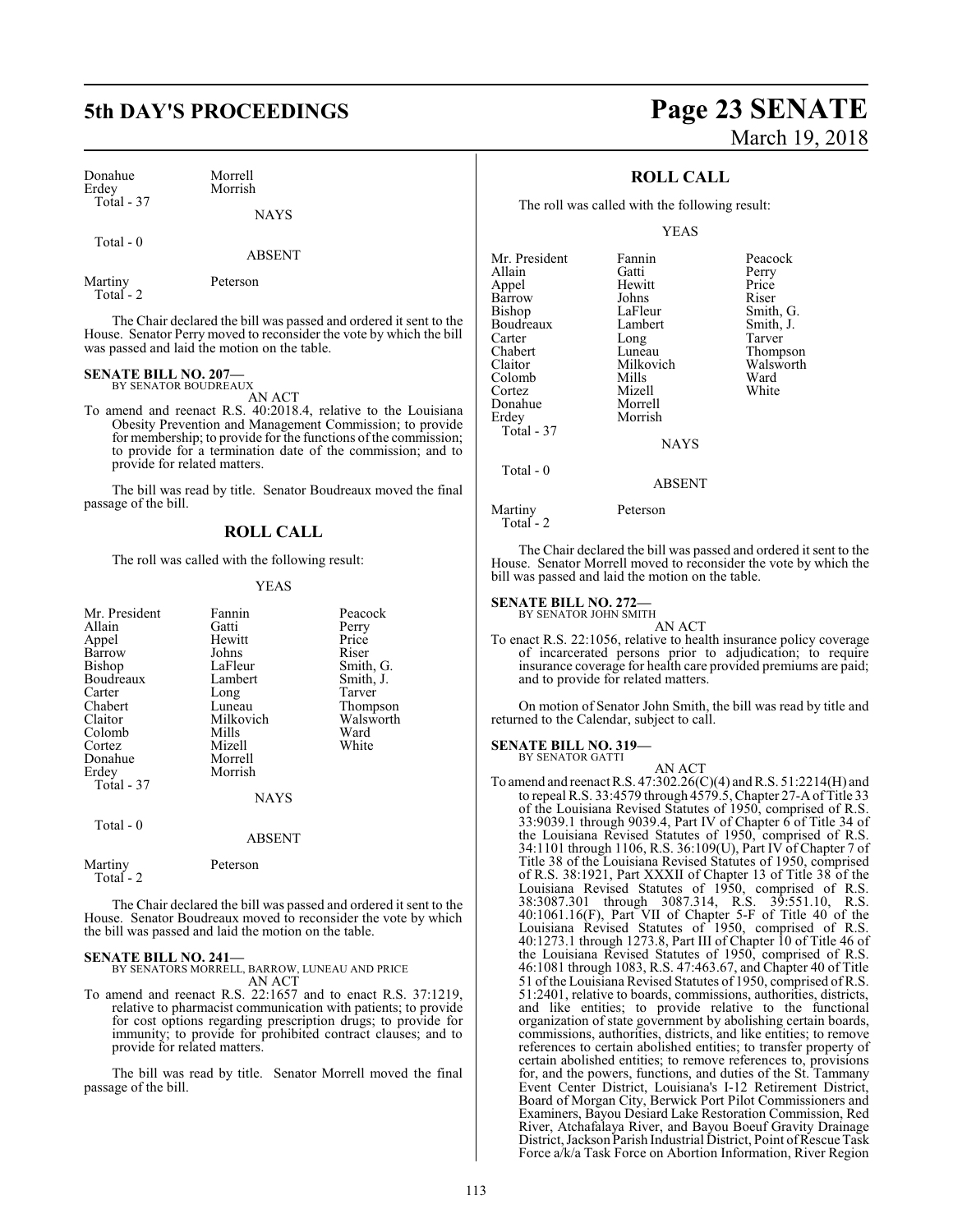# Cancer Screening and Early Detection District, Parish Hospital Service District for Rapides Parish, and Louisiana Innovation Council; and to provide for related matters.

On motion of Senator Gatti, the bill was read by title and returned to the Calendar, subject to call.

### **SENATE BILL NO. 416—** BY SENATOR WHITE

AN ACT

To enact R.S. 51:703(D)(5), relative to investment adviser representatives; to provide for criminal background checks; to provide for exceptions; to provide for terms, conditions, and procedures; and to provide for related matters.

The bill was read by title. Senator White moved the final passage of the bill.

# **ROLL CALL**

The roll was called with the following result:

# YEAS

| Mr. President | Fannin    | Peacock   |
|---------------|-----------|-----------|
| Allain        | Gatti     | Perry     |
| Appel         | Hewitt    | Price     |
| Barrow        | Johns     | Riser     |
| Bishop        | LaFleur   | Smith, G. |
| Boudreaux     | Lambert   | Smith, J. |
| Carter        | Long      | Tarver    |
| Chabert       | Luneau    | Thompson  |
| Claitor       | Milkovich | Walsworth |
| Colomb        | Mills     | Ward      |
| Cortez        | Mizell    | White     |
| Donahue       | Morrell   |           |
| Erdey         | Morrish   |           |
| Total - 37    |           |           |
|               | NAYS      |           |
|               |           |           |

Total - 0

ABSENT

Martiny Peterson Total - 2

The Chair declared the bill was passed and ordered it sent to the House. Senator White moved to reconsider the vote by which the bill was passed and laid the motion on the table.

# **SENATE BILL NO. 419—** BY SENATOR PETERSON

AN ACT

To amend and reenact R.S. 42:1112(D) and 1120.4(A) and to repeal R.S. 42: 1120.1, relative to the Board of Commissioners of the Port of New Orleans; to repeal recusal provisions for members of the Board of Commissioners of the Port of New Orleans; and to provide for related matters.

On motion of Senator Long, the bill was read by title and returned to the Calendar, subject to call.

# **Rules Suspended**

Senator Peacock asked for and obtained a suspension ofthe rules to revert to the Morning Hour.

# **Page 24 SENATE 5th DAY'S PROCEEDINGS**

# **Introduction of Senate Bills and Joint Resolutions**

# **SENATE BILL NO. 469—**

BY SENATOR WARD

AN ACT To amend and reenact R.S. 32:1252(8) and (56) and R.S. 39:2182(E), and to enact R.S.  $32:1252(73)$  and  $(74)$  and  $1254(P)$  and  $R.S.$ 39:2182(F), relative to motor vehicles; to provide for definitions; to exempt the procurement or sale of certain towable equipment from licensure; to authorize acceptance by a public entity of a valid dealer's license within a certain time period; and to provide for related matters.

The bill was read by title and placed on the Calendar for a second reading.

# **SENATE BILL NO. 470—**

BY SENATOR BARROW

AN ACT To amend and reenact R.S. 33:4570.1, relative to the Recreation and Park Commission for the parish of East Baton Rouge; to provide for an increase on the board of commissioners; and to provide for related matters.

The bill was read by title and placed on the Calendar for a second reading.

# **SENATE BILL NO. 471—** BY SENATOR RISER

AN ACT

To amend and reenact Code of Criminal Procedure Art. 404(H), relative to jury commissions; to provide for the functions of the jury commission in the parish of Caldwell; to transfer the functions of the jury commission to the clerk of court of Caldwell Parish; and to provide for related matters.

The bill was read by title and placed on the Calendar for a second reading.

#### **SENATE BILL NO. 472—** BY SENATOR JOHNS

AN ACT

To enact R.S. 47:463.196, relative to motor vehicles; to provide for the "Autism" special prestige license plate; to provide for the creation, issuance, and design of such plate; to authorize adoption of rules and regulations; and to provide for related matters.

The bill was read by title and placed on the Calendar for a second reading.

### **SENATE BILL NO. 473—** BY SENATOR JOHNS

- AN ACT
- To amend and reenact R.S. 40:2405.1(B), relative to the issuance of bulletproof vests to peace officers; to make surplus bulletproof vests available for purchase to certain part-time and reserve peace officers; to provide for conditions; to provide for notice; to provide for definitions; to provide for liability; and to provide for related matters.

The bill was read by title and placed on the Calendar for a second reading.

# **Introduction of Senate Resolutions**

**SENATE RESOLUTION NO. 28—** BY SENATOR WHITE

# A RESOLUTION

To recognize Wednesday, March 21, 2018, as Forum 35 Day at the state capitol and to commend the members of Forum 35.

The resolution was read by title and placed on the Calendar for a second reading.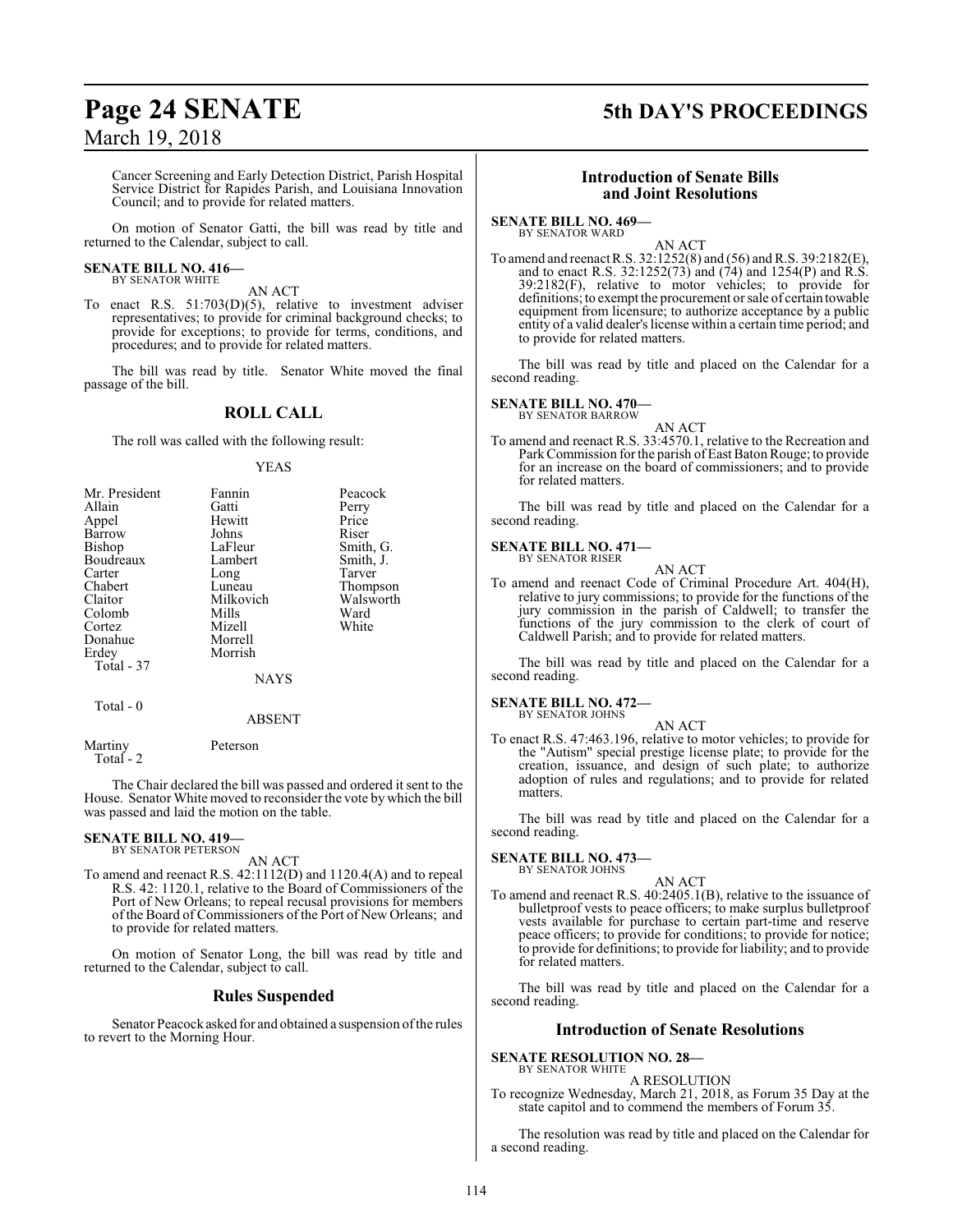# **5th DAY'S PROCEEDINGS Page 25 SENATE** March 19, 2018

# **SENATE RESOLUTION NO. 29—**

BY SENATORS BISHOP AND BARROW A RESOLUTION

To designate Wednesday, March 21, 2018, as School-Based Health Care Awareness Day in Louisiana.

The resolution was read by title and placed on the Calendar for a second reading.

# **Introduction of Senate Concurrent Resolutions**

## **SENATE CONCURRENT RESOLUTION NO. 30—** BY SENATOR JOHNS

A CONCURRENT RESOLUTION

To recognize May 12, 2018, as Louisiana Firefighters' Appreciation Day and commends all firefighters across the state for their dedication to public safety, and for their service to the citizens of Louisiana and the United States of America.

The resolution was read by title and placed on the Calendar for a second reading.

# **Message from the House**

# **ASKING CONCURRENCE IN HOUSE BILLS AND JOINT RESOLUTIONS**

# March 19, 2018

To the Honorable President and Members of the Senate:

I am directed to inform your honorable body that the House of Representatives has finally passed and asks your concurrence in the following House Bills and Joint Resolutions:

| HB No. 132 | HB No. 250 | $HB$ No. $7$     |
|------------|------------|------------------|
| HB No. 45  | HB No. 48  | <b>HB</b> No. 51 |

Respectfully submitted, ALFRED W. SPEER Clerk of the House of Representatives

# **House Bills and Joint Resolutions on First Reading**

# **HOUSE BILL NO. 7—**

BY REPRESENTATIVE GREGORY MILLER

AN ACT To amend and reenact R.S. 42:1111(E)(2), relative to certain required statements filed by elected officials regarding certain transactions with their governmental entity or its officials or agencies; to remove the requirement for a sworn statement; to provide for a certification by the elected official; and to provide for related matters.

The bill was read by title and placed on the Calendar for a second reading.

# **HOUSE BILL NO. 45—**

BY REPRESENTATIVE CONNICK AN ACT

To amend and reenact R.S. 40:972(B)(7) through (14) and 973(A)(1) and to enact R.S.  $40:961(41)$  and  $972(B)(15)$ , relative to entities required to obtain a controlled dangerous substance license issued by the Louisiana Board of Pharmacy; to establish within the Uniform Controlled Dangerous Substances Law a definition of "third-party logistics provider"; to require such providers to obtain controlled dangerous substance licenses; to provide relative to fees collected by the Louisiana Board of Pharmacy for registration and licensing; to establish the fee for a controlled

dangerous substance license for third-party logistics providers; and to provide for related matters.

The bill was read by title and placed on the Calendar for a second reading.

# **HOUSE BILL NO. 48—**

BY REPRESENTATIVE CARPENTER AN ACT

To enact R.S. 17:1601.8, relative to naming of state buildings after living persons; to provide that the baseball operational center at Southern University at Baton Rouge be named the Cador Baseball Operational Center; and to provide for related matters.

The bill was read by title and placed on the Calendar for a second reading.

# **HOUSE BILL NO. 51—**

BY REPRESENTATIVE LEBAS AN ACT

To enact R.S. 42:66(E), relative to dual officeholding and employment; to provide an exception to allow a certified public accountant to hold an office on a school board and employment with a sheriff; and to provide for related matters.

The bill was read by title and placed on the Calendar for a second reading.

# **HOUSE BILL NO. 132—**

BY REPRESENTATIVE ZERINGUE AN ACT

To amend and reenact R.S. 39:112(E)(2) and to enact R.S. 39:112(E)(3), relative to capital outlay; to provide with respect to the capital outlay process; to provide for the local match requirements for certain capital outlay projects; to add certain requirements to the exception to the local match requirement for certain nonstate entity projects; to repeal certain exceptions to the local match requirement; to provide for applicability; to provide for an effective date; and to provide for related matters.

The bill was read by title and placed on the Calendar for a second reading.

# **HOUSE BILL NO. 250—**

BY REPRESENTATIVE BISHOP

AN ACT To amend and reenact R.S. 47:1705(B)(2)(c)(ii)(aa) and to repeal R.S.  $47:1705(B)(2)(c)(ii)(bb)$ , relative to ad valorem tax; to provide with respect to the newspaper advertisement for a public hearing notice concerning certain ad valorem property tax increases; and to provide for related matters.

The bill was read by title and placed on the Calendar for a second reading.

# **Reports of Committees**

The following reports of committees were received and read:

# **REPORT OF COMMITTEE ON**

# **FINANCE**

Senator Eric LaFleur, Chairman on behalf of the Committee on Finance, submitted the following report:

March 19, 2018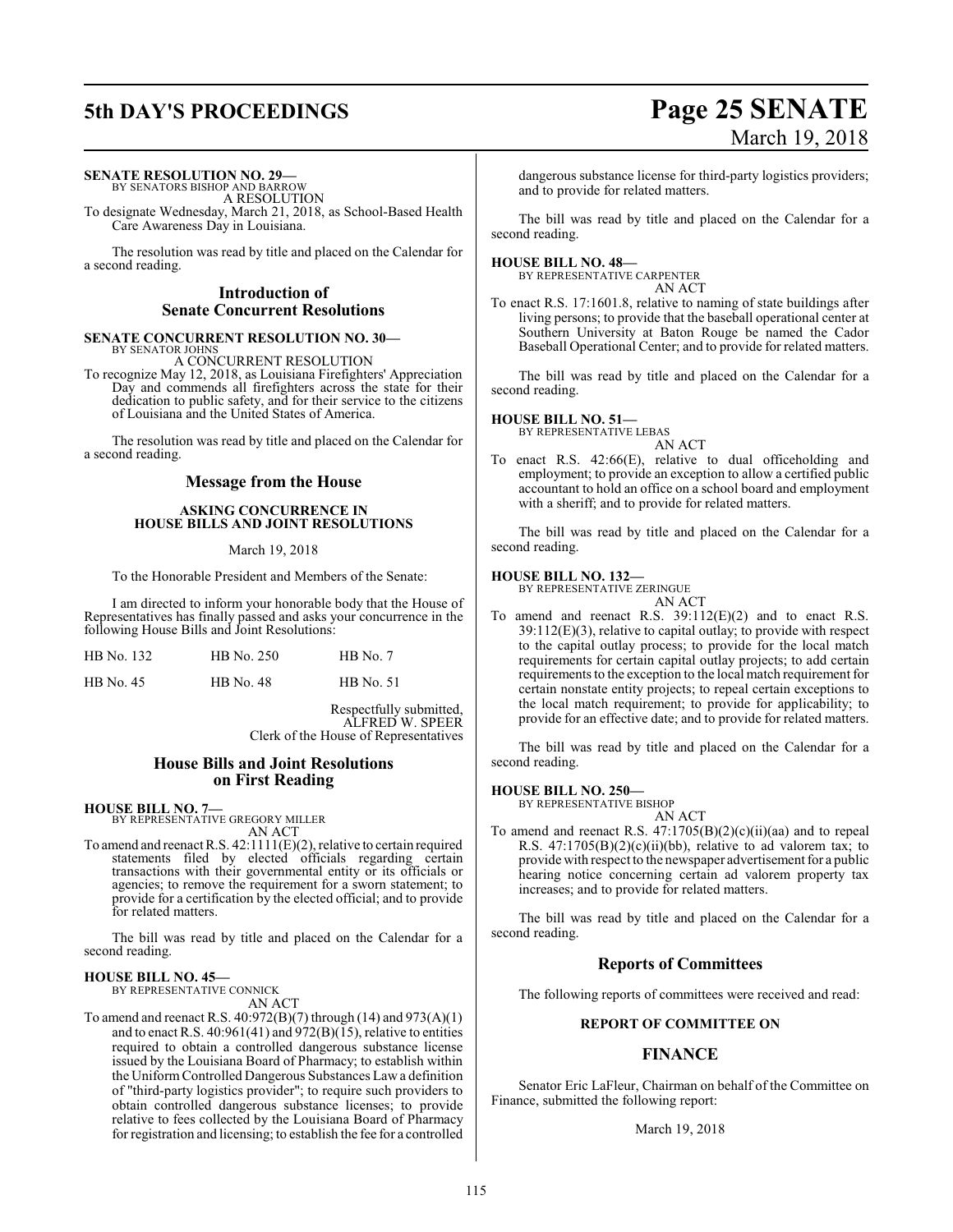# **Page 26 SENATE 5th DAY'S PROCEEDINGS**

To the President and Members of the Senate:

I am directed by your Committee on Finance to submit the following report:

#### **SENATE BILL NO. 2—** BY SENATOR PEACOCK

AN ACT

To grant a permanent benefit increase to retirees and beneficiaries of the Louisiana State Police Retirement System in conformity with the statutory provisions governing the system's experience account.

Reported favorably.

#### **SENATE BILL NO. 94—** BY SENATOR APPEL

AN ACT

To amend and reenact R.S. 38:2191(B), relative to public contracts; to provide for payment of interest on amounts due for failure to pay progressive stage or final payments under certain circumstances; and to provide for related matters.

Reported with amendments.

Respectfully submitted, ERIC LAFLEUR Chairman

# **REPORT OF COMMITTEE ON**

# **REVENUE AND FISCAL AFFAIRS**

Senator Jean-Paul "JP" Morrell, Chairman on behalf of the Committee on Revenue and Fiscal Affairs, submitted the following report:

# March 19, 2018

To the President and Members of the Senate:

I am directed by your Committee on Revenue and Fiscal Affairs to submit the following report:

## **SENATE BILL NO. 119—** BY SENATOR MORRELL

AN ACT

To amend and reenact R.S. 47:1508(B)(33), relative to the confidentiality of taxpayer information; to authorize the disclosure of taxpayer information to the Department of Health to verify eligibility for Medicaid; to provide for an effective date; and to provide for related matters.

Reported with amendments.

### **SENATE BILL NO. 148—** BY SENATOR MORRELL

A JOINT RESOLUTION

Proposing to amend Article VII, Section 21(F) of the Constitution of Louisiana, relative to the industrial property tax exemption; to require local government approval of contracts pursuant to the industrial property tax exemption program; to reduce the renewal period for the exemptions granted pursuant to the program; to provide for the determination of best interest of the state; and to specify an election for submission of the proposition to electors and provide a ballot proposition.

Reported with amendments.

# **SENATE BILL NO. 164—**

BY SENATOR MORRELL A JOINT RESOLUTION

Proposing to amend Article VII, Section 18(A) and (F) of the Constitution of Louisiana, to provide relative to ad valorem taxation; to provide for the reappraisal of property subject to ad valorem taxation; to require the phase-in of the amount of an increase in assessed value of certain property following reappraisal under certain circumstances; to provide for certain limitations; and to specify an election for submission of the proposition to electors and provide a ballot proposition.

Reported favorably.

# **SENATE BILL NO. 237—** BY SENATOR MORRELL

AN ACT

To enact R.S. 47:1679, relative to requirements for paid tax preparers; requiring paid tax return preparers to sign tax returns and claims for refund and to provide identifying information; to provide for penalties; to provide for a maximum annual penalty; to provide for an effective date; and to provide for related matters.

Reported with amendments.

# **SENATE BILL NO. 238—** BY SENATOR MORRELL

AN ACT

To enact R.S. 47:1574.2, relative to tax administration; to authorize the secretary of revenue to bring suit to enjoin tax preparers who engage in certain conduct; to provide a list of the conduct that may be enjoined; to authorize the enjoining oftax preparers who repeatedly engage in prohibited conduct from preparing tax returns for this state; to provide for definitions; and to provide for related matters.

Reported with amendments.

# **SENATE BILL NO. 362—** BY SENATOR WARD

AN ACT

To enact Part VIII of Chapter 2 of Title 48 of the Louisiana Revised Statutes of 1950, to be comprised of R.S. 48:771 through 780.1, relative to the Capital Area Road and Bridge District; to provide for the territorial jurisdiction of the district; to provide for the appointment and termofthe board of commissioners; to provide for meetings of the board of commissioners and the officers thereof; to provide relative to the powers of the district; to authorize the district to levy special taxes, parcel fees, and sales taxes if approved by a majority of the voters in the district; to provide for the authorization of the district to impose a gasoline tax provided the Constitution of Louisiana is amended to so allow; to provide for an effective date; and to provide for related matters.

Reported with amendments.

# **SENATE BILL NO. 426—**

BY SENATOR LAFLEUR

AN ACT

To enact Subparts A, B, and C of Part II of Chapter 4 of Subtitle II of Title 39 of the Louisiana Revised Statutes of 1950, to be comprised of R.S. 39:501 through 517, 521 through 531, and 541, and to repeal R.S. 17:98, R.S. 39:563 through 578, 611 through 618, and Subpart C, comprised of R.S. 39:661 through 672, Subpart D, comprised ofR.S. 39:681 through 684, Subpart E, comprised ofR.S. 39:691 through 697, Subpart F, comprised of R.S. 39:698.1 through 698.13, all as part of Part III of Chapter 4 of Subtitle II of Title 39 of the Louisiana Revised Statutes of 1950, R.S. 39:741 through 742.2, 743 through 748, and Part VII, comprised of R.S. 39:821 through 842, Part IX, comprised of R.S. 39:911 through 914, Part X, comprised of R.S. 39:931 through 934, Part XI, comprised of R.S. 39:971 through 974, all as part of Chapter 4 of Subtitle II of Title 39 of the Louisiana Revised Statutes of 1950, R.S. 39:1011 through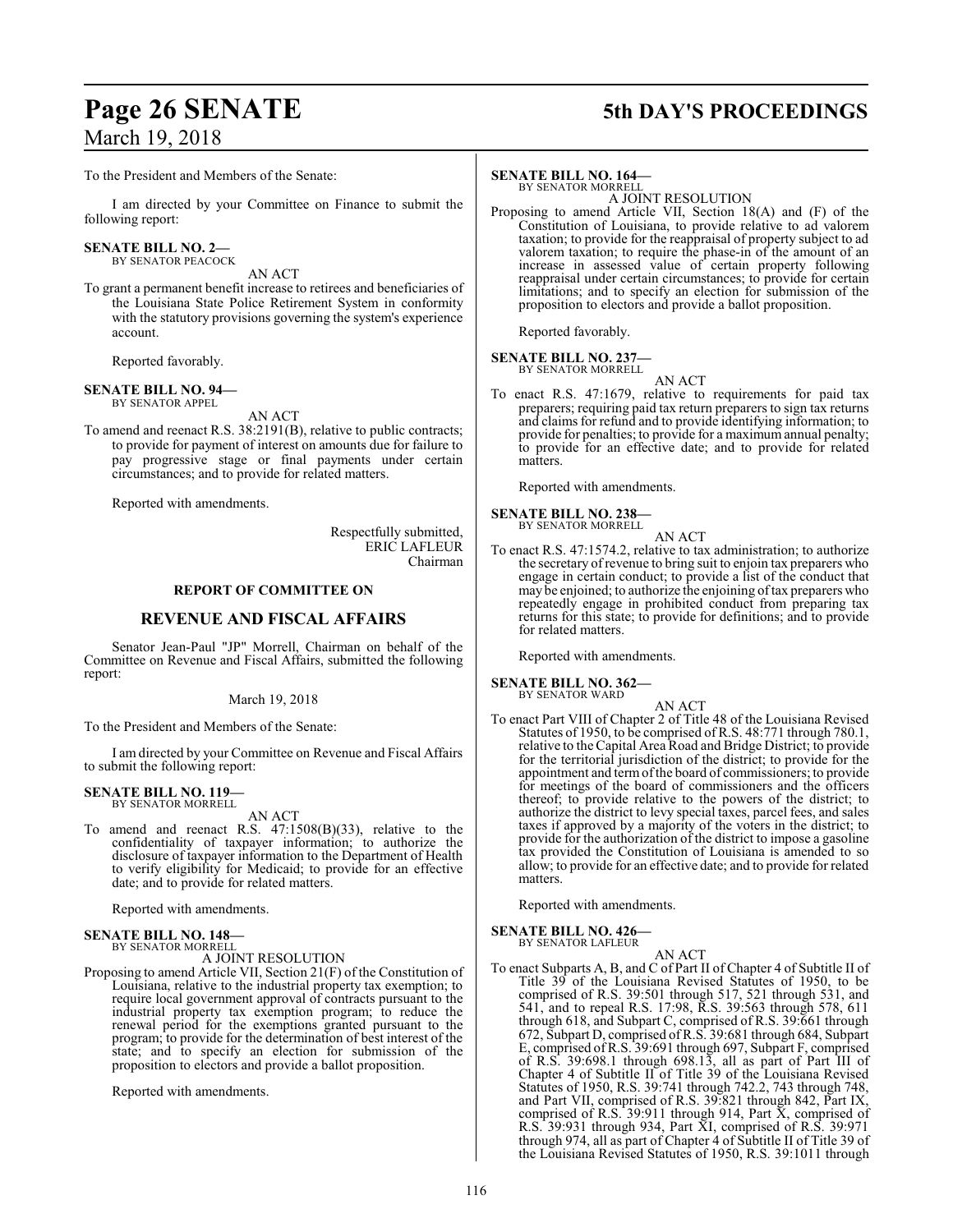# 1024, and Chapter 14-B, comprised of R.S. 39:1460.1 and 1460.2, and Chapter 18, comprised of R.S. 39:1801 through 1811, all as part of Subtitle III of Title 39 of the Louisiana Revised Statutes of 1950, relative to the Consolidated Local Government Indebtedness Act; to consolidate and make uniform local government laws relative to the issuance of certain bonds and other evidences of indebtedness; to provide definitions; to provide for the statutory lien; to provide relative to the authorization, sale, execution, and registration of bonds; to provide relative to the rights of bondholders; to provide relative to the validity of bonds; to provide for the applicability of general bond laws; to provide for peremption; to provide for notice of default; to provide for the bonds to be exempt from taxation and to be legal investments; to provide for the negotiability and incontestability ofthe bonds; to provide for the application of proceeds; to provide for bond validation; to provide relative to lost, destroyed, or cancelled bonds; to provide relative to counsel fees; to provide relative to general obligation bonds; to provide relative to limited tax bonds and bonds payable from the general alimony tax; to provide relative to sales tax bonds; to provide relative to revenue bonds; to provide relative to limited revenue bonds; to provide relative to excess revenue bonds and certificates of indebtedness; to provide relative to bond anticipation notes; to provide relative to grant anticipation notes; to provide relative to assessment certificates; to provide relative to refunding bonds; to provide transitional provisions; to provide for an effective date; and to provide for related matters.

Reported with amendments.

Respectfully submitted, JEAN-PAUL "JP" MORRELL Chairman

# **Privileged Report of the Committee on Senate and Governmental Affairs**

# **ENROLLMENTS**

Senator Peterson, Chairman on behalf of the Committee on Senate and Governmental Affairs, submitted the following report:

# March 19, 2018

To the President and Members of the Senate:

I am directed by your Committee on Senate and Governmental Affairs to submit the following report:

The following Senate Concurrent Resolutions have been properly enrolled:

**SENATE CONCURRENT RESOLUTION NO. 17—**<br>BY SENATORS BISHOP, ALARIO, ALLAIN, APPEL, BARROW, BOUDREAUX, CARTER, CHABICR, CLAITOR, COLOMB, CORTEZ,<br>DONAHUE, ERDEY, FANNIN, GATTI, HEWITT, JOHNS, LAFLEUR,<br>LAMBERT, LONG, LUNEAU, M

A CONCURRENT RESOLUTION

To urge and request the New Orleans City Council for the city of New Orleans to rename a portion of Higgins Boulevard in Orleans Parish as Johnny Jackson Jr. Boulevard to honor the memory of Johnny Jackson Jr., a former city councilman, state representative, and community leader.

# **5th DAY'S PROCEEDINGS Page 27 SENATE** March 19, 2018

# **SENATE CONCURRENT RESOLUTION NO. 18—**

BY SENATOR PEACOCK A CONCURRENT RESOLUTION

To express the sincere and heartfelt condolences of the Legislature of Louisiana upon the untimely death of Emilie Michelle Gibson of Bossier City, Louisiana, and to remember her contributions to others.

> Respectfully submitted, KAREN CARTER PETERSON Chairman

The foregoing Senate Concurrent Resolutions were signed by the President of the Senate.

# **Message from the House**

# **SIGNED HOUSE CONCURRENT RESOLUTIONS**

# March 19, 2018

To the Honorable President and Members of the Senate:

I am directed to inform your honorable body that the Speaker of the House of Representatives has signed the following House Concurrent Resolutions:

### **HOUSE CONCURRENT RESOLUTION NO. 8—** BY REPRESENTATIVES HOFFMANN AND TALBOT A CONCURRENT RESOLUTION

To commend the Louisiana Association of Health Plans and to recognize Tuesday, March 13, 2018, as Louisiana Association of Health Plans Day at the state capitol.

# **HOUSE CONCURRENT RESOLUTION NO. 9—** BY REPRESENTATIVE HOFFMANN A CONCURRENT RESOLUTION

To recognize June 2018 as Post-traumatic Stress Injury Awareness Month and to recognize Wednesday, June 27, 2018, as Posttraumatic Stress Injury Awareness Day in Louisiana.

and asked that the President of the Senate affix his signature to the same.

> Respectfully submitted, ALFRED W. SPEER Clerk of the House of Representatives

The House Concurrent Resolutions contained herein were signed by the President of the Senate.

# **ATTENDANCE ROLL CALL**

# PRESENT

Mr. President Fannin Peacock<br>Allain Gatti Perry Allain Gatti Perry Barrow Johns<br>Bishop LaFleur Boudreaux Lambert Smith,<br>Carter Long Tarver Carter Long<br>Chabert Luneau Chabert Luneau Thompson<br>Claitor Milkovich Walsworth Colomb Mills Ward<br>Cortez Mizell White Cortez Mizell<br>
Donahue Morrell Donahue Morrell Erdey Total - 37

Total - 2

Hewitt Price<br>
Johns Riser LaFleur Smith, G.<br>Lambert Smith, J.

Milkovich Walsworth<br>
Mills Ward

ABSENT

Martiny Peterson

117